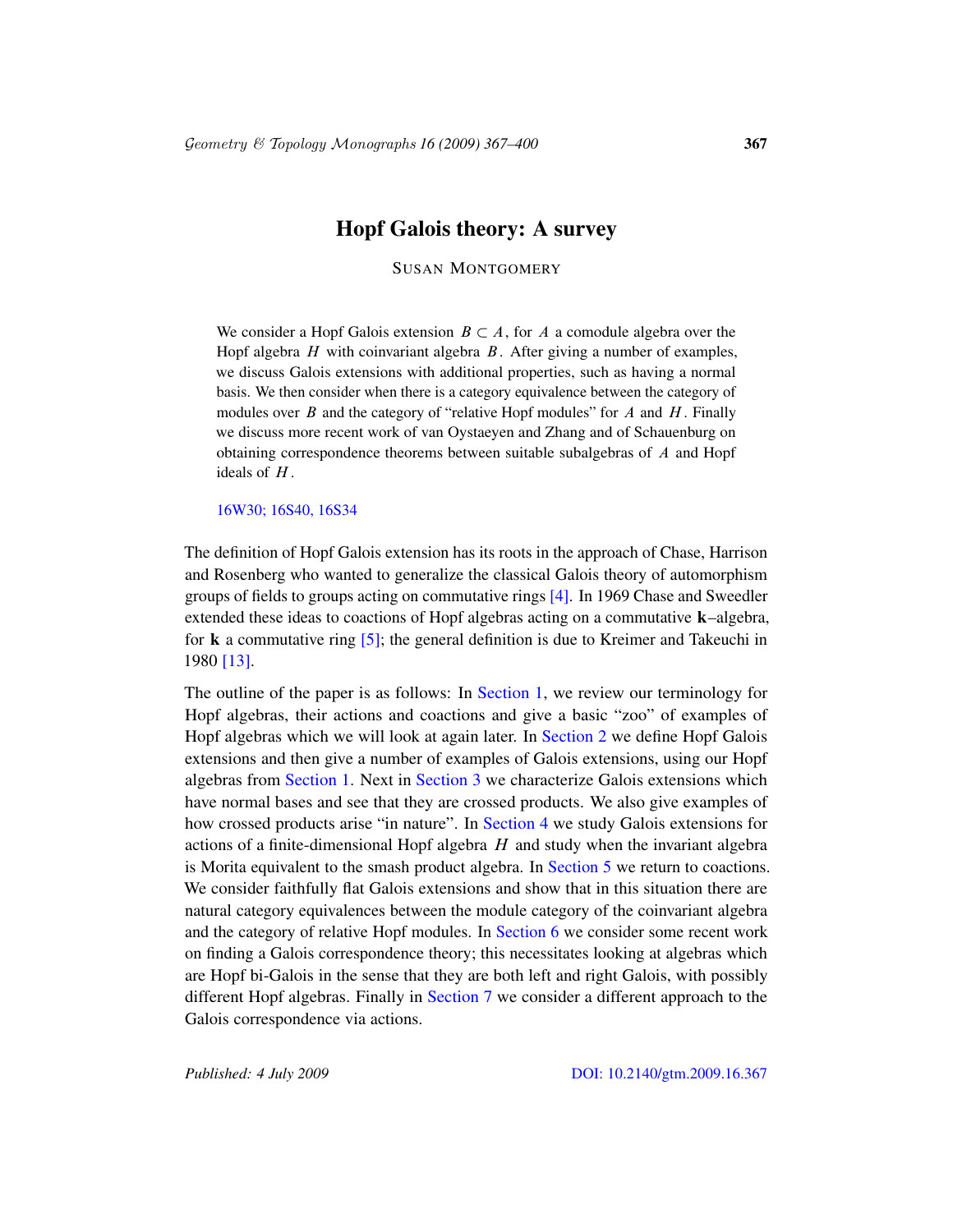Some basic references on Hopf algebras are Sweedler [34] or Abe [1]. Chapter 8 of Montgomery [20] is all on Hopf Galois extensions. Recent surveys are Schauenburg [29] and Schauenburg and Schneider [30].

<span id="page-1-0"></span>Acknowledgements The author was supported by NSF grant DMS 07-01291. She would also like to thank Andrew Baker and Birgit Richter for organizing a very interesting conference.

# 1 Hopf algebras: Definitions and examples

Let  $H$  be a Hopf algebra over the field **k**. As an algebra,  $H$  has multiplication m:  $H \otimes_k H \to H$ ,  $a \otimes b \mapsto ab$ , and unit  $u: \mathbf{k} \to H$ ,  $\alpha \mapsto \alpha \mathbf{1}_H$ . The coalgebra structure is given by comultiplication  $\triangle: H \to H \otimes_{\bf k} H$ , written  $\triangle(h) = \sum_h h_1 \otimes h_2$ , and counit  $\varepsilon: H \to \mathbf{k}$ . In addition H has an antipode  $S: H \to H$ . The ideal  $H^+ := \text{Ker}(\varepsilon)$  is sometimes called the *augmentation ideal* of H.

If  $H = (H, m, u, \triangle, \varepsilon, S)$  is finite-dimensional, then its linear dual  $H^*$  is also a Hopf algebra, with structure maps dual to those in H, that is,  $H^* = (H^*, \triangle^*, \varepsilon^*, m^*, u^*, S^*)$ . When H is infinite-dimensional, its dual  $H^*$  is an algebra but not a coalgebra; to construct a dual, one may consider a suitable subset of functions in  $H^*$ , usually involving some topology.

Let  $A$  be an algebra with 1 over  $\bf{k}$ .

**Definition 1.1** (1) A is a left  $H$ *–module algebra* if A is a unital left  $H$ –module, via  $h \otimes a \mapsto h \cdot a \in A$ , such that

$$
h \cdot (ab) = \sum_{h} h_1 \cdot a \otimes h_2 \cdot b \text{ and } h \cdot 1 = \varepsilon(h)1
$$

for all  $a, b \in A$  and  $h \in H$ .

(2) A is a right  $H$ *–comodule algebra* if A is a counital right  $H$ –comodule, via  $\delta_A(a) \mapsto \sum_a a_0 \otimes a_1 \in A \otimes_k H$ , such that  $\delta$  is an algebra map.

If  $A$  is an  $H$ -module algebra, we usually just say that  $H$  *acts* on  $A$ , and if  $A$  is an H - comodule algebra, we say H *coacts* on A. The *invariants* of an H –action are

$$
A^H = \{ a \in A \mid h \cdot a = \varepsilon(h)a, \text{ for all } h \in H \}.
$$

The *coinvariants* of a coaction are

$$
A^{\rm co\,}H = \{a \in A \mid \delta(a) = a \otimes 1_H\}.
$$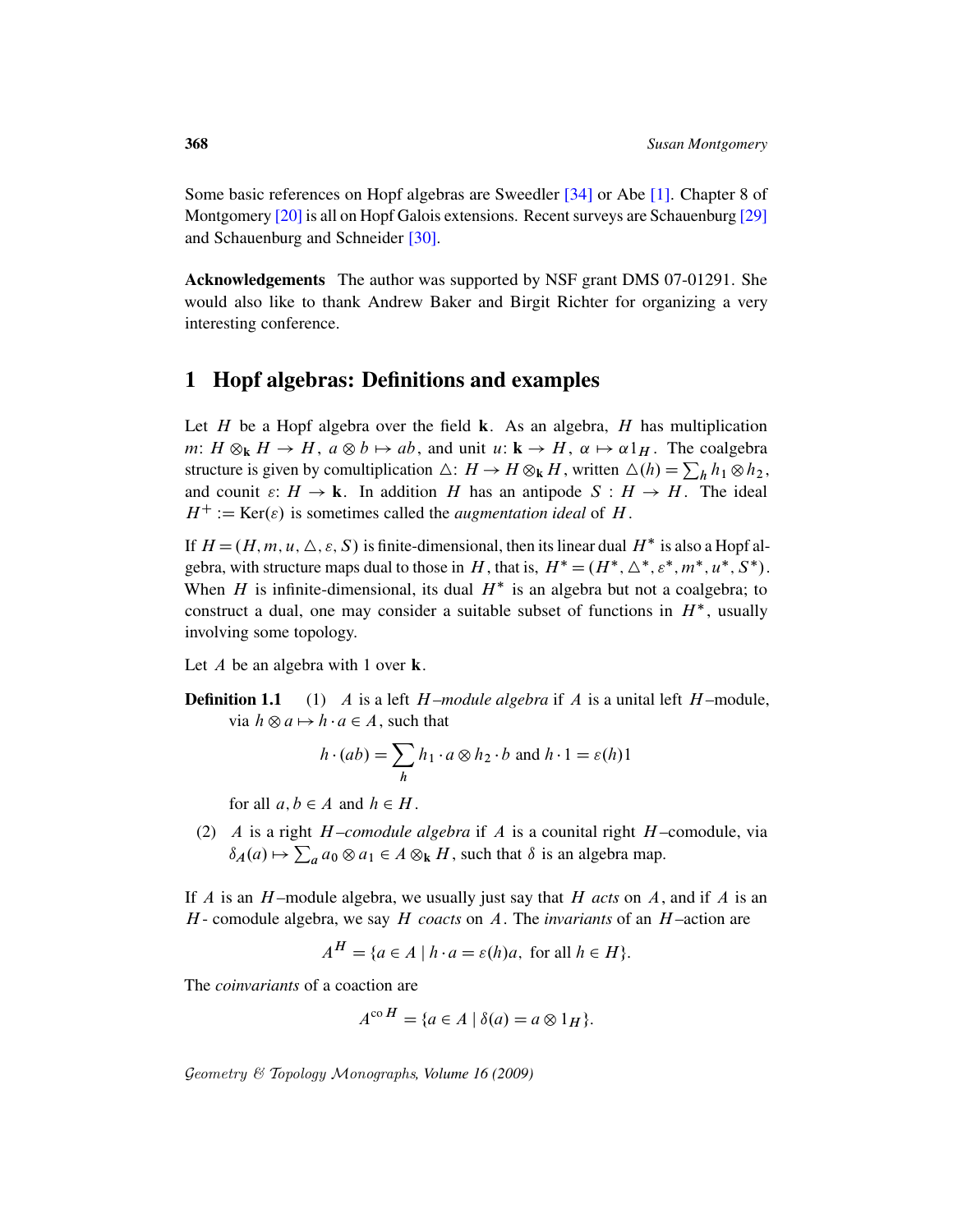In the case of an H-action on A, we say a subspace  $V \subseteq A$  is H-stable if  $H \cdot V \subseteq V$ . Dually, if H coacts on A, a subspace  $V \subseteq A$  is  $H$ *–costable* if V is an H–subcomodule of A.

Assume that  $H$  is finite-dimensional. If  $A$  is a right comodule algebra, then it is also a left  $H^*$ -module algebra, via

$$
f \cdot a := \sum_{a} f(a_1) a_0
$$

for all  $f \in H^*$  and  $a \in A$ . Dually, any left H-module algebra is also a right  $H^*$ comodule algebra, and the two notions are equivalent: that is,  $H^*$  acts on  $\tilde{A}$  if and only if H coacts on A, and under this equivalence,  $A^{H^*} = A^{\text{co }H}$ .

In particular, consider  $A = H$  itself. H is a right H-comodule algebra using  $\delta_A = \Delta$ . This action dualizes to a left action  $\rightarrow$  of  $H^*$  on H, that is,

$$
f \rightharpoonup h = \sum_{h} f(h_2) h_1,
$$

for  $f \in H^*$  and  $h \in H$ . The (co)invariants are given by  $H^{H^*} = H^{co} H = \mathbf{k} \cdot 1$ .

We review some standard examples of Hopf algebras, to fix our notation.

**Example 1.2** Let G be any group. The *group algebra*  $H = kG$  is a k–space with basis the set of group elements  $\{g \in G\}$ . The algebra structure on **k**G is given by multiplying the basis elements using the group operation. kG becomes a coalgebra by defining, for each  $g \in G$ ,

$$
\Delta(g) = g \otimes g \quad \text{and} \quad \varepsilon(g) = 1,
$$

and then extending linearly. The antipode is given by  $S(g) = g^{-1}$  for all  $g \in G$ . In any Hopf algebra H, an element  $g \in H$  satisfying  $\Delta(g) = g \otimes g$ ,  $\varepsilon(g) = 1$ , and  $S(g) = g^{-1}$  is called a *group-like element*.

A is a  $kG$ -module algebra if and only if G acts as automorphisms of A. The subalgebra of  $kG$ –invariants is simply  $A^G$ , the usual subalgebra of fixed points for G.

Dually A is a kG–comodule algebra if and only if A is a G*–graded algebra*, that is,  $A = \bigoplus_{g \in G} A_g$ , where the  $A_g$  are k–subspaces of A and  $A_g A_h \subseteq A_{gh}$ , for all  $g, h \in G$ . To see this, note that the **k**G–comodule algebra structure is given by

$$
\rho: A \to A \otimes_{\mathbf{k}} \mathbf{k}G \quad \text{via} \quad a \mapsto a \otimes g,
$$

for each homogeneous element  $a \in A_{\varrho}$ . Moreover the subalgebra of coinvariants is  $A^{\rm co\,}H = A_1$ , the identity component.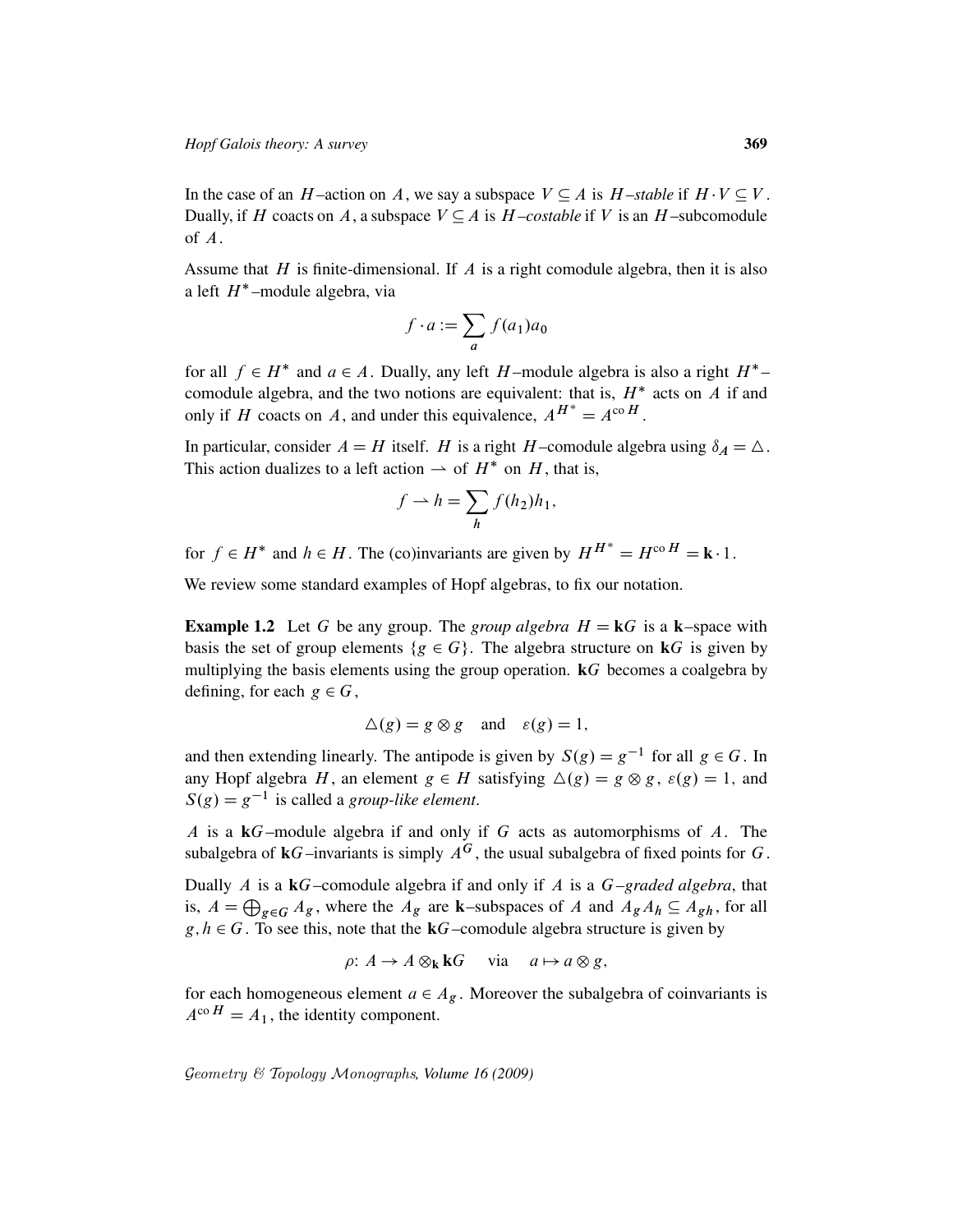**Example 1.3** Let G be a finite group and let  $H = \mathbf{k}^G = (\mathbf{k}G)^*$ , the algebra of functions from G to k. The Hopf structure of  $k^G$  is the formal dual of that of  $kG$ . Thus for  $f, h \in \mathbf{k}^G$ ,  $x, y \in G$ ,  $(f * h)(x) := m(f \otimes h)(\Delta(x)) \in \mathbf{k}$  and  $\Delta(f)(x \otimes y) :=$  $f(xy) \in \mathbf{k}$ . The antipode S of H is given by  $S(f)(x) := f(Sx)$ .

Since G is finite,  $\mathbf{k}^G$  has as a basis the coordinate functions  $\{p_x \mid x \in G\}$  dual to the group elements, that is,  $p_x(y) = \delta_{x,y}$ . For these elements, we have

$$
p_x * p_y = \delta_{x,y} p_x
$$
 and  $\Delta(p_x) = \sum_{y \in G} p_y \otimes p_{y^{-1}x}$ .

 $H = \mathbf{k}^G$  is commutative, but not cocommutative unless G is abelian. When G is abelian and **k** contains a primitive *n*-th root of 1 for  $n = |G|$ , then in fact  $k^G \cong kG$ as Hopf algebras.

Actions of  $\mathbf{k}^G$  correspond to coactions of  $\mathbf{k}G$ , that is gradings by G, and coactions of  ${\bf k}^G$  give actions of G.

If  $G$  is not finite, we may consider a restricted set of functions on  $G$ , given some suitable topological conditions. Thus for example if G is an algebraic group over  $\bf{k}$ , then we may let H be the regular functions  $f: G \to \mathbf{k}$ . More generally:

**Example 1.4** Let G be an affine algebraic group scheme, that is,  $G = \text{Spec } H$  for H a commutative affine **k**–Hopf algebra. What is meant by an "action" of  $G$ ? To define this, let X be an affine scheme, so that  $X = \text{Spec } A$  for A a commutative affine **k**–algebra. Then an action  $\mu$ :  $X \times G \rightarrow X$  is determined by a coaction

$$
\rho = \mu^* \colon A \to A \otimes_{\mathbf{k}} H.
$$

**Example 1.5** Let g be a Lie algebra over k and let  $H = U(g)$  be the universal enveloping algebra of g. Recall that by the PBW-theorem, the ordered monomials in a fixed basis of  $\frak g$  form a basis of  $H$ .  $H$  becomes a Hopf algebra by defining  $\Delta(x) = x \otimes 1 + 1 \otimes x$ ,  $\varepsilon(x) = 0$ , and  $S(x) = -x$  for all  $x \in \mathfrak{g}$  and extending multiplicatively to all of  $H$ . In any Hopf algebra  $H$ , such an element x is called a *primitive element*.

If A is an H-module algebra, then every element  $x \in \mathfrak{g}$  acts as a derivation, that is,  $x \cdot (ab) = x \cdot (a)b + a(x \cdot b)$  and  $x \cdot 1 = 0$ . It follows that

$$
A^H = A^{\mathfrak{g}} = \{ a \in A \mid x \cdot a = 0, \text{ for all } x \in \mathfrak{g} \}.
$$

As a related example, let **k** be a field of characteristic  $p > 0$  and let g be a restricted Lie algebra over **k**; restricted means that  $\mathfrak{g}$  has a "p-map"  $\mathfrak{g} \to \mathfrak{g}$ ,  $x \mapsto x^{[p]}$ , such that in the restricted enveloping algebra  $H = u(\mathfrak{g})$ ,  $x^{[p]} = x^p$ , the usual p-th power. If  $\mathfrak g$  has dimension  $n$ ,  $u(\mathfrak g)$  will have dimension  $p^n$ .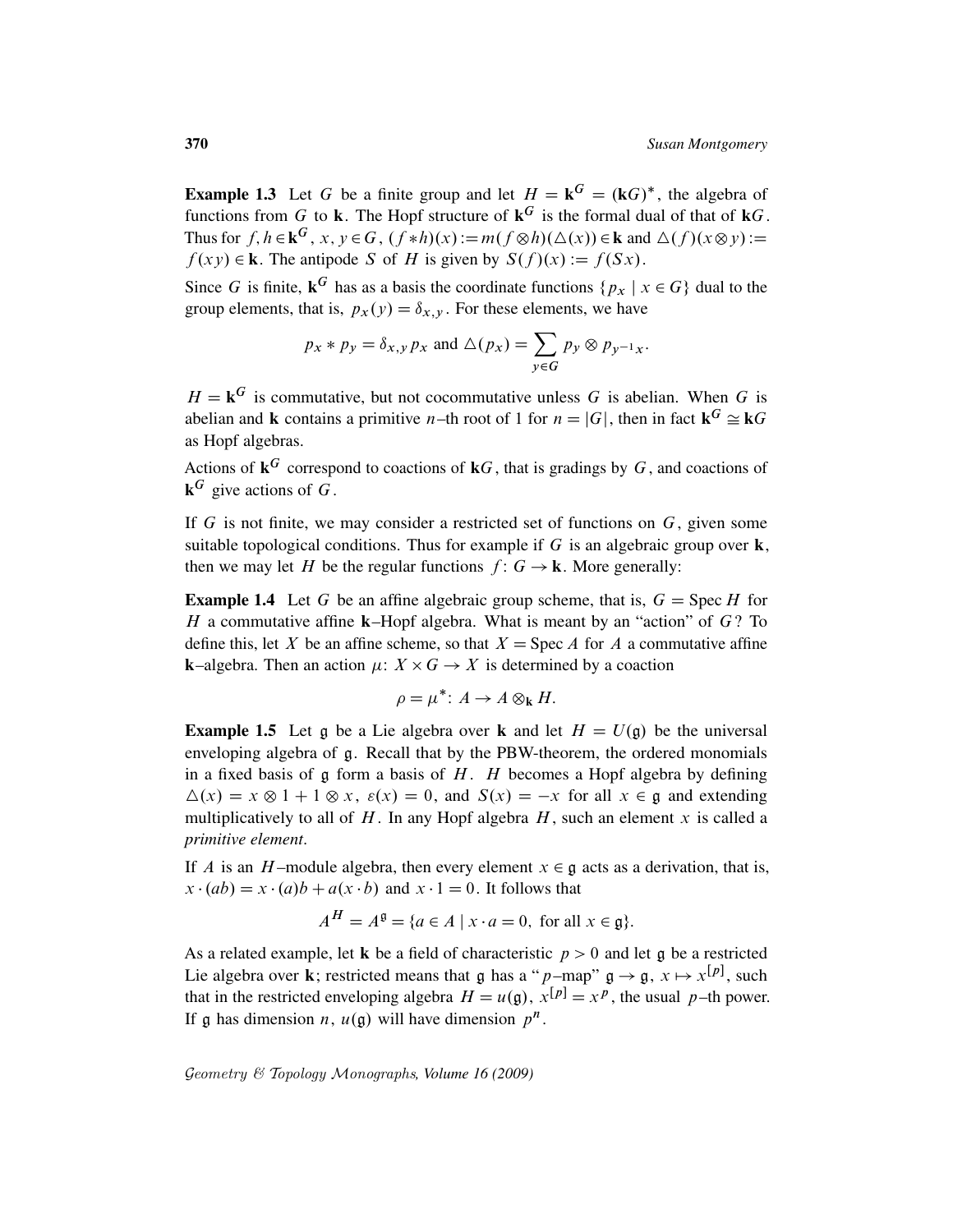<span id="page-4-0"></span>**Example 1.6** Assume that **k** contains a primitive *n*-th root of unity  $\omega$ , where  $n > 1$ . The  $n^2$ -dimensional *Taft Hopf algebra*  $H = T_{n^2}(\omega)$  is given as an algebra by

$$
T_{n^2}(\omega) = \mathbf{k}\langle g, x \mid g^n = 1, x^n = 0, xg = \omega gx \rangle.
$$

As a coalgebra,  $\Delta(g) = g \otimes g$ ,  $\varepsilon(g) = 1$ ,  $S(g) = g^{-1}$ , and  $\Delta(x) = x \otimes 1 + g \otimes x$ ,  $\varepsilon(x) = 0$ ,  $S(x) = -g^{-1}x$ . That is, g is a group-like element and x is a  $(1, g)$ -skew*primitive element*.

If H acts on A, we must have [g](#page-33-0) acting as an automorphism of A and x as a *skewderivation*, that is,  $x \cdot (ab) = (x \cdot a)b + (g \cdot a)(x \cdot b)$ , for all  $a, b \in A$ .

The construction depends on the choice of  $\omega$ , and thus there are in fact  $\Phi(n)$  noniso-morphic [Taft](#page-32-0) Hopf algebras for each dimension  $n^2$ .

<span id="page-4-1"></span>These Hopf algebras were constructed by Taft in 1971 [35], to show that the antipode could have arbitrarily high order: in  $H = T_{n^2}(\omega)$ , S has order 2n. They are among the first examples of Hopf algebras which are neither commutative nor cocommutative. It has recently been shown by Ng  $[23]$  that for p a prime, the *only* Hopf algebras over  $\mathbb C$  of dimension  $p^2$  are the two group algebras and the Taft algebras.

**Example 1.7** Let  $\mathbf{k} = \mathbb{C}$  and let g be the Lie algebra  $\mathfrak{sl}_2$ . Recall that g may be identified with the  $2 \times 2$  matrices of trace 0, with basis

$$
e = \begin{bmatrix} 0 & 1 \\ 0 & 0 \end{bmatrix}, \quad f = \begin{bmatrix} 0 & 0 \\ 1 & 0 \end{bmatrix}, \quad h = \begin{bmatrix} 1 & 0 \\ 0 & -1 \end{bmatrix}
$$

and Lie operation the usual additive commutator of matrices. The "quantum group"  $U<sub>a</sub>(s<sub>1</sub>)$  defined by Drinfel'd and Jimbo may be considered as a deformation of the ordinary universal enveloping algebra  $U(\mathfrak{sl}_2)$ . For the parameter q, it is given by

$$
U_q(\mathfrak{sl}_2):=\mathbb{C}\langle E,F,K\rangle
$$

where  $E, F, K$  satisfy the relations

$$
KE = q^2 EK, \quad KF = q^{-2} FK, \quad EF - FE = \frac{K - K^{-1}}{q - q^{-1}}.
$$

The coalgebra structure is given by  $\Delta E = E \otimes K + 1 \otimes E$ ,  $\Delta F = F \otimes 1 + K^{-1} \otimes F$ , and  $\Delta K = K \otimes K$ . Notice that e and f are deformed to skew-primitive elements E and  $F$ , whereas h is replaced by the group-like element  $K$  (a kind of exponentiation).

Here we consider the *Frobenius–Lusztig kernel* (or *small quantum group*) associated to  $U_q(\mathfrak{sl}_2)$ , when q is a primitive 2n–th root of 1, for  $n > 2$ ; it is a finite-dimensional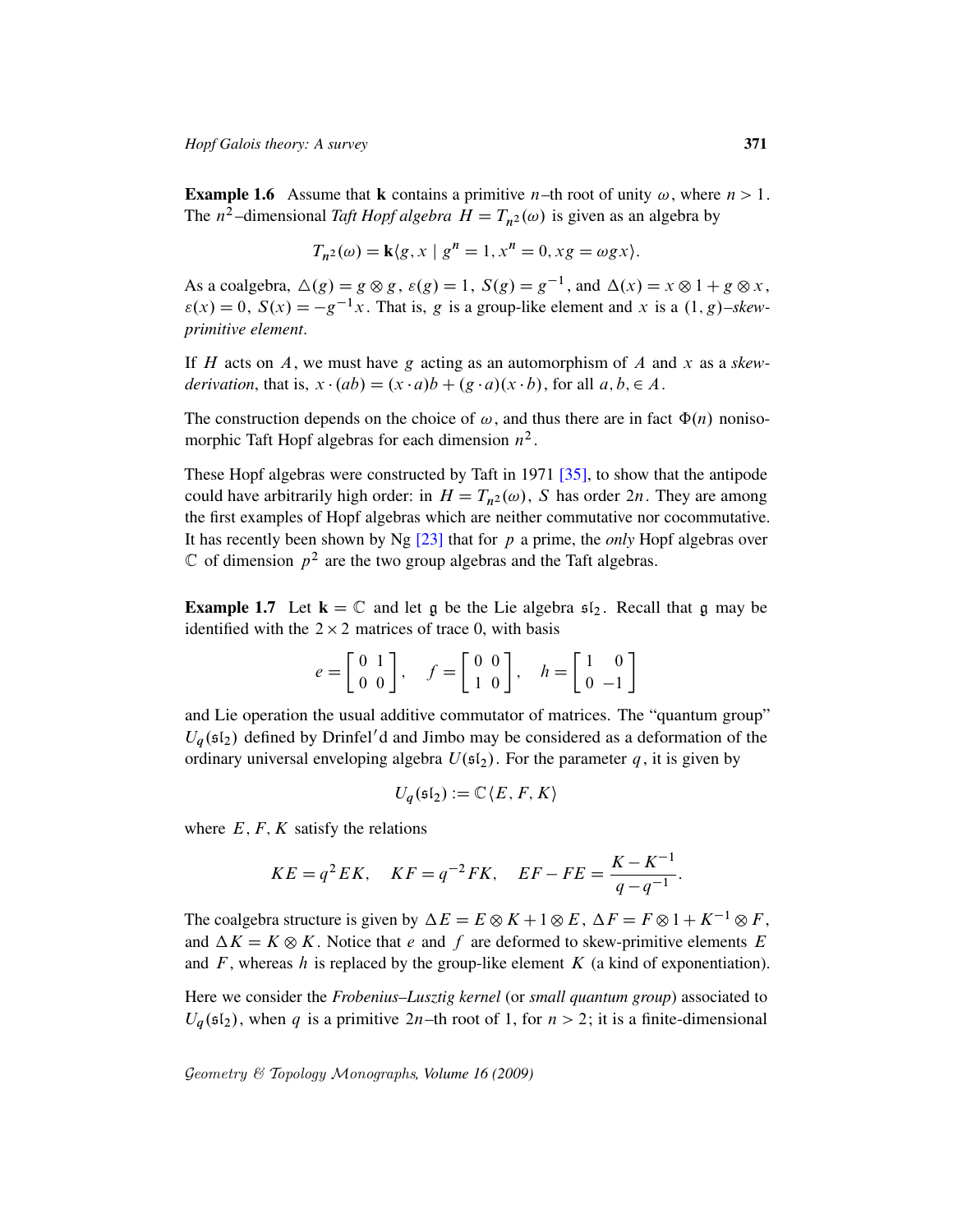quotient of  $U_q(\mathfrak{sl}_2)$ . See Kassel [12, IV.5.6]. This Hopf algebra is also called the *restricted quantum enveloping algebra* of  $sI_2$ . [Specifically,](#page-4-0)

$$
u_q(\mathfrak{sl}_2):=\frac{U_q(\mathfrak{sl}_2)}{(E^n,F^n,K^n-1)}.
$$

<span id="page-5-0"></span>That is, we assume that E, F, K also satisfy the relations  $E^n = 0$ ,  $F^n = 0$ ,  $K^n = 1$ . Note that  $u_q$  is generated by two different copies of the Taft algebra Example 1.6, although with two different choices for  $\omega$ . Namely, use  $H_1 := \mathbb{C} \langle K^{-1}, F \rangle \cong T_{n^2} (q^{-2})$ and use  $H_2 := \mathbb{C} \langle K^{-1}, E K^{-1} \rangle \cong T_{n^2}(q^2)$ . One can think of  $H_1$  as  $\mathfrak{n}^-$ , a Borel subalgebra of  $u_q$ , and similarly of  $H_2$  as  $n^+$ .

#### 2 Hopf Galois extensions: Definition and examples

<span id="page-5-1"></span>Hopf Galois extensions are defined in terms of coactions, since this is more useful for arbitrary  $H$ .

**Definition 2.1** Let  $B \subset A$  be a k–algebra, and let H be a Hopf algebra. Then  $B \subset A$ is a *(right)* H–extension if A is a right H–comodule algebra with  $A^{co H} = B$ .

**Definition 2.2** Let A be a right H-comodule algebra with structure map  $\rho$ : A  $\rightarrow$  $A \otimes_k H$ . Then the extension  $A^{co} H \subset A$  is *right*  $H$ -Galois if the map

 $\beta$ :  $A \otimes_{A^{co}H} A \rightarrow A \otimes_k H$ , given by  $r \otimes s \mapsto (r \otimes 1)\rho(s)$ ,

is bijective.

Some [rem](#page-31-0)arks are in order about the definition:

- (1) In the case considered by Chase and Sweedler, k was assumed to be a commutative ring,  $A$  a (commutative) faithfully flat  $k$ -algebra,  $H$  a finitely generated projective **k**–algebra, and  $\beta$  was an isomorphism between  $A \otimes_k A$  and  $A \otimes_k H$ . Among other things, this had the effect of forcing  $A^{\rm co} H = \mathbf{k}$ .
- (2) Kreimer and Takeuchi [13] only required  $\beta$  to be surjective. However, they were also assuming H was finite over **k**, in which case it follows that  $\beta$  is also injective. For infinite-dimensional Hopf algebras, problems can arise if  $\beta$  is not injective, and so we require that  $\beta$  be bijective as part of the definition.
- (3) There seems to be an asymmetry in the definition of  $\beta$ ; why not use  $\beta'(r \otimes s)$  =  $\rho(r)(s \otimes 1)$ ? In fact if the antipode S is bijective, then  $\beta$  is surjective, injective or bijective, respectively, if and only if  $\beta'$  is surjective, injective, or bijective [13, 1.2]. Thus either  $\beta$  or  $\beta'$  may be used when S is bijective. We give some elementary examples to illustrate the definition. First, surely any

definition of Galois should include the classical case of automorphisms of fields.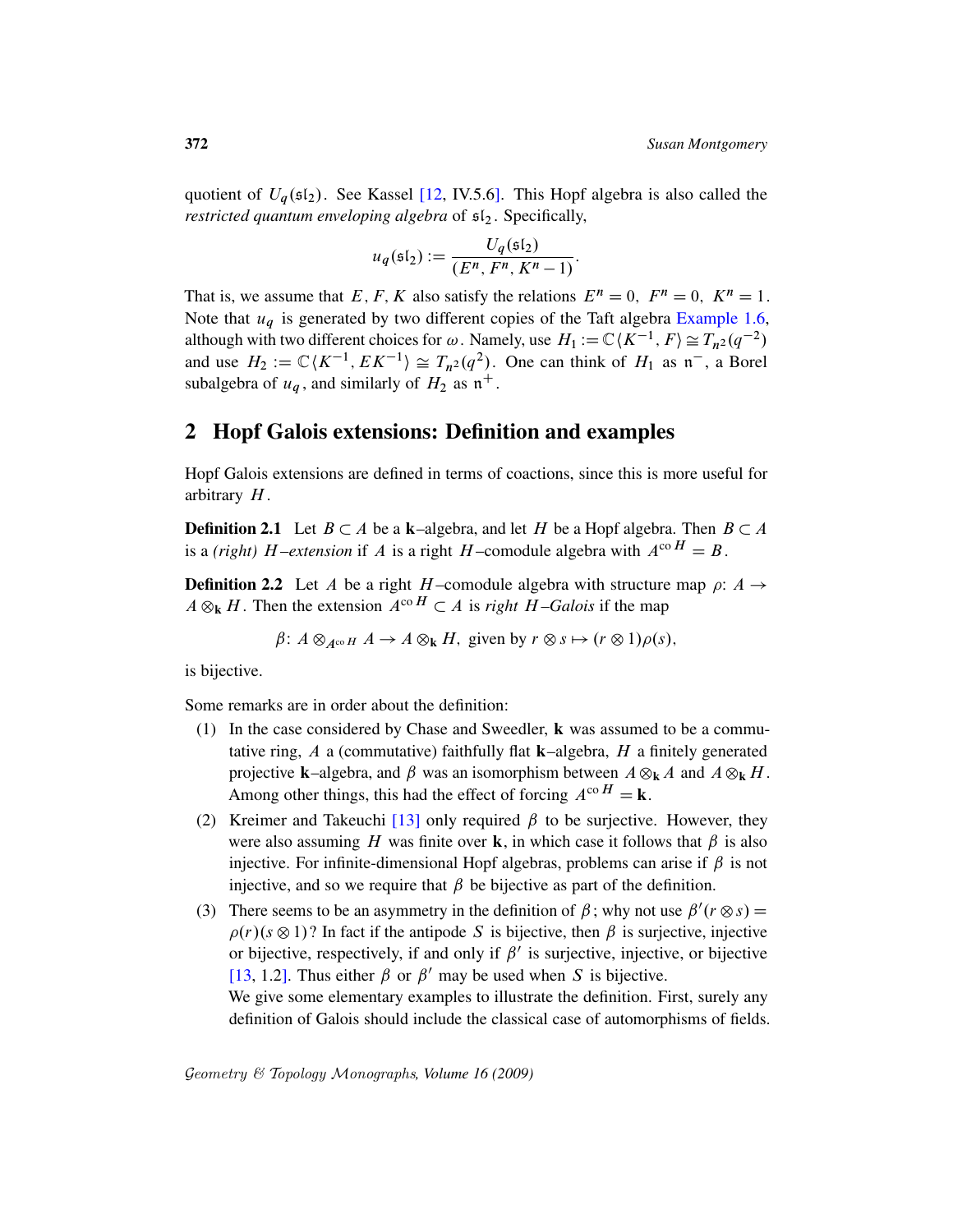<span id="page-6-0"></span>**Example 2.3** Field extensions Let G be a finite [group actin](#page-5-1)g as  $k$ –automorphisms on a field  $E \supset \mathbf{k}$ , and let  $F = E^G$ . As in Example 1.2, the group algebra  $\mathbf{k}G$  acts on E, and so its dual  $H = \mathbf{k}^G$  coacts, which is what we shall need for our new definition.

We know that  $E/F$  is classically Galois with Galois group G if and only if G acts faithfully on E if and only if  $[E: F] = |G|$ . To see that this is equivalent to Definition 2.2, first assume  $E/F$  is classically Galois. Set  $n = |G|$ , write  $G = \{x_1, \ldots, x_n\}$  and let  $\{b_1, \ldots, b_n\}$  be a basis of  $E/F$ . Let  $\{p_1, \ldots, p_n\} \subset \mathbf{k}^G$  be the dual basis to the  ${x_i} \subset kG$ . The action of G on E determines the corresponding coaction  $\rho: E \to$  $E \otimes_{\mathbf{k}} \mathbf{k}^G$  via  $\rho(a) = \sum_{i=1}^n (x_i \cdot a) \otimes p_i$ , and thus the Galois map  $\beta: E \otimes_F E \to E \otimes_{\mathbf{k}} \mathbf{k}^G$ is given by  $\beta(a \otimes b) = \sum_i a(x_i \cdot b) \otimes p_i$ . Thus if  $w = \sum_j a_j \otimes b_j \in \text{Ker}\,\beta$ , then  $\sum_j a_j(x_j \cdot b_j) = 0$  [for all](#page-5-1) i, by the independence of the  $\{p_i\}$ . Since G acts faithfully, Dedekind's lemma on independence of automorphisms gives that the  $n \times n$  matrix  $C = [x_i \cdot b_j]$  [is invert](#page-5-1)ible. Thus  $a_j = 0$  for all j, and so  $w = 0$ . Thus  $\beta$  is injective, and so bijective since both tensor products are finite-dimensional  $F$ -algebras.

The converse is easier: assume that Definition 2.2 holds, that is,  $F \subset E$  is a right **k**<sup>G</sup>-comodule algebra via  $\rho(a) = \sum_{h \in G} a_h \otimes p_h$  such that  $F = E^{\text{co}}^{k}$ , and the Galois map  $\beta: E \otimes_F E \to E \otimes_{\bf k} {\bf k}^G$  in Definition 2.2 is bijective. The dual action of G is then given by  $g \cdot a = \sum_h \langle g, p_h \rangle a_h = a_g$ . Thus  $g \cdot a = a$  for all  $g \in G$  if and only if  $a_g = a$ , for all g if and only if  $\rho(a) = a \otimes (\sum_{h \in G} p_h) = a \otimes 1$ . That is,  $E^{\text{co}}k^G = F = E^G$ . The bijectivity of  $\beta$  implies that the F-ranks of  $E \otimes_F E$  and  $E \otimes_{\mathbf{k}} \mathbf{k}^G$  are equal, and thus  $[E : F] = |G|$ [. Thu](#page-12-0)s  $E/F$  is G–Galois in the usual sense.

Recall that any finite Galois field extension  $F \subset E$  has a *normal basis*, that is, there exists some  $u \in E$  such that the set  $\{g \cdot u \mid g \in G\}$  is a basis of E over F (this is a class[ical](#page-31-1) result of Kummer). Equivalently,  $E$  is a [cycl](#page-32-1)ic  $FG$ –module. We will consider a Hopf version of this property in Definition 3.4.

Surprisingly, it is possible for a finite separable field extension  $F \subset E$  to be H-Galois for some H although it is not Galois in the classical sense. The following example is due to Greither and Pareigis [10]; an exposition also appears in Pareigis [24].

**Example 2.4** Separable Galois field extensions without groups For any  $k$ , let  $H_k$ denote the Hopf algebra with algebra structure given by  $H_{\mathbf{k}} = \mathbf{k}[c, s]/(c^2 + s^2 - 1, cs)$ and with coalgebra structure given by  $\Delta c = c \otimes c - s \otimes s$ ,  $\Delta s = c \otimes s + s \otimes c$ ,  $\varepsilon(c) = 1$ ,  $\varepsilon(s) = 0$ ,  $S(c) = c$ , and  $S(s) = -s$ ;  $H_k$  is called the *circle Hopf algebra*.

Now let  $F = \mathbb{Q} = \mathbf{k}$  and  $E = F(\omega)$ , where  $\omega$  is the real 4–th root of 2;  $F \subset E$  is not Galois for any group G. However, it is  $(H<sub>Q</sub>)^*$ -Galois. In this case  $H<sub>Q</sub>$  acts on E in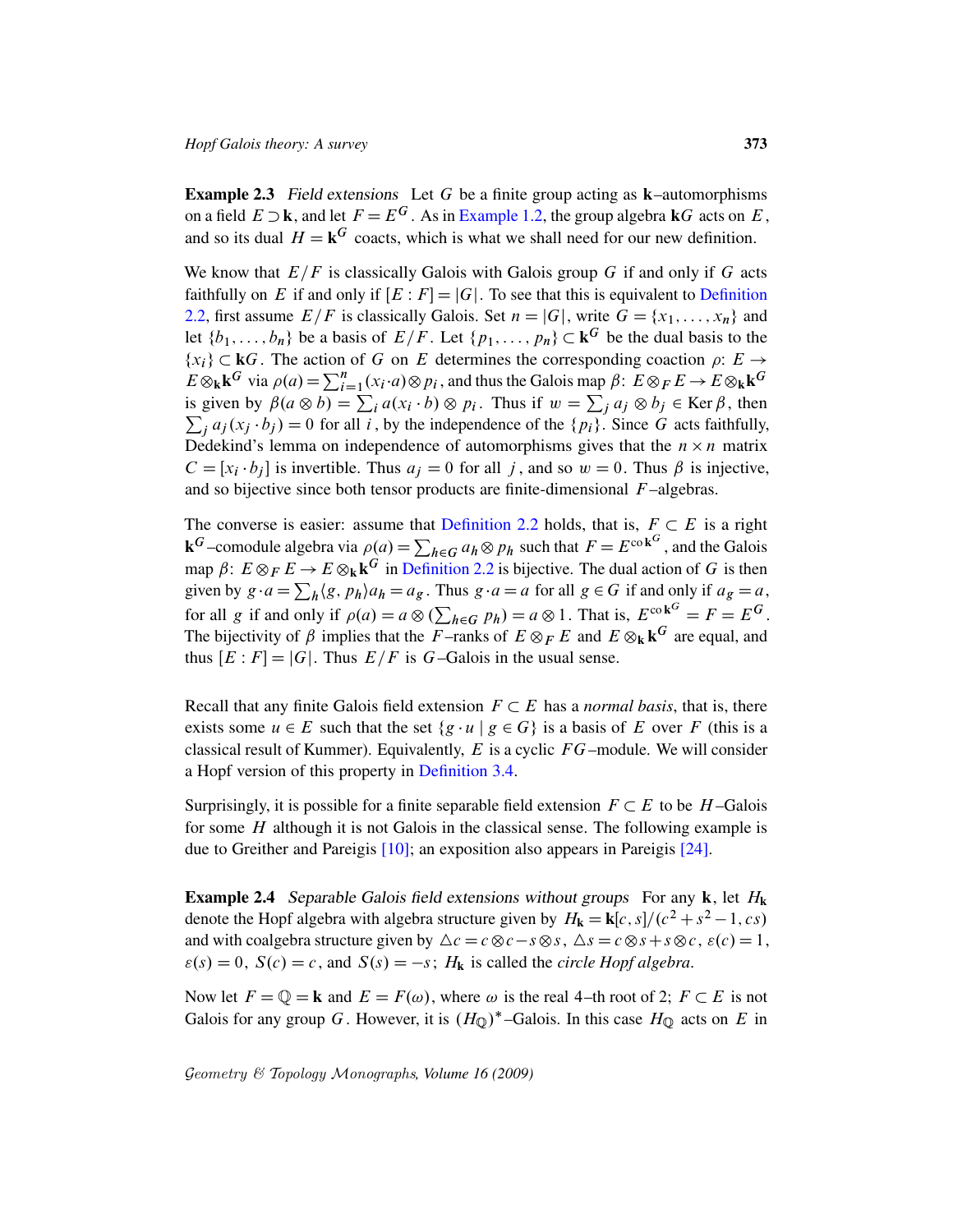the following way:

$$
\begin{array}{c|cc}\n\cdot & 1 & \omega & \omega^2 & \omega^3 \\
\hline\nc & 1 & 0 & -\omega^2 & 0 \\
s & 0 & -\omega & 0 & \omega^3\n\end{array}
$$

It is shown in [10] that  $\mathbb{Q} \subset E$  is  $H^*_{\mathbb{Q}}$ -Galois. Note that this extension has a normal basis in the more general sense, that is, it is a cyclic  $H<sub>Q</sub>$  –module with generator  $u = 1 + \omega + \omega^2 + \omega^3$ .

Note also that when  $\mathbf{k} = \mathbb{Q}(i)$ ,  $H_{\mathbf{k}} \cong \mathbf{k}\mathbb{Z}_4$ , the group algebra, that is,  $\mathbb{Q}\mathbb{Z}_4$  and  $H_{\mathbb{Q}}$ are  $\mathbb{Q}(i)$ –forms of each other.

In fact  $\mathbb{Q} \subset E$  is also  $H^*$ -Galois for a second Hopf algebra H; this second Hopf algebra is a  $\mathbb{Q}(\sqrt{-2})$ –form of  $\mathbb{Q}[\mathbb{Z}_2\times\mathbb{Z}_2]$ . Thus an extension can be Hopf Galois with two different Hopf algebras. On the other hand, there exist separable field extensions which are not Hopf Galois at all. Conditions for exactly when an extension is Hopf Galois are given in [24].

<span id="page-7-1"></span>**Example 2.5** Graded rings Let G be any group and let A be a  $G$ -graded algebra as in Example 1.2, with  $H = kG$  and  $A^{co} \overline{H} = A_1$ . A result of Ulbrich describes when the extension  $A_1 \subset A$  is  $H$ -Galois:

<span id="page-7-0"></span>**Theorem 2.6** [37; 20, 8.1.7]  $A_1 \subset A$  is  $kG$ -Galois if and only if A is strongly graded, that is,  $A_x A_y = A_{xy}$ , for all  $x, y \in G$ .

Strongly graded algebras are known to have many nice properties; in particular their module theory is very well behaved. We give several examples.

Example 2.7 Crossed products over groups Let G be a group acting as (twisted) automorphisms of the **k**-algebra R, that is, there exists a 2-cocycle  $\sigma: G \times G \rightarrow R$ such that  $\sigma$  and the action  $\cdot$  of G on A satisfy the following:

(1) (Cocycle condition) For all  $g, h, k \in G$ ,

 $[g \cdot \sigma(h, k)] \sigma(g, hk) = \sigma(g, h) \sigma(gh, k)$  and  $\sigma(g, 1) = \sigma(1, g) = 1$ .

(2) (Twisted module condition) For all  $g, h \in G$  and  $r \in R$ ,

$$
g \cdot (h \cdot r) = \sigma(g, h)(gh \cdot r)\sigma(g, h)^{-1}.
$$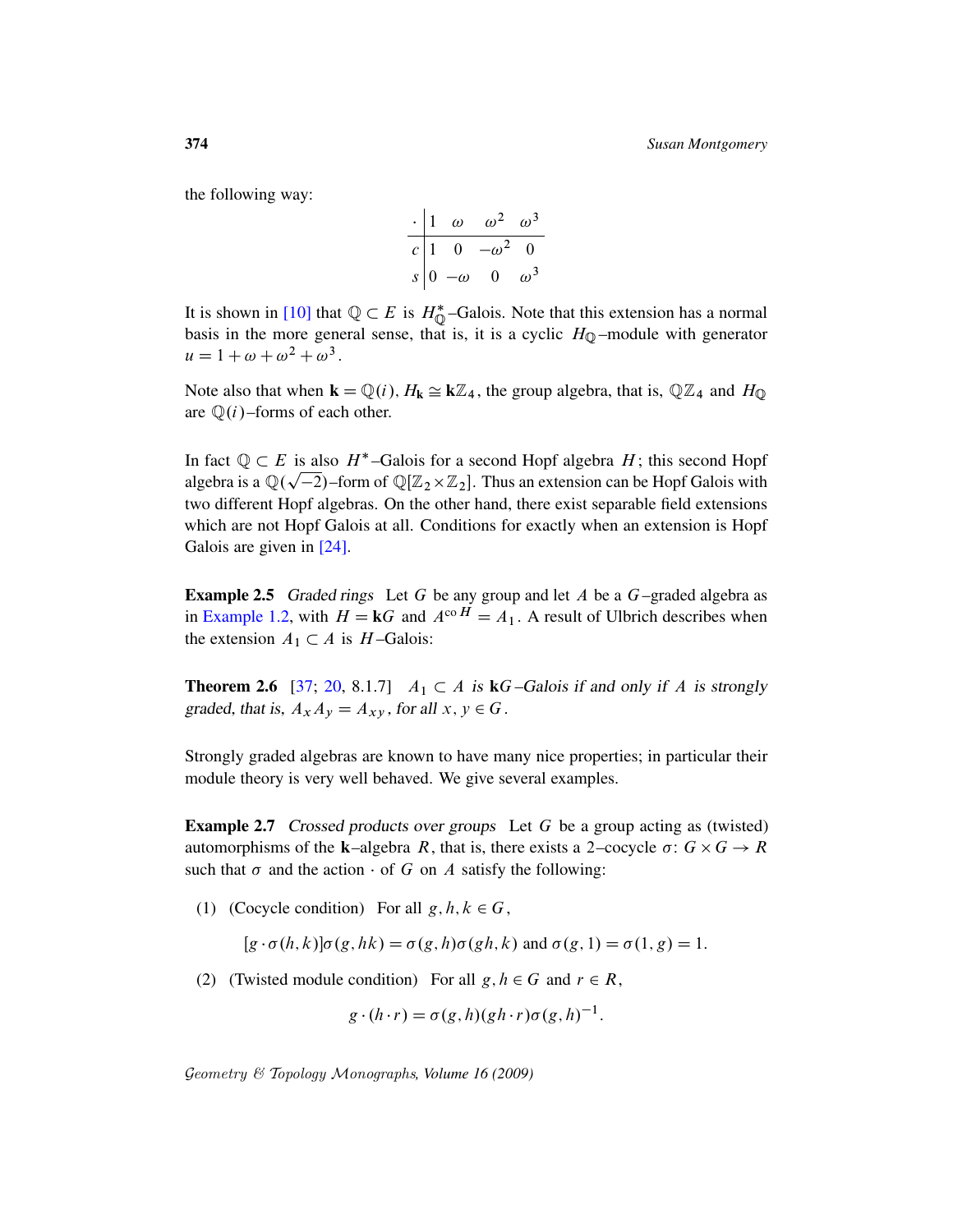The crossed product  $A = R * G$  is then defined to be  $A = R \otimes_{\mathbf{k}} kG$  as a **k**–space, with multiplication given by

$$
(r * g)(s * h) = r(g \cdot s)\sigma(g, h) * gh,
$$

<span id="page-8-0"></span>for  $r, s \in R$ ,  $g, h \in G$ .

Notice that  $\sigma$  has values in the ring R, which may be noncommutative.

Any crossed product  $A = R * G$  is a G–graded algebra, with  $A_g = R \otimes g$  and  $A_1 = R \otimes 1_g \cong R$ . Clearly A is strongly G–graded, and so  $R \subset A$  is  $\mathbf{k}^G$ –Galois.

Example 2.8 Group crossed products arise naturally from any group extension. That is, let G be any [group with no](#page-7-0)rmal subgroup N and quotient  $L = G/N$ . We claim that  $A = kG = kN * kL$ .

Fix a set of coset representatives  $T = \{g_i\}$  for N in G, so that if  $l_i \in L$ , then  $l_i = g_i N$ . If  $l_i l_j = l_k$ , then  $l_i l_j = g_i N g_j N = g_i g_j N = g_k N = N g_k$ ; however  $g_i g_j = \sigma(l_i, l_j) g_k$  for some  $\sigma(l_i, l_j) \in N$ . It is then easy to see that the function  $\sigma: L \times L \rightarrow N$  satisfies the conditions in Example 2.7. If the extension does not split, then the cocycle will be nontrivial.

Crossed products are "transitive" in the sense that if  $R * G$  is a crossed product over G and  $L = G/N$ , then we may find a new cocycle  $\tau: L \times L \rightarrow R*N$  such that  $R * G \cong (R * N) * L$ .

Note that if  $A = R * G$ , then A is free over  $R = A_1$  of rank |G|. Using this fact it is easy to see that not all strongly graded algebras are crossed products.

**Example 2.9** Let  $A = M_3(k)$  [and let](#page-7-1)  $G = \{1, g\} \cong \mathbb{Z}_2$ . A is G–graded by setting

|                                                                   | $\mathbf{k} \mathbf{k}$ 0 |  |     |                                                            |                           | $0 \t 0 \t k$ ] |  |
|-------------------------------------------------------------------|---------------------------|--|-----|------------------------------------------------------------|---------------------------|-----------------|--|
| $A_1 = \begin{pmatrix} \mathbf{k} & \mathbf{k} & 0 \end{pmatrix}$ |                           |  | and | $A_g = \begin{pmatrix} 0 & 0 & \mathbf{k} \end{pmatrix}$ . |                           |                 |  |
|                                                                   | $0 \t 0 \t k$             |  |     |                                                            | $\mathbf{k} \mathbf{k}$ 0 |                 |  |

A is strongly graded, and so  $A_1 \subset A$  is Galois by Theorem 2.6. However A is not free over  $A_1$  since  $5 \nmid 9$ , and so A is not a crossed product over  $A_1$ .

**Example 2.10** A similar example works for any finite group G. Let  $|G| = n$  and let  $A = M_n(B)$ , the  $n \times n$  matrices over another algebra B. Fix an ordering  $\{x_1, \ldots, x_n\}$ of G, and index the rows and columns of A by G. Let  $\{e_{xy} \mid x, y \in G\}$  denote the usual matrix units. For each  $x \in G$ , define  $A_x := \sum_{y} z_{y} = x B e_{y}$ . Then  $A = \bigoplus_{x} A_x$ is a *G*-graded algebra. Note that  $A_1 = \bigoplus_x B e_{xx}$ .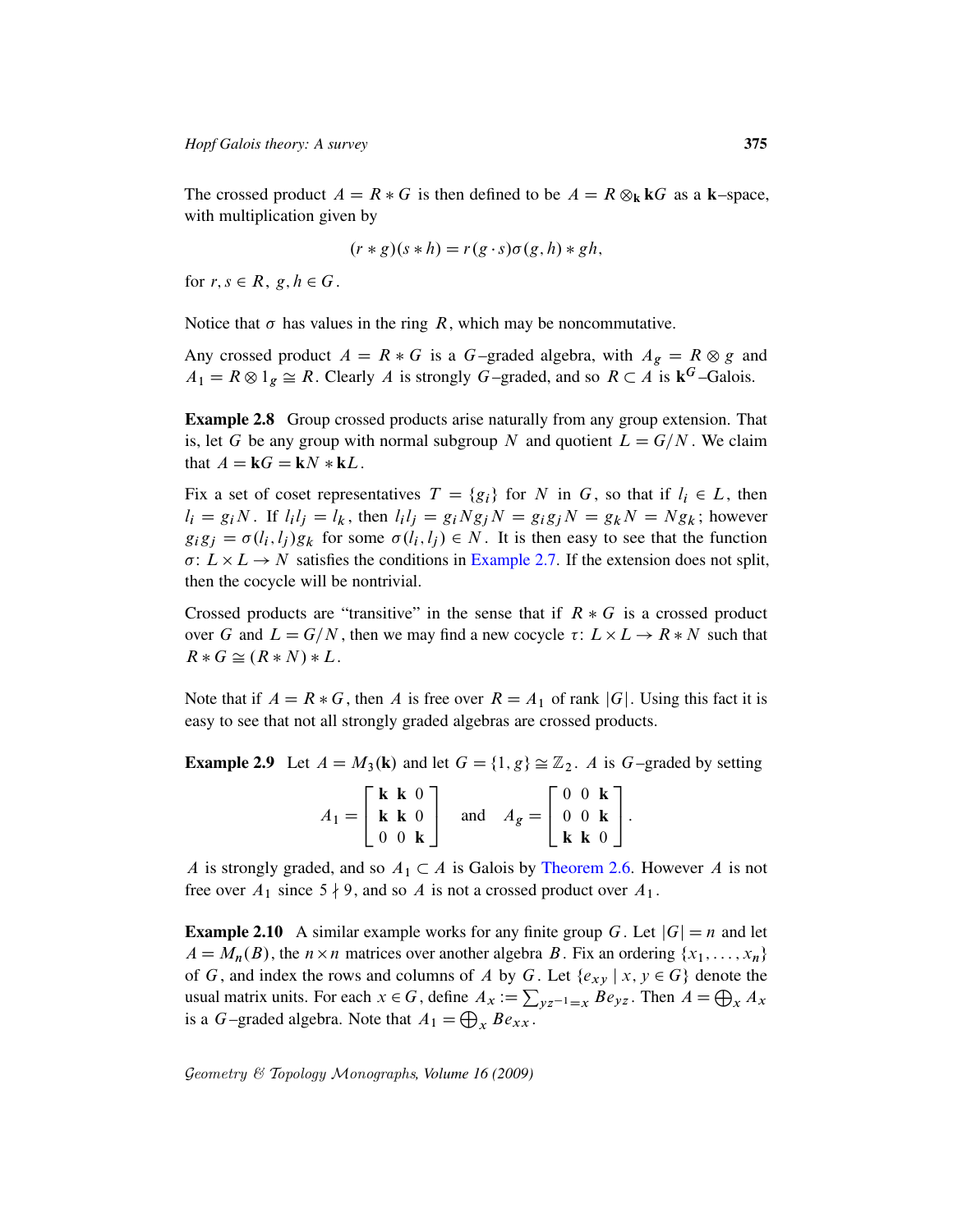In fact A is strongly graded. This follows since for any  $y \in G$ ,  $e_{yy} = e_{y,x^{-1}y}e_{x^{-1}y,y} \in G$  $A_x A_{x-1}$ . Thus  $1 = \sum_y e_{yy} \in A_x A_{x-1}$  and so  $A_1 = A_x A_{x-1}$ . It follows that A is strongly graded, and so  $A_1 \subset A$  is Galois.

When  $G = \mathbb{Z}_n$ , it is easy to see what the graded components of A look like. Symbolically:

$$
A = \begin{bmatrix} A_{0}^{-} & A_{1}^{-} & \cdots & A_{n-1}^{-} \\ A_{n-1}^{-} & A_{0}^{-} & \cdots & A_{n-2}^{-} \\ \cdots & \cdots & \cdots & \cdots \\ A_{1}^{-} & A_{2}^{-} & \cdots & A_{0}^{-} \end{bmatrix}
$$

<span id="page-9-0"></span>Thus  $A_1 = A_0$  consists of all diagonal matrices.

We investigate in Section 3 just when a Galois extension is a crossed product.

**Example 2.11** Groups acting on sets The Galois map  $\beta$  can be viewed as the dual of a natural map arising whenever a group  $G$  acts on a set  $X$ . For, write the action  $\mu: X \times G \to X$  by  $(x, g) \mapsto x \cdot g$ , and consider the natural map

$$
\alpha\colon X\times G\to X\times X
$$

given by  $(x, g) \mapsto (x, x \cdot g)$ . The image of  $\alpha$  is  $X \times_Y X$ , the fiber product of X with itself over Y, where  $Y = X/G$  is the set of G–orbits on X. Moreover  $\alpha$  is injective if and only if the action is free, that is, no  $g \neq 1$  in G has any fixed point. For example, if  $G \subset X$  are groups, G acts freely on X by translation.

We now dualize this set-up; for simplicity assume that  $X$  and  $G$  are finite. Let  $H = \mathbf{k}^G$  and let  $A = \mathbf{k}^X$ , the algebra of functions from X to k under pointwise addition and multiplication. The  $G$ -action on  $X$  induces a left  $G$ -action on  $A$ , given by  $(g \cdot a)(x) = a(x \cdot g)$ , and thus a right H-coaction  $\mu^* : A \to A \otimes_k H$ . If we let  $B = \mathbf{k}^{Y}$ , the functions from X to k which are constant on G–orbits, then it follows that  $B = A^G = A^{\text{co }H}$ . Since for any sets T and U,  $\mathbf{k}^{T \times U} \cong \mathbf{k}^T \otimes_{\mathbf{k}} \mathbf{k}^U$ , we see that the map  $\alpha$  dualizes to

$$
\alpha^*\colon A\otimes_B A\to A\otimes_{\mathbf{k}} H.
$$

It is now straightforward, using the definition of the transpose of a map, to verify that  $\alpha^*(a \otimes b) = (a \otimes 1)\mu^*(b)$ . Thus  $\alpha^* = \beta$ , our Galois map, and by the remarks in the previous paragraph,  $\beta$  is bijective if and only if  $\alpha: X \times G \to X \times_Y X$  is bijective if and only if the G–action is free.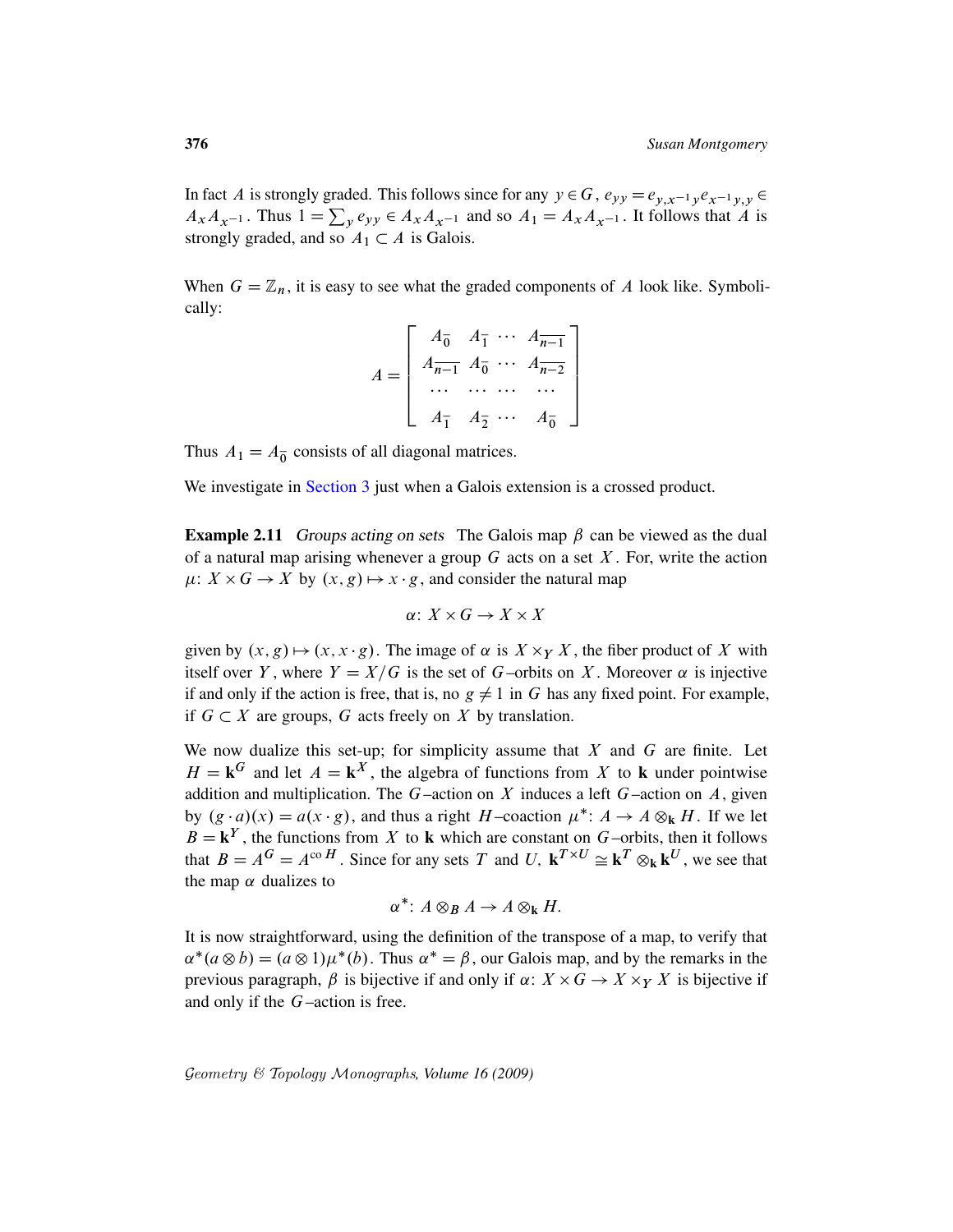<span id="page-10-0"></span>**Example 2.12** Algebraic group schemes Now consider Example 1.4. Let  $X$  be an affine scheme and G an affine algebraic group scheme, that is,  $X = \text{Spec } A$  and  $G =$  Spec H for A a commutative affine k–algebra and H a commutative affine **k**–Hopf algebra. An action  $\mu$ :  $X \times G \rightarrow X$  is determined by a coaction

$$
\rho = \mu^* \colon A \to A \otimes_{\mathbf{k}} H.
$$

The coaction  $\rho$  is *free* if

$$
\alpha^* \colon A \otimes_{\mathbf{k}} A \to A \otimes_{\mathbf{k}} H, \ a \otimes b \mapsto (a \otimes 1)\rho(b)
$$

is surjective, since duall[y this means tha](#page-9-0)t

$$
\alpha: X \times G \to X \times X, \ (x, g) \mapsto (x, x \cdot g)
$$

is a closed embedding, and so free as in the previous example.

However, we cannot use  $\beta = \alpha^*$  as we did in Example 2.11 since the domain of  $\alpha$  is not  $A \otimes_B A$ , for  $B = A^{co H}$ . The *affine quotient* of X by G is defined to be  $Y := \text{Spec } B$ , that is, the sequence

$$
B \hookrightarrow A \xrightarrow{\rho} A \otimes_B A
$$

is exact. This corresponds to an exact sequence of affine schemes

$$
X \times G \xrightarrow{\mu} X \to Y
$$

where  $\pi(x, g) = x$ . How is this affine quotient Y related to the true quotient  $X/G$ ? In general, Y may be much smaller than  $X/G$  (for example if  $X = GL_2(k)$  and G consists of the upper triangular matrices in X, then Y is just a point but  $X/G \approx \mathbb{P}^1$ ). Given a free action as above, it will happen that  $Y = X/G$  provided the map  $X \times G \rightarrow$  $X \times_Y X$  is an isomorphism and  $X \to Y$  is faithfully flat; in this case one says that X is a *principal fibre bundle* over Y with group G. The algebraic version of these conditions says that

- (a)  $\beta: A \otimes_B A \rightarrow A \otimes_k H$  is bijective (and so  $B \subset A$  is Galois), and
- (b)  $A$  is a faithfully flat  $B$ -module.

<span id="page-10-1"></span>Faithfully-flat Galois extensions are very important and are considered in more detail in Section 5.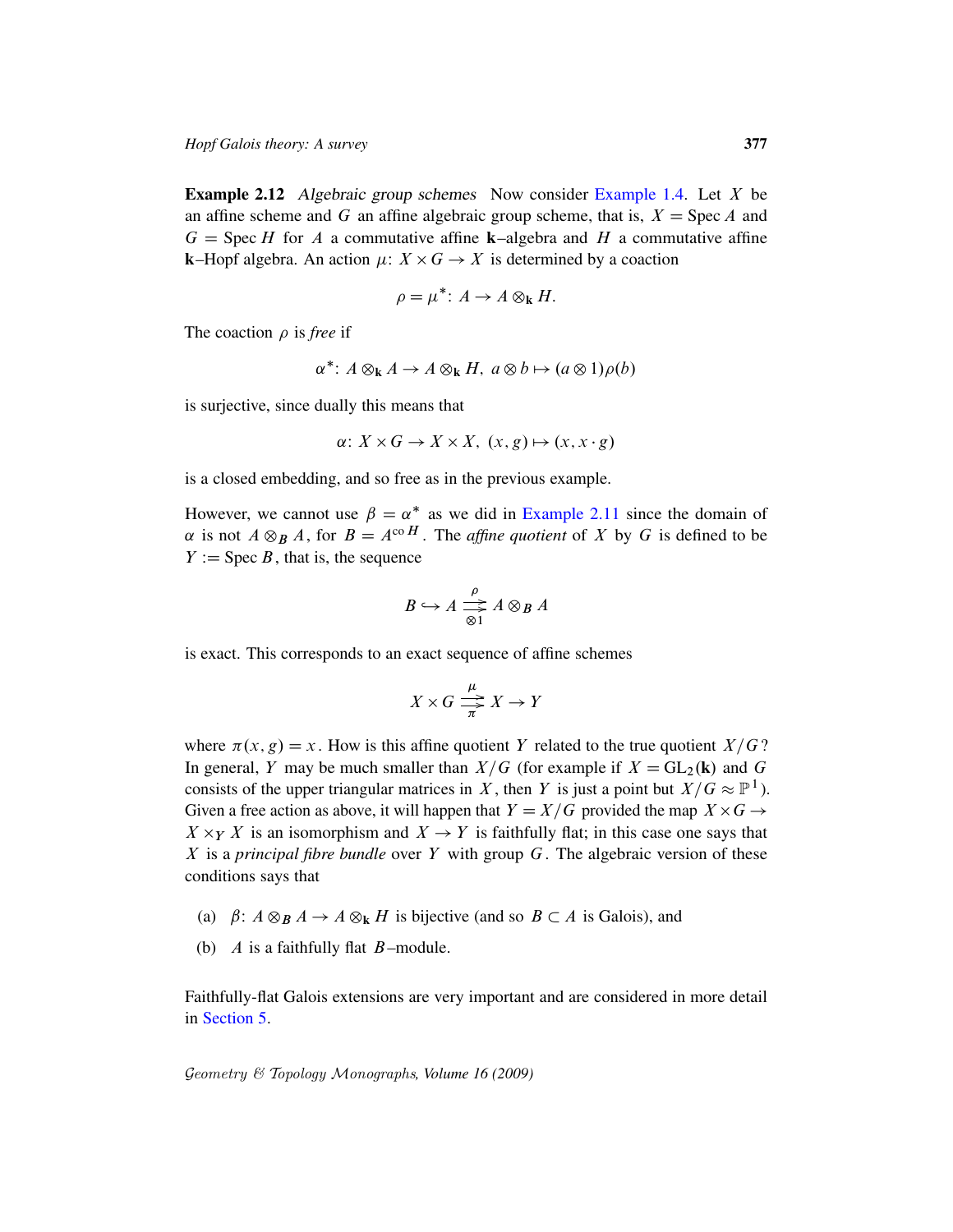**Example 2.13** Differential Galois theory Let  $E \supset \mathbf{k}$  be a field of characteristic  $p > 0$ , and let  $\mathfrak{g} \subset Der_{\mathbf{k}}E$  be a restricted Lie algebra of  $\mathbf{k}$ –derivations of E which is finite-dimensional over k. The restricted enveloping algebra  $u(\mathfrak{g})$  acts on E via g acting as derivations, and so we consider its dual  $H = u(\mathfrak{g})^*$ . The  $H$ -coinvariants are

$$
E^{\mathfrak{g}} = \{ a \in E \mid x \cdot a = 0, \text{ all } x \in \mathfrak{g} \}.
$$

Note that we are already assuming that  $\frak g$  acts faithfully on  $E$ ; however unlike the situation for groups, this does not suffice for  $E^{\mathfrak{g}} \subset E$  to be an H-Galois extension, as the following example shows:

Let  $E = \mathbb{Z}_2(z)$ , rational functions over  $\mathbf{k} = \mathbb{Z}_2$ , and let g be the **k**–span of  $d_1 = \frac{d}{dz}$  and  $d_2 = z \frac{d}{dz}$ . Over  $\mathbb{Z}_2$ , g is the 2-dim solvable Lie algebra with relation  $[d_1, d_2] = d_1$ ; it is restricted since  $d_1^2 = 0$  and  $d_2^2 = d_2$ . Now  $E^{\mathfrak{g}} = \mathbb{Z}_2(z^2)$ , and  $E^{\mathfrak{g}} \subset E$  is not H-Galois. For,  $E \otimes_{\mathbf{k}} u(\mathfrak{g})^* \cong E \otimes_{E^{\mathfrak{g}}}^{\mathfrak{g}} (E^{\mathfrak{g}} \otimes_{\mathbf{k}} u(\mathfrak{g})^*)$  is 8-dim over  $E^{\mathfrak{g}}$  but  $E \otimes_{E^{\mathfrak{g}}} E$ is 4-dim over  $E^{\mathfrak{g}}$ , so  $\beta$  is not a bijection.

The difficulty with this example is that  $d_1$  and  $d_2$  are dependent over E; when k– independent derivations remain independent over  $E$ , the extension will be Galois. The next result follows from [20, 8.3.5 and 8.3.7]:

**Theorem 2.14**  $E^{\mathfrak{g}} \subset E$  is  $u(\mathfrak{g})^*$ -Galois if and only if  $E \otimes_{k} \mathfrak{g} \to \text{Der } E$  is injective.

This result differs from Jacobson's classic[al result on Ga](#page-4-0)lois theory for inseparable field [e](#page-31-2)xtensions (see Abe  $[1,$  Chapter 5]); for he assum[es that](#page-4-1) g is an  $E$ –space, and then obtains a [Galo](#page-32-3)is correspondence theorem between intermediate fields and restricted Lie subalgebras.

<span id="page-11-0"></span>Example 2.15 Galois extensions for the Taft Hopf algebras (Example 1.6) were studied by Masuoka [16] and for the quantum enveloping algebra  $u_a$  ( $\epsilon_1$ ) (Example 1.7) by Günther  $[11]$ . Schauenburg  $[27]$  extended their results to the Drinfel'd double of the Taft algebra.

### 3 Normal bases, integrals and Hopf crossed products

[A](#page-31-3) classical theorem in Galois theory says that if  $F \subset E$  is a finite Galois extension of fields with Galois group G, then  $E/F$  has a normal basis: that is, there exists  $a \in E$ such that the set  $\{x \cdot a \mid x \in G\}$  is a basis for E over F. In this section we consider this property for  $H$ -extensions.

We first review some basic facts about finite-dimensional Hopf algebras, going back to Larson and Sweedler [14].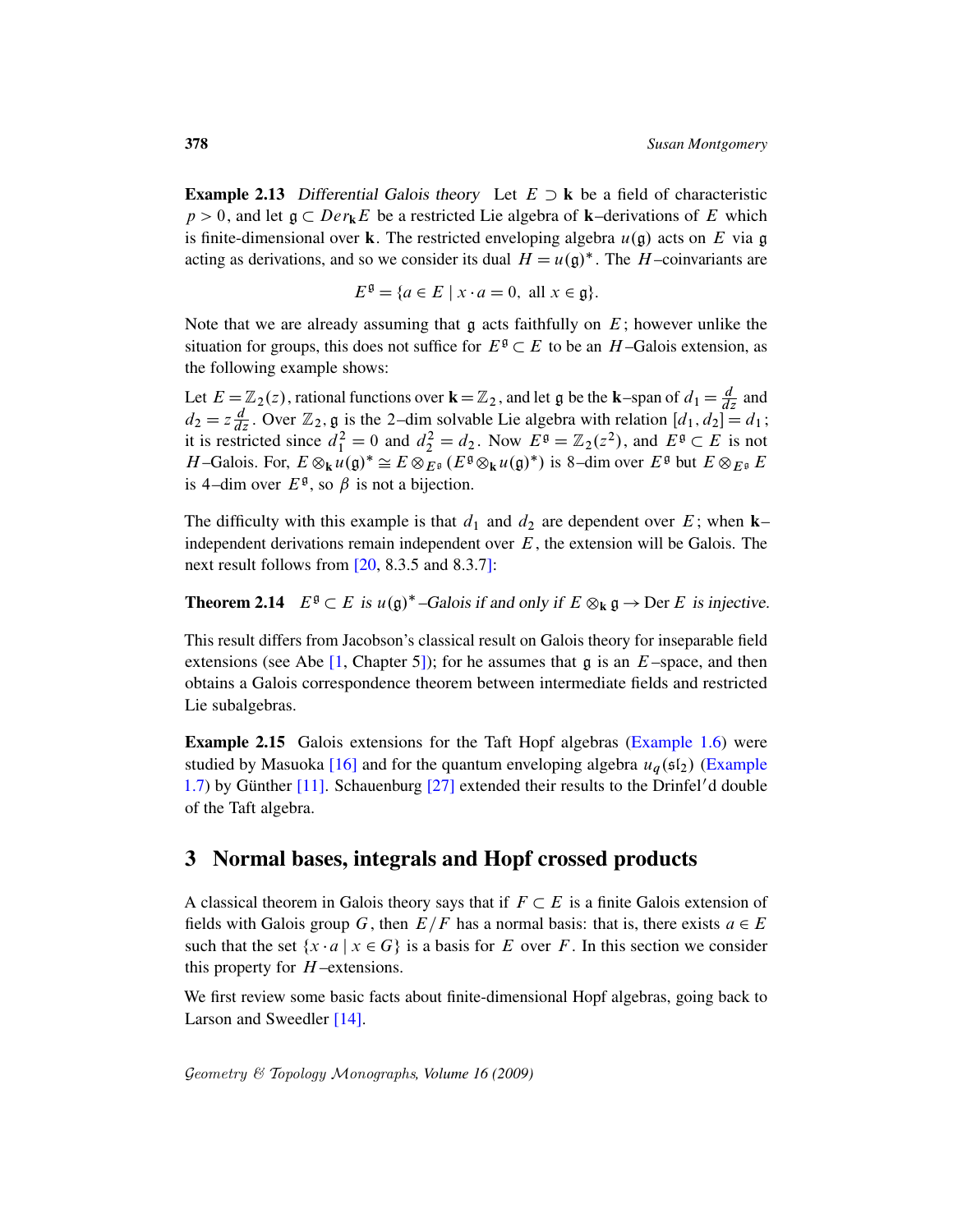Definition 3.1 The space of *left integrals* in H is

$$
\int_H^l = \{ \lambda \in H \mid h\lambda = \varepsilon(h)\lambda, \text{ for all } h \in H \};
$$

similarly the space of *right integrals* in H is

$$
\int_H^r = \{ \rho \in H \mid \rho h = \varepsilon(h)\rho, \text{ for all } h \in H \}.
$$

When H is finite-dimensional, both  $\int_H^l$  and  $\int_H^r$  are always 1–dimensional, and if  $0 \neq \lambda \in \int_H^l$ , then H is a cyclic left  $H^*$ -module with generator  $\lambda$  for the standard action  $\rightarrow$  of  $H^*$  on H, that is,  $H = H^* \rightarrow \lambda$ . Another result of [14] is that H is a semisimple algebra if and only if  $\varepsilon(\int_H^l) \neq 0$ ; this fact generalizes the classical theorem of Maschke for finite groups. In this case also  $\int_H^l = \int_H^r$ , and we may choose  $\lambda$  with  $\varepsilon(\lambda) = 1$ .

(If  $H$  is infinite-dimensional, then it cannot contain a nonzero integral. However one may still define a (left) integral *on* H; this is a functional  $f \in H^*$  such that  $f * g = f(1)g$ , for all  $g \in H^*$ . If there exists an integral on H, H is called *co-Frobenius*.)

**Example 3.2** Let G be a finite group. If  $H = kG$ , we may use  $\lambda = \rho = \sum_{g} g$ ; if also char(k)  $\nmid |G|$ , then we may use  $\lambda = (1/|G|) \sum_{g} g$ , so that  $\varepsilon(\lambda) = 1$ . If  $H = \mathbf{k}^{G}$ , then we may use  $\lambda = p_1$ .

Example 3.3 Recall the Taft Hopf algebras from Example 1.6. The Taft algebras are not semisimple (since x generates a nilpotent ideal) and in fact  $\int_H^l \neq \int_H^r$ ; one may check that

$$
\lambda = \left(\sum_{i=0}^{n-1} g^i\right) x^{n-1} \in \int_H^l, \quad \rho = x^{n-1} \left(\sum_{i=0}^{n-1} g^i\right) \in \int_H^r, \quad \text{but } \lambda \notin \mathbf{k}\rho.
$$

<span id="page-12-0"></span>One possible definition of normal basis for a right  $H$ -extension  $B \subset A$  is to simply extend the classical definition for groups. That is, assume that  $H$  is finite-dimensional and dualize to an action of  $H^*$  on A with  $A^{H^*} = B$ . Then A has a *classical* normal basis over B if, for some  $u \in A$  and basis  $\{f_i\}$  of  $H^*$ ,  $\{f_1 \cdot u, \ldots, f_n \cdot u\}$  is a basis for the free left  $B$ –module  $A$ .

However, it is more useful to replace this definition by a coaction version.

**Definition 3.4** [13] Let  $B \subset A$  be a right H-extension. We say that the extension has the (right) *normal basis property* if  $A \cong B \otimes_k H$  as left B–modules and right H –comodules.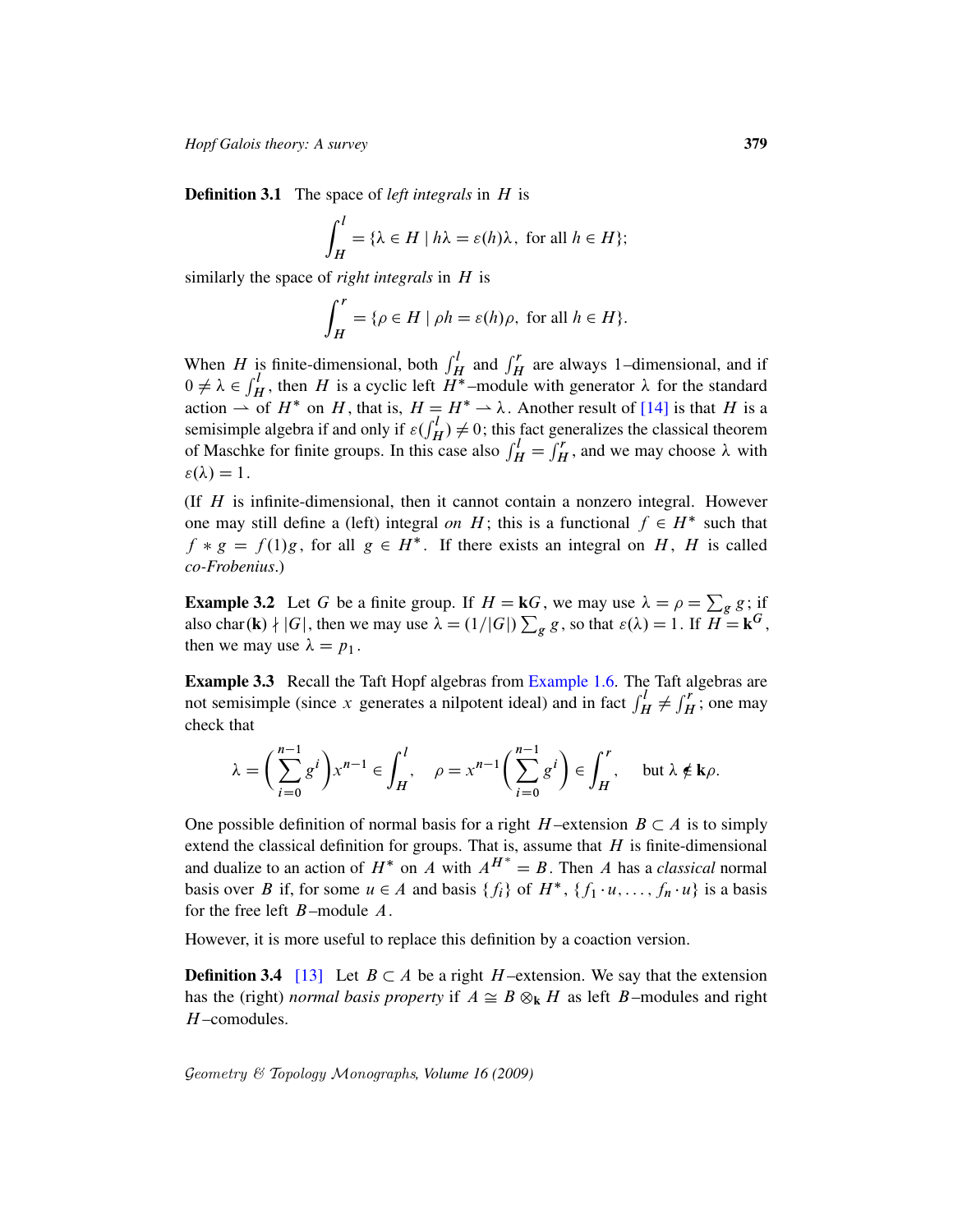<span id="page-13-0"></span>The two definitions of normal ba[sis are equivale](#page-12-0)nt when  $H$  is finite-dimensional.

**Lemma 3.5** Let dim  $H = n < \infty$  and let  $B \subset A$  be an H-extension. Consider  $H^*$ acting on A with  $A^{H^*} = B$ . Then A has a normal basis over B in the classical sense if and only if A has a normal basis over  $B$  in the sense of Definition 3.4.

We sketch the proof: assume that  $A$  has a normal basis over  $B$  in the classical sense, and let  $u \in A$  and basis  $\{f_i\}$  of  $H^*$  be such that  $\{f_1 \cdot u, \ldots, f_n \cdot u\}$  is a basis for the free left  $B$ -module  $A$ . We may then define

$$
\phi\colon B\otimes_{\mathbf{k}} H\to A\quad\text{by}\quad b\otimes (f\to\lambda)\mapsto b(f\cdot u).
$$

 $B \otimes_k H$  is a left  $H^*$ -module via  $f \cdot (b \otimes h) = b \otimes (f \rightarrow h)$ ; this is the dual of the right [comodule str](#page-7-0)ucture given by id  $\otimes \Delta$ . Thus since  $\phi$  is a left  $H^*$ -module map, it is a right  $H$ -comodule map. It is clearly a left  $B$ -module isomorphism, and thus  $B \subset A$  has the normal basis property in Definition 3.4. The converse is similar.

We next consider crossed products for arbitrary Hopf algebras, generalizing the construction for group actions in Example 2.7.

**Example 3.6** Hopf crossed products Let  $H$  be a Hopf algebra and  $R$  an algebra which is an H-module via  $\cdot$ . Assume that there exists a map  $\sigma: H \otimes_{\mathbf{k}} H \to R$  such that  $\sigma$  and the action  $\cdot$  satisfy the following:

(1) (Hopf 2–cocycle condition) For all  $g, h, k \in H$ ,

$$
\sum_{g,h,k} [g_1 \cdot \sigma(h_1, k_1)] \sigma(g_2, h_2 k_2) = \sum_{g,h,k} \sigma(g_1, h_1) \sigma(g_2 h_2, k)
$$

and  $\sigma(g, 1) = \sigma(1, g) = \varepsilon(g)1$ .

(2) (Hopf twisted module condition) For all  $g, h \in H$  and  $a \in R$ ,

$$
g \cdot (h \cdot r) = \sum_{g,h} \sigma(g_1, h_1)(g_2 h_2 \cdot r) \sigma(g_3, h_3)^{-1}.
$$

The *crossed product*  $A = R \#_{\sigma} H$  is then defined to be  $A = R \otimes_{\mathbf{k}} H$  as a **k**–space, with multiplication given by

$$
(r * g)(s * h) = \sum_{g,h} r(g_1 \cdot s) \sigma(g_2, h_2) * g_3 h_2,
$$

for  $r, s \in R$ ,  $g, h \in H$ .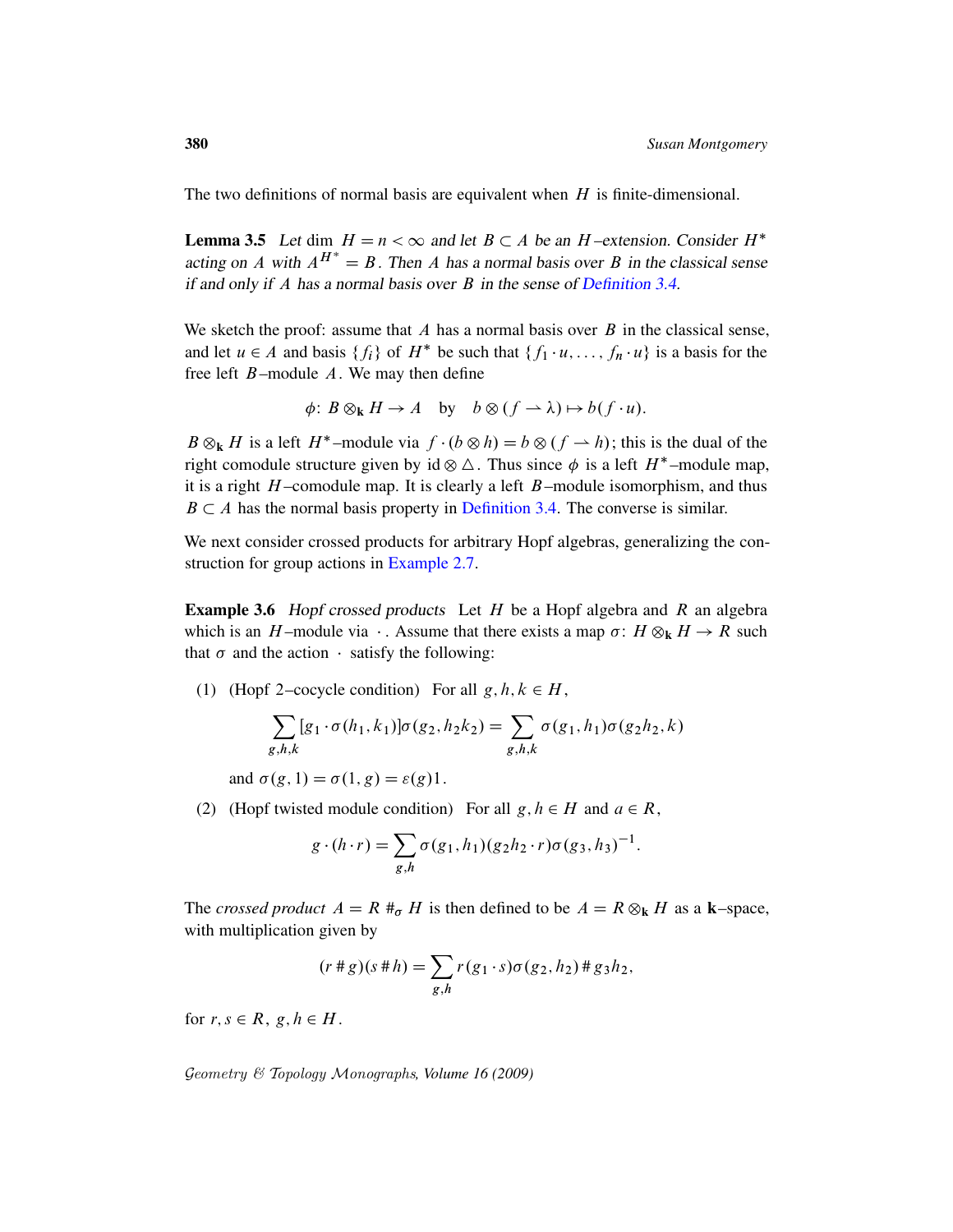We note that Hopf cocycles were first introduced by Sweedler [33] for the case when  $H$  was cocom[mutative and](#page-12-0)  $R$  was commutative.

<span id="page-14-1"></span>Now  $R \subset A$  is a right H-extension, via  $\delta: A \to A \otimes_k H$  given by

$$
r \n\# h \mapsto \sum (r \n\# h_1) \otimes h_2,
$$

and clearly it has a normal basis as in Definition 3.4. For more details see Montgomery [20, Chapter 7].

Example 3.7 Two important special cases of crossed products are *smash products*  $R#H$  and *twisted products*  $R_{\sigma}H$ . In a smash product, the cocycle  $\sigma$  is trivial, that is,  $\sigma(g, h) = \varepsilon(g)\varepsilon(h)$ . In this case, R is an H-module as usual, that is,  $g \cdot (h \cdot r) = (gh) \cdot r$ . In addition the multiplic[ation is sim](#page-16-0)ply

$$
(r * g)(s * h) = \sum_{g,h} r(g_1 \cdot s) * g_2 h.
$$

Smash products are considered in more detail in Section 4.

In a twisted p[roduct, the acti](#page-27-0)on is trivial but the cocycle is not. Thus multiplication is given by

$$
(r \otimes g)(s \otimes h) = \sum_{g,h} rs \sigma(g_1, h_1) \otimes g_2 h_2.
$$

<span id="page-14-0"></span>If  $R = \mathbf{k}$ , the resulting algebra is sometimes called a *twisted Hopf algebra*  $H_{\sigma}$ ; it is not in general a Hopf algebra. However in Definition 6.9 we will see that one may always obtain a new [H](#page-31-4)opf algebra by "double-twisting" t[he](#page-31-5) multiplication with a 2–cocycle  $\sigma: H \otimes_{\mathbf{k}} H \to \mathbf{k}.$ 

The next theorem, which characterizes Galois extensions with the normal basis property, combines work of Doi and Takeuchi [7] and of Blattner and Montgomery [3].

**Theorem 3.8** Let  $B \subset A$  be an H-extension. Then the following are equivalent:

- (1)  $B \subset A$  is H-Galois and has the normal basis property.
- (2)  $A \cong B \#_{\sigma} H$ , a crossed product of A with H.
- (3) The extension  $A \subset B$  is  $H$ -cleft, that is, there exists an  $H$ -comodule map  $\gamma$ :  $H \rightarrow B$  which is convolution invertible.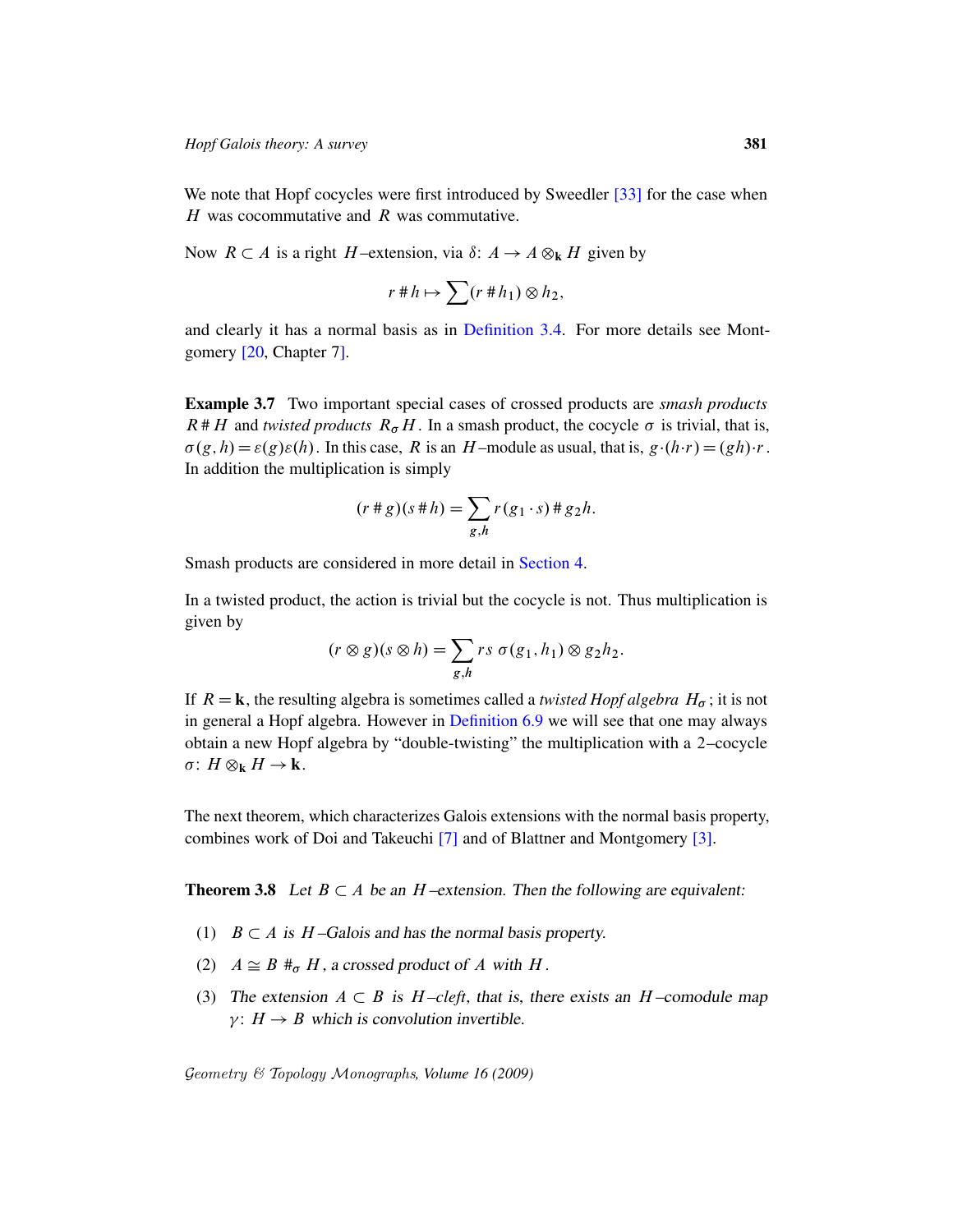Any crossed product is "cleft" using the convolution invertible map  $\gamma: H \to A$  given by  $\gamma(h) = 1 \# h$ . The proof that crossed products are Galois uses the map  $\gamma(h) = \phi(1 \otimes h)$ , where  $\phi$  is the map in the proof of Lemma 3.5. See [Montgom](#page-13-0)ery [20, Section 8.2] for [de](#page-6-0)tails.

The theorem gives a new view of classi[cal Galois field](#page-12-0) extensions:

**Example 3.9** Let  $F \subset E$  be a classical Galois field extension, with (finite) Galois group G. By Example 2.3 we know  $E/F$  is H-Galois for  $H = \mathbf{k}^G$ , and by Lemma 3.5 we know  $E/F$  has the normal basis property in the sense of Definition 3.4. Thus E is a crossed product of F with H. Since E is commutative, the action of H is trivial. Thus in fact  $E \cong F_{\sigma}[H]$ , a twisted product with H.

The crossed product multiplication and the cocycle for  $F \subset E$  may be constructed explicitly as in [8; 20], using the "cleft" map  $\gamma(h) = \phi(1 \otimes h) \in E$  as above. Choose  $u \in E$  such that the set  $\{x \cdot u \mid x \in G\}$  is a normal basis of E over F. Since  $p_1 \in \int_H$ and  $p_x = x^{-1} \rightarrow p_1$ , it follows that

$$
\gamma(p_x) = \phi(1 \otimes (x^{-1} \to p_1)) = x^{-1} \cdot u.
$$

The cocycle  $\sigma$  may then be determined from the crossed-product multiplication above:

$$
(x^{-1} \cdot u)(y^{-1} \cdot u) = \gamma(p_x)\gamma(p_y) = \sum_{z \in G} \sigma(p_{xz^{-1}}, p_{yz^{-1}})(z^{-1} \cdot u).
$$

These equations are solvable. For, the structure constants  $a_{x,y}^z \in F$  of  $E/F$  with respect to the normal basis  $\{x \cdot u\}$ , that is, the solutions of  $(x \cdot u)(y \cdot u) = \sum_{z \in G} a_{x,y}^z (z \cdot u)$ , satisfy the condition  $a_{x,y}^z = a_{z^{-1}x,z^{-1}y}^1$  since the elements of G are automorphisms of E over F. Thus we can set  $\sigma(p_x, p_y) = a_{x^{-1},y^{-1}}^1$ .

Example 3.10 Crossed products arise from any exact sequence of finite-dimensional Hopf algebras. Let  $K \subset H$  be a Hopf subalgebra of H which is *normal*, that is, K is [sta](#page-32-4)ble under the Hopf adjoint action  $ad_h(k) = \sum h_1kS(h_2)$ , for all  $h \in H$ ,  $k \in K$ . Then  $I = HK^+ = K^+H$  is a Hopf ideal of  $H$ , and we let  $\overline{H} := H/I$  denote the quotient. The exact sequence is then

$$
K \hookrightarrow H \twoheadrightarrow \overline{H}.
$$

By work of Schneider [32], there exists a cocycle  $\sigma: \overline{H} \otimes_{\mathbf{k}} \overline{H} \to K$  such that  $H \cong$  $K \#_{\sigma} \overline{H}$ . Unlike the case of crossed products over groups, this is a highly nontrivial fact and is false if  $H$  is not finite-dimensional. In fact there are old examples which show that a Hopf algebra need not be free over a Hopf subalgebra.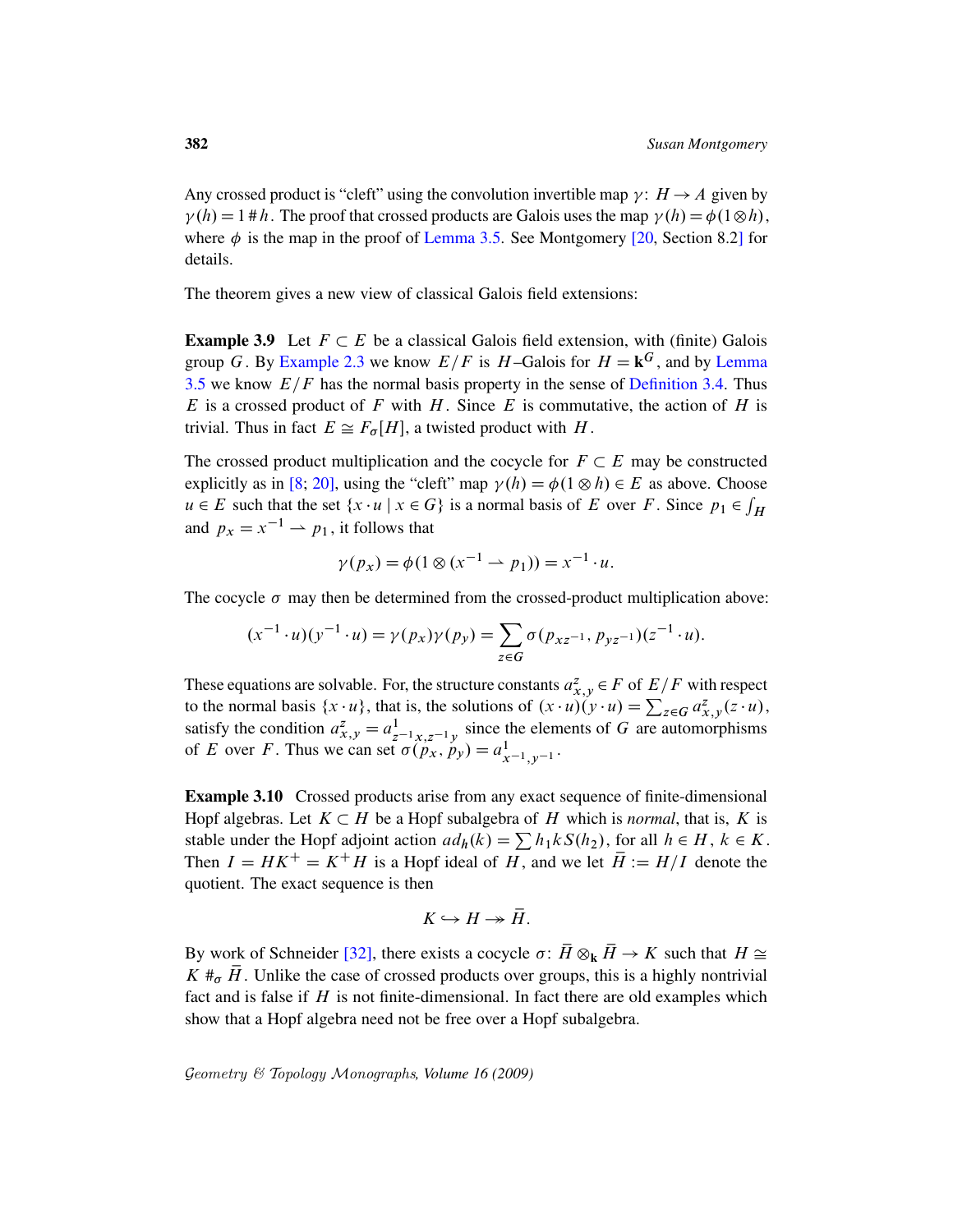<span id="page-16-1"></span>We remark at this point that not all quotient Hopf algebras  $H/I$  arise from normal Hopf subalgebras K. To see this, consider  $H = \mathbf{k}^G$  for G a finite group. A Hopf surjection  $\pi: H \to H/I$  arises from an injection  $(H/I)^* \hookrightarrow H^* \cong kG$ , that is from a subgroup  $M \subset G$ . Simply choose G with a nonnormal subgroup M. Then for  $\pi: \mathbf{k}^G \to \mathbf{k}^M$  [given by r](#page-8-0)estriction,  $I = \text{ker}(\pi)$  does not come from a Hopf subalgebra of  $H$ .

<span id="page-16-0"></span>Remark 3.11 Hopf crossed products do not have the "transitivity" property of group crossed products noted at the end of Example 2.8. That is, there exist crossed products  $R \#_{\sigma} H$ , with H in an exact sequence as in Example 3.10, such that there does not exist a cocycle  $\tau$  from  $\overline{H}$  to  $R \#_{\sigma} K$  such that  $R \#_{\sigma} H \cong (R \#_{\sigma} K) \#_{\tau} \overline{H}$ . See Schneider [32]. This is a problem since, for example, one would like to use inductive arguments on  $\dim H$ . One way around this difficulty is to use Hopf Galois extensions instead; see Section 5.

#### 4 [Action](#page-20-0)s of H and Morita equivalence

In this section we assume that H is finite-dimensional and that A is an  $H$ -module algebra (and thus an  $H^*$ -comodule; a purely coaction approach to some of the results in this section is given in Section 5). In the situation of actions, there are two other algebras which arise naturally: one is the algebra of invariants  $A^H$ , and the other is the smash product  $A \# H$  as in Example 3.7. We will see that for a Hopf Galois extension, t[her](#page-31-6)e is a close connection between these two algebras, in terms of their categories of modules.

We first discuss several other conditions which are equivalent to  $A^H \subset A$  being  $H^*$ -Galois; most of these conditions are the Hopf versions of ones considered by Chase, Harrison and Rosenberg [4] in their Galois theory of groups acting on commutative rings.

We may view  $A \in A#_H\mathcal{M}$ , the category of left  $A#_H$  –modules, by defining the action of  $A#H$  on A by

$$
(4.1) \qquad (a \# h) \cdot b = a(h \cdot b)
$$

for all  $a, b \in A$  and  $h \in H$ .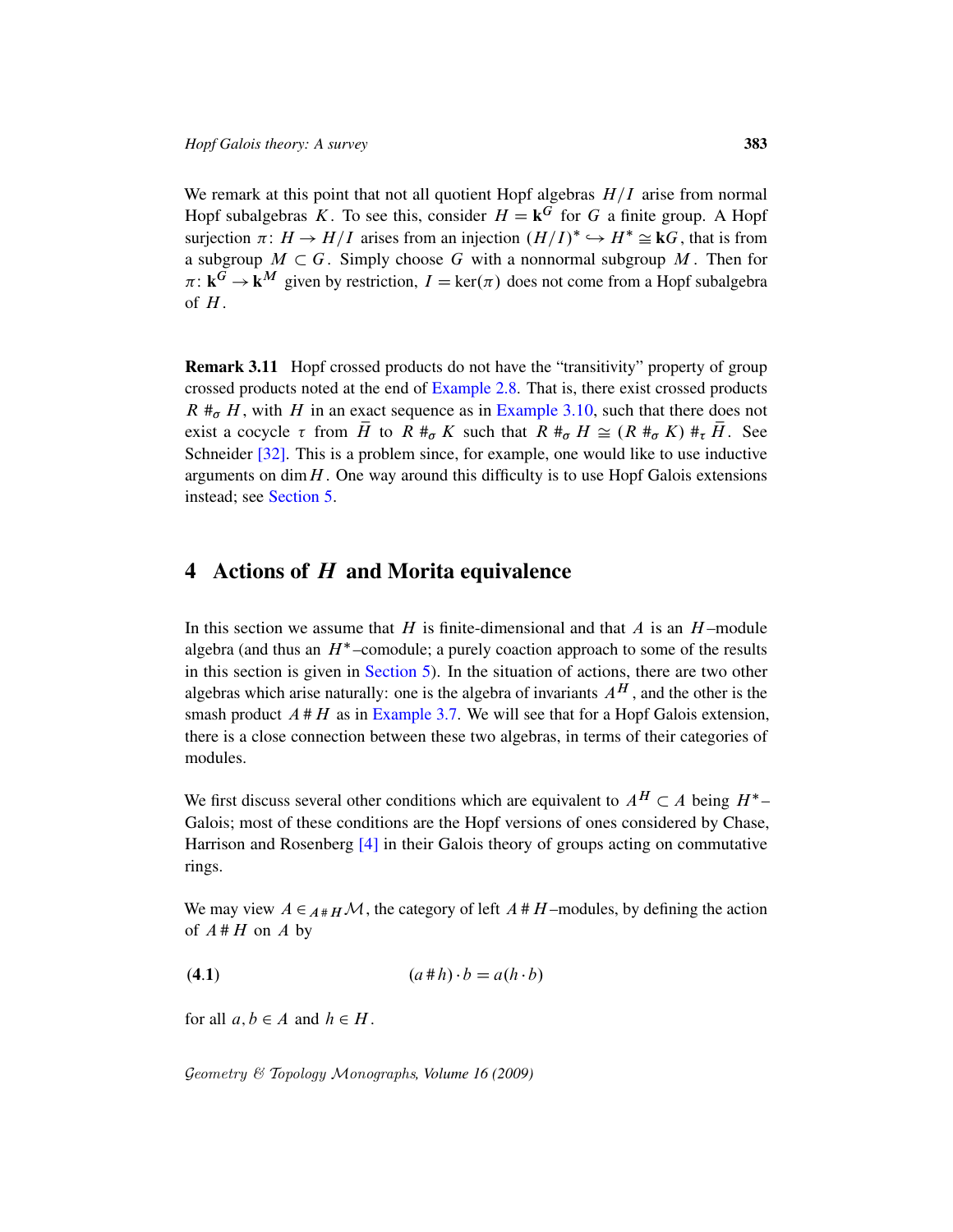A is a right  $A^H$ -module via right multiplication, and thus we may consider  $A \in$  $A_{A\#H}M_{AH}$ , the category of  $(A\#H, A^H)$ –bimodules. The action of  $A\#H$  determines an algebra map

$$
\pi\colon A\,\#\,H\to\mathrm{End}(A_{A^H})
$$

**Lemma 4.2** Let H be finite-dimensional and A an H-module algebra. Then  $A^H \cong$  $\text{End}(A \# H A)^{\text{op}}$  as algebras.

We also need a generalization of the *trace* function for a group action. Recall that if a finite group  $G$  acts on an algebra  $A$ ,

$$
\text{tr: } A \to A^G \quad \text{is given by} \quad a \mapsto \sum_{g \in G} g \cdot a.
$$

We may rephrase this by writing  $tr(a) = \lambda \cdot a$ , where  $\lambda = \sum g$  is an integral in **k**G, as in Definition 3.1. This formulation generalizes:

**Defin[itio](#page-31-7)n 4.3** Let  $\lambda \neq 0$  be a left integral in H. A map  $\hat{\lambda}$ :  $A \rightarrow A^H$  given by  $\hat{\lambda}(a) = \lambda \cdot a$  is called a (left) *trace function* for H on A.

It is easy to see that the map  $\hat{\lambda}$ :  $A \rightarrow A$  is an  $A^H$ -bimodule map with values in  $A^H$ .

Our next lemma comes from  $[6]$ ; it generalizes a well-known fact for group actions. Note that in a smash product  $A \# H$ , we frequently write a for  $a \# 1$  and h as  $1 \# h$ . Thus *ahb* means  $(a \# h)(b \# 1)$ .

**Lemma 4.4** [6] Let H be finite-dimensional acting on A and assume that  $\hat{\lambda}$ :  $A \rightarrow$  $A<sup>H</sup>$  is surjective. Th[en there ex](#page-1-0)ists a nonzero idempotent e in  $A \# H$  such that  $e(A \# H)e = A^H e \cong A^H$  as algebras.

One case [in w](#page-31-0)hich the trace is a[lwa](#page-33-1)ys surjective is if  $H$  i[s a](#page-31-4) semisimple algebra. In that case we may assume that  $\varepsilon(\lambda) = 1$ , as noted in Section 1, and thus for any  $a \in A^H$ ,  $\lambda \cdot a = \varepsilon(\lambda)a = a$ . The idempotent in this situation is  $e = 1 \# \lambda$ .

We come to our first theorem giving other characterizations of Galois. We note that  $(1) \Rightarrow (2)$  and  $(1) \Leftrightarrow (4)$  are in [13],  $(2) \Rightarrow (1)$  is in [37], and (5) appears in [7] in dual form.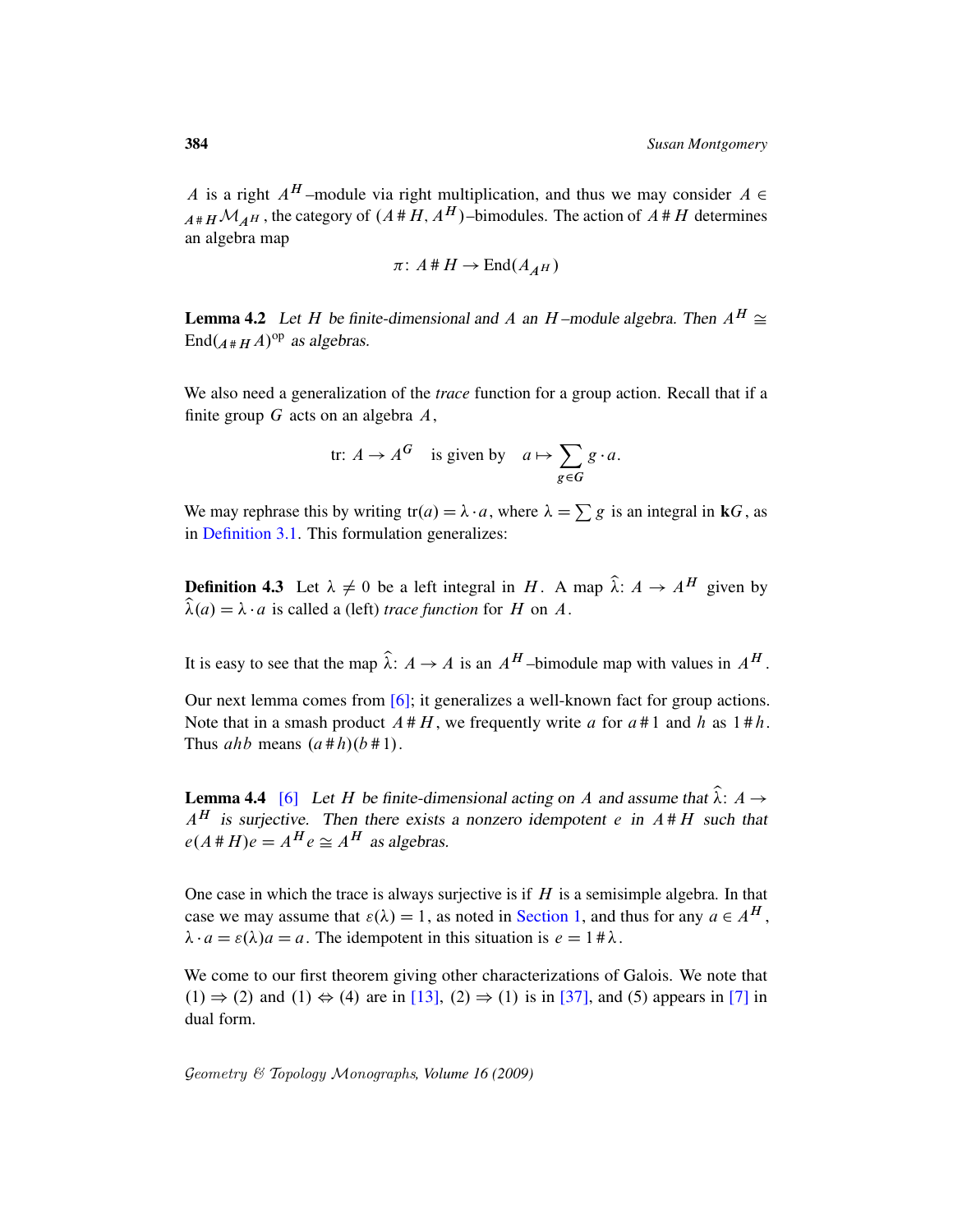<span id="page-18-0"></span>**Theorem 4.5** Let  $H$  be a finite-dimensional Hopf algebra and  $A$  a left  $H$ -module algebra. Then the following are equivalent:

- (1)  $A^H \subset A$  is right  $H^*$ -Galois.
- (2) (a) The map  $\pi$ :  $A \# H \to \text{End}(A_{\mathcal{A}H})$  is an algebra isomorphism. (b) A is a finitely generated projective right  $A^H$  –module.
- (3) A is a generator for  $_{A^*H}M$ .
- (4) If  $0 \neq \lambda \in \int_H^l$ , then the map

[ , ]: 
$$
A \otimes_{A^H} A \rightarrow A^H H
$$
,  $a \otimes b \mapsto a\lambda b$ 

is surjective.

(5) For any  $M \in_{A \# H} M$ , consider  $A \otimes_{A^H} M^H$  as a left  $A \# H$ -module as above. Then the map

$$
\Phi: A \otimes_{A^H} M^H \to M, \ a \otimes m \mapsto a \cdot m
$$

is a left  $A \# H$  –module isomorphism.

Example 2.13 already shows that the conditions in Theorem 4.5 do not always hold when  $H = u(\mathfrak{g})^*$ . The next example shows that they do not always hold, even for group actions.

**Example 4.6** [6] Let D be a division algebra of characteristic 2, of dimension 4 over its center Z, with an element  $x \notin Z, x^2 \in Z$ . Let g and h be inner automorphisms of D given by conjugation by x and  $x + 1$ , respectively. Let  $G = \langle g, h \rangle \cong \mathbb{Z}_2 \times \mathbb{Z}_2$ ; then the Hopf algebra  $H = ZG$  acts on D. Now  $D^H = \text{Cent}_D(x) = Z[x]$ , so  $[D: D<sup>H</sup>] = 2$  $[D: D<sup>H</sup>] = 2$  $[D: D<sup>H</sup>] = 2$  although dim  $H = 4$ . Thus by Theorem 4.5 we know that  $D<sup>H</sup> \subset D$  is not Galois.

In order to study more carefully the relationship between the module categories of  $A<sup>H</sup>$ and  $A \# H$ , we will find conditions for when these two algebras are Morita equivalent. We will then see that Theorem 4.5 shows that  $A^H \subset A$  being  $H^*$ -Galois gives "half" of the Morita equivalence.

Recall that two rings R; S are *Morita equivalent* if their module categories are equivalent via tensoring with a (suitable) fixed pair of bimodules. That is, there exists an  $(R, S)$ –bimodule  $R<sup>V</sup>S$  and an  $(S, R)$ –bimodule  $S<sup>W</sup>R$  such that the functors

| $-\otimes_R V: \mathcal{M}_R \to \mathcal{M}_S$ , | $-\otimes_S W: \mathcal{M}_S \to \mathcal{M}_R$  |
|---------------------------------------------------|--------------------------------------------------|
| $W \otimes_R -: R\mathcal{M} \to S\mathcal{M},$   | $V \otimes_S -: S \mathcal{M} \to R \mathcal{M}$ |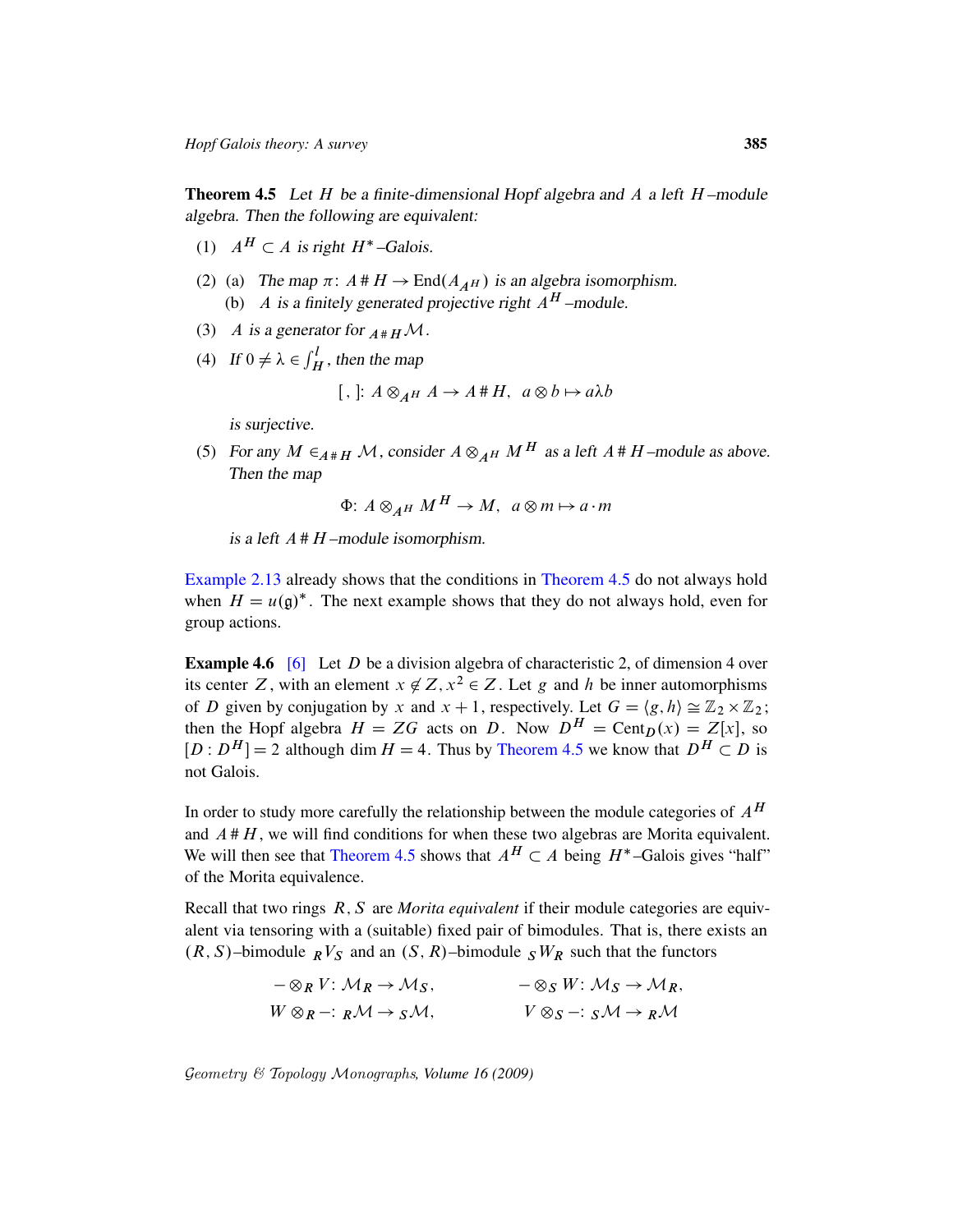are equivalences of categories. More generally, one may consider a *Morita context*; see McConnell and Robson [18, Sections 1.1, 3.6]. The basic idea is to find a relationship between two rings via their modules which is weaker than Morita equivalence, but is still strong enough to enable the rings to share some properties.

To say that two rings  $R$  and  $S$  are connected by a Morita context means the following: we need bimodules  $\mathbb{R}V_S$  and  $\mathbb{S}W_R$  as above, although now we only need two bimodule maps

[, ]: 
$$
W \otimes_R V \to S
$$
 and (, ):  $V \otimes_S W \to R$ ,

such that for all  $v, v' \in V$  and  $w, w' \in W$ , "associativity" holds, that is

$$
v' \cdot [w, v] = (v', w) \cdot v \in V
$$
 and  $[w, v] \cdot w' = w \cdot (v, w') \in W$ .

Alternatively, the existence of a Morita context is equivalent to saying that the array

$$
T = \left[ \begin{array}{cc} R & V \\ W & S \end{array} \right]
$$

becomes an associative ring, by using the given module actions of  $R$  and  $S$  on  $V$  and W in the usual matrix multiplication.

A Morita context will give a Morita equivalence if and only if the two maps  $[, ]$  and  $($ ,  $)$  are surjective.

[We will s](#page-1-0)ee that such a set-up exists with  $R = A^H$  and  $S = A \# H$ , for any finitedimensional H, using  $V = W = A$ . Now A is a left (or right)  $A<sup>H</sup>$  –module simply by left (or right) multiplication, and  $\vec{A}$  is a left  $\vec{A}$  #  $\vec{H}$  module as before. To define a right  $A \# H$  action which will work is a trickier matter, if  $\lambda$  is only a left integral and not a right integral (as in Example 3.3). Let  $\alpha \in H^*$  be such that  $\lambda h = \alpha(h)\lambda$ . Using the left action  $\rightarrow$  as in Section 1, we may define

$$
h^{\alpha}:=\alpha\rightarrow h.
$$

Since  $\alpha$  is a group-like element (check!), the map  $h \mapsto h^{\alpha}$  is an automorphism of H. It is known that  $\lambda^{\alpha} = S\lambda$  for  $0 \neq \lambda \in \int_H^l$ . We define our new right action of  $A \# H$ on  $A$  by

$$
(4.7) \t a \leftarrow (b \# h) = S^{-1} h^{\alpha} \cdot (ab)
$$

for all  $a, b \in A$  and  $h \in H$ . This is the usual right action but with h "twisted" by  $\alpha$ . In this notation,  $\lambda ah = \lambda (a \leftarrow h)$ . We now have: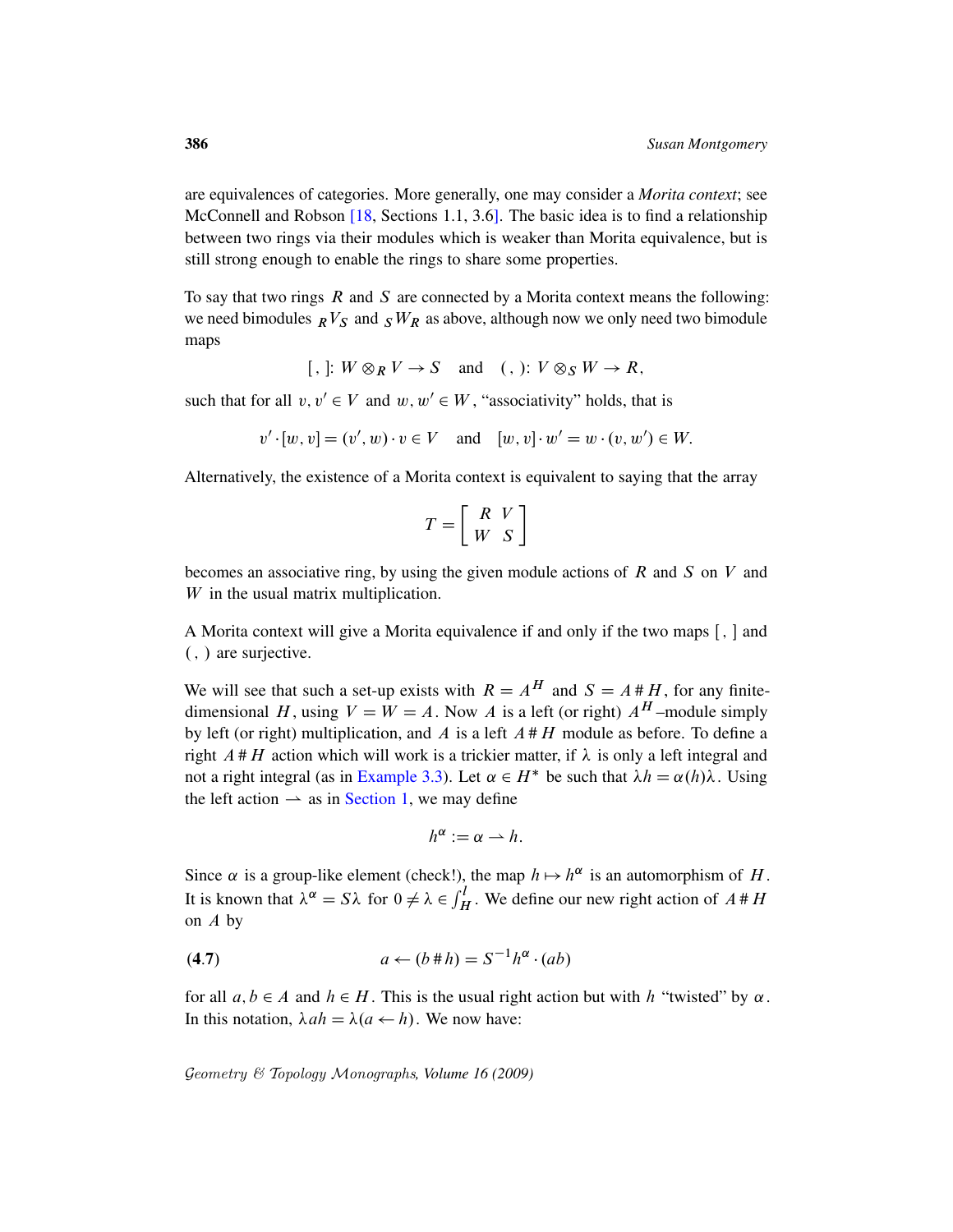**Theorem 4.8** [6] Consider A as a left (respectively right)  $A^H$ -module via left (resp. right) multiplication, as a left  $A \# H$ -module via (4.1) and as a right  $A \# H$ -module via (4.7). Then  $V =_{A^H} A_{A^*H}$  and  $W =_{A^*H} A_{A^H}$ , together with the maps

```
[, ]: A \otimes_{A^H} A \rightarrow A^H H given by [a, b] = a\lambda b(,): A \otimes_{A \# H} A \rightarrow A^H given by (a, b) = \hat{\lambda}(ab)
```
<span id="page-20-1"></span>give a Morita context for  $A^H$  and  $A \# H$ .

Note that the trace function  $\hat{\lambda}$  and the ideal  $A\lambda A$  of  $A \# H$  play an important role here: for,  $\hat{\lambda}(A) = (A, A)$ , and  $A\lambda A = [A, A]$ . This observation gives us a criterion for Morita equivalence (and thus for an equivalence of module categories):

Corollary 4.9 Let  $A$  be an  $H$ -module algebra, where  $H$  is finite-dimensional, and choose  $0 \neq \lambda \in \int_H^1$ . If both  $\hat{\lambda}: A \to A^H$  is surjective and  $A\lambda A = A \# H$ , then  $A \# H$ is Morita-equivalent to  $A^H$ .

**Corollary 4.10** Assume that H is semisimple and that  $A \# H$  is a simple algebra. Then  $A^H \subset A$  is  $H^*$ -Galois and  $A^H$  is Morita equivalent to  $A \# H$ .

<span id="page-20-0"></span>This follows since simplicity of  $A \# H$  implies that  $A \lambda A = A \# H$ , and semisimplicity of  $H$  implies that the trace is surjective.

We close this section by noting that Takeuchi [36] has given a version of Morita theory for comodules over coalgebras.

## 5 Faithfully flat Hopf Galois extensions

So far we have studied Galois extensions which have various additional properties, such as normal bases or a surjective trace. In this section, we return to our basic situation of an H-extension  $B \subset A$ , with comodule map  $\delta: A \to A \otimes_k H$  and  $B = A^{\text{co }H}$ . We will study the very useful property of the extension being faithfully flat.

We first need the notion of "relative Hopf modules".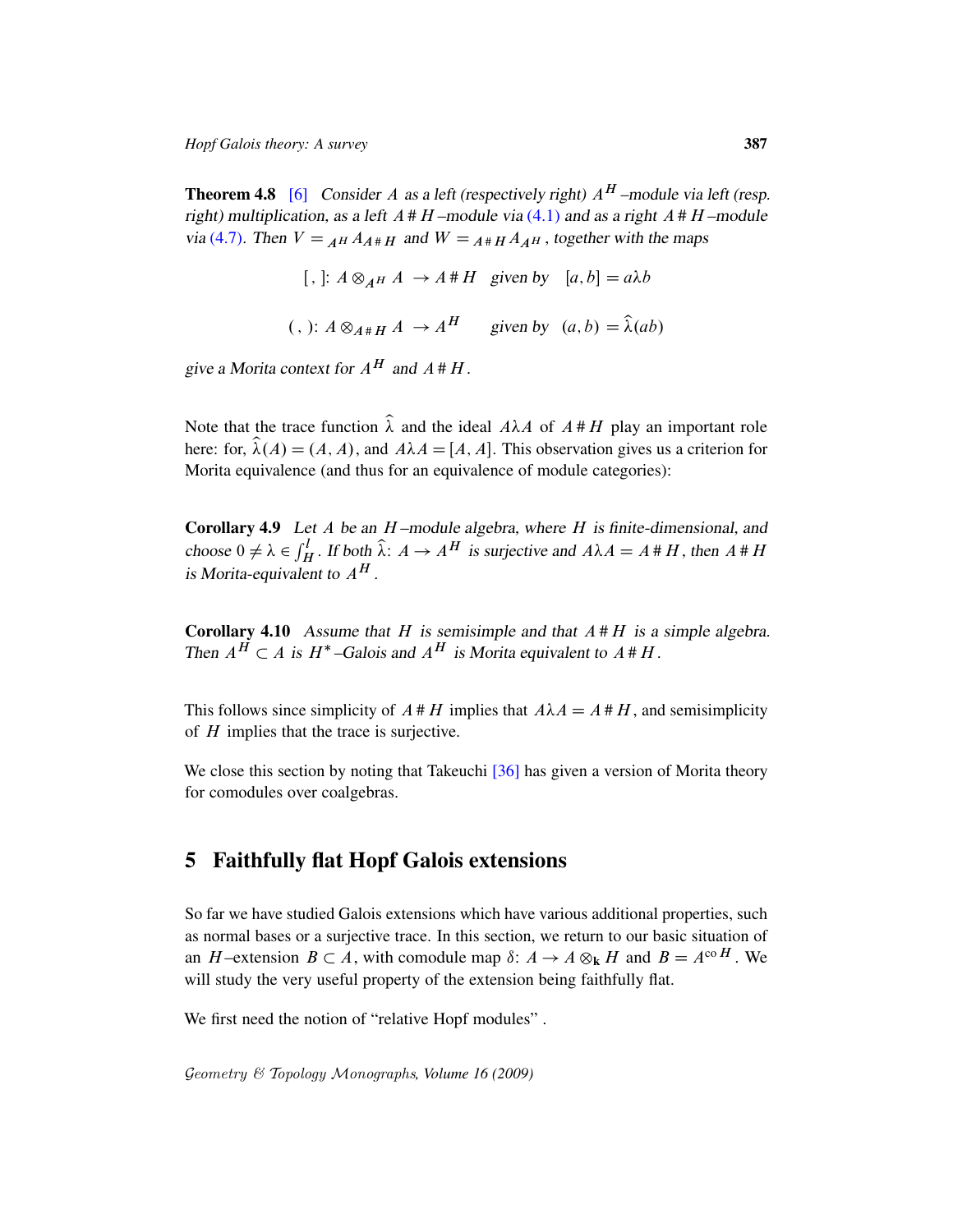**Definition 5.1** (Y Doi) Let A be a right  $H$ -comodule algebra, with structure map  $\rho: A \to A \otimes_{\mathbf{k}} H$ . Then M is a *right*  $(H, A)$ *–Hopf module* if:

- (1) M is a right H-comodule, via  $\tau: M \to M \otimes_k H$ .
- (2)  $M$  is a right  $A$ -module.
- (3)  $\tau(m \cdot a) = \tau(m) \cdot \rho(a)$ , that is,  $\tau$  is a right A–module map via  $\rho$ .

Let  $\mathcal{M}_{A}^{H}$  denote the category of right  $(H, A)$ –Hopf modules. Analogously we may define  $\mathcal{AM}^H$ ,  $^H\mathcal{M}_A$ , and  $^H_A\mathcal{M}$ .

**Example 5.2** Let N be a right B-module. Then  $M = N \otimes_B A$  becomes an  $(A, H)$ -Hopf module as follows:

- (1) M is a right H-comodule via  $\tau = id \otimes \delta$ .
- (2)  $M$  is a [right](#page-1-0)  $A$ -module via right multiplication on  $A$ .

Note that  $M^{co H} = N$ . In general an  $(A, H)$ –Hopf module is called *trivial* if  $M \cong$  $M^{\text{co }H}\otimes_B A$ .

**Example 5.3** When H is finite-dimensional, it is straightforward to see that  $_A \mathcal{M}^H =$  $A#H^*\mathcal{M}$ , using the usual duality as in Section 1 between right H-comodules and left  $H^*$ -modules. We may also identify  $\mathcal{M}_A^H$  with  $\mathcal{M}_{A^*H^*}$ , although in this case one of the actions is twisted, as in the previous section.

<span id="page-21-0"></span>**Example 5.4** Let  $H = kG$  be a group algebra. Then we know that  $A = \bigoplus_{g \in G} A_g$  is a G-graded algebra. The category  $\mathcal{M}_{A}^{H}$  is precisely the category of G-graded right A–modules.

**Example 5.5** Let G be an affine algebraic group over an algebraically closed field  $k$ ; then  $G = \text{Spec}(H)$  for H a commutative affine **k**–Hopf algebra. The category  $\mathcal{M}_{A}^{H}$ consists of those right  $A$ -modules  $M$  with a left  $G$ -action such that

$$
g \cdot (m \cdot a) = (g \cdot m)(g \cdot a),
$$

for all  $g \in G, m \in M, a \in A$ . This category is usually written as  $G\mathcal{M}_A$ , the category of  $(G, A)$ *–modules*.

There is great interest in when the categories  $\mathcal{M}_B$  and  $\mathcal{M}_A^H$  are equivalent. We define the two functors

$$
\Phi: \mathcal{M}_B \to \mathcal{M}_A^H, \quad N \mapsto A \otimes_B N
$$
  

$$
\Psi: \mathcal{M}_A^H \to \mathcal{M}_B, \quad M \mapsto M^{\text{co }H}.
$$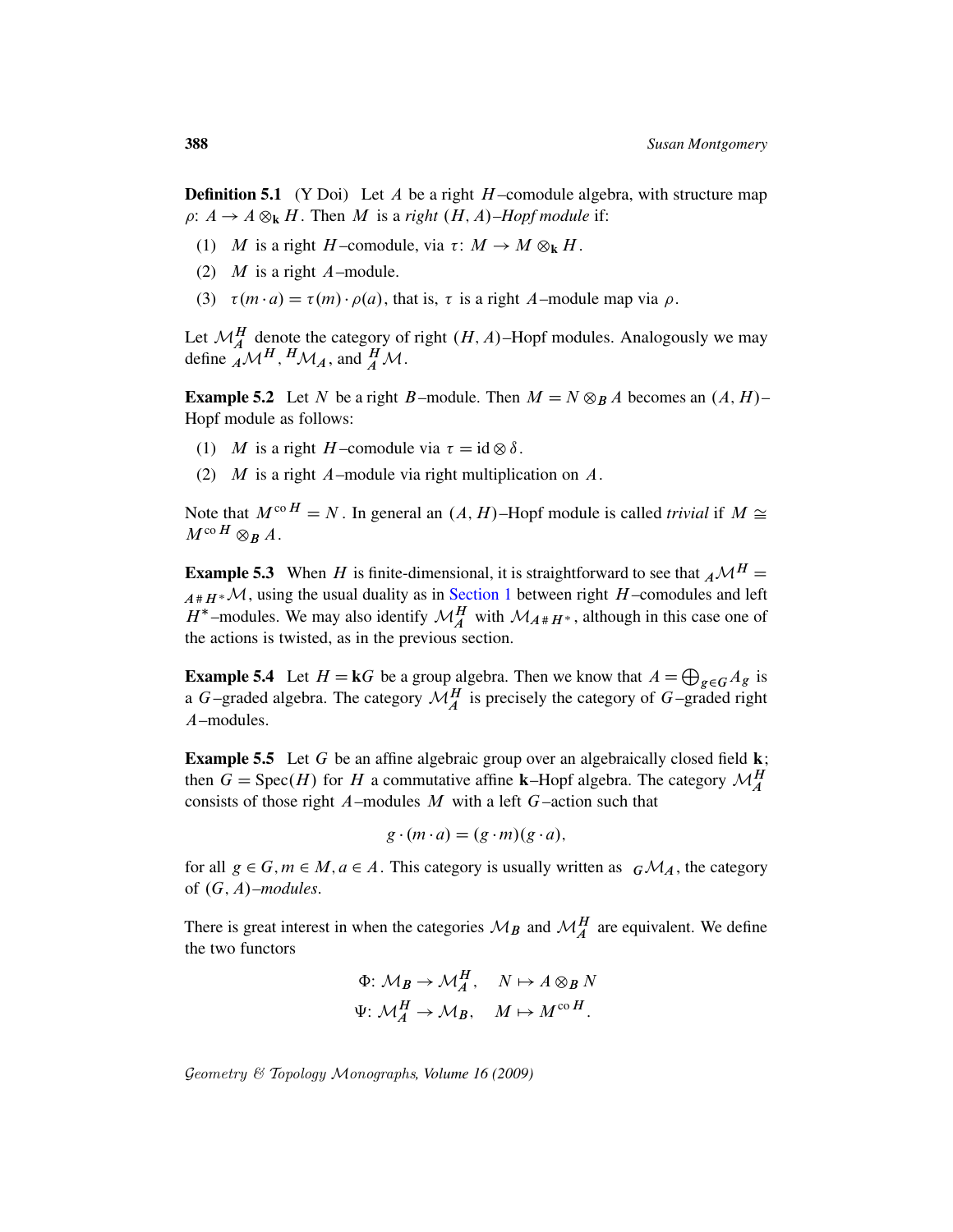We have already seen (the dual of) a partial result on equivalence. Example 5.3 and the coaction version of Theorem 4.5, (1)  $\Leftrightarrow$  (5) [imply the](#page-14-0) following:

**Theorem 5.6** [8] Let H be finite-dimensional. Then  $B \subset A$  is H-Galois if and only if  $\Phi \circ \Psi = id$ .

To get a complete equivalence, we consider the coaction version of the trace function in Definition 4.3; it is a less restrictive version of the cleft map in Theorem 3.8.

**Definition 5.7** (Doi) Let A be a right H-comodule algebra. Then a (right) *total integral* for A is a right H-comodule map  $\phi$ :  $H \rightarrow A$  such that  $\phi(1) = 1$ .

**Lemma 5.8** Let H be finite-dimensional with a left integral  $\lambda \neq 0$ . Let A be a left H-module algebra and consider A as a right  $H^*$ -comodule algebra. Then the trace  $\hat{\lambda}: A \to A^H$  is surjective if and only if there exists a (right) total integral  $\phi: H^* \to A$ .

The next result, giving an equivalence of the categories  $\mathcal{M}_{A^{\text{co }H}}$  and  $\mathcal{M}_{A}^{H}$ , is due to Doi and Takeuchi [8].

**[Theorem 5](#page-20-1).9** Let  $B \subset A$  be a right H-extension. Then the following are equivalent:

- (1)  $B \subset A$  is H-Galois and A has a total integral.
- (2) The maps  $\Phi$  and  $\Psi$  are inverse category equivalenc[es.](#page-31-8)

<span id="page-22-0"></span>This result is similar to Corollary 4.9, although there are no longer two algebras involved, and the map  $\Psi$  is described differently.

The next theorem in its final form is due to Schneider, although Doi and Takeuchi [8] also considered when  $B \subset A$  is faithfully-flat.

**Theorem 5.10** [31] Let H be a Hopf algebra with bijective antipode and A a right H-comodule algebra with  $B = A^{\rm co}$  H. Then the following are equivalent:

- (1)  $B \subset A$  is right H-Galois and A is a faithfully flat left (or right) B-module.
- (2) The Galois map  $\beta$  is surjective and A is an injective H-comodule.
- (3) The functor  $\Phi: \mathcal{M}_A^H$  given by  $N \mapsto N \otimes_B A$  is an equivalence.
- (4) The functor  $\Phi' : B \mathcal{M} \to A \mathcal{M}^H$  given by  $N \mapsto A \otimes_B N$  is an equivalence.

<span id="page-22-1"></span>The most difficult part of Schneider's theorem is the equivalence of (1) and (2). This part has as a special case the following theorem on algebraic groups, due independently to Cline, Parshall and Scott and to Oberst in 1977.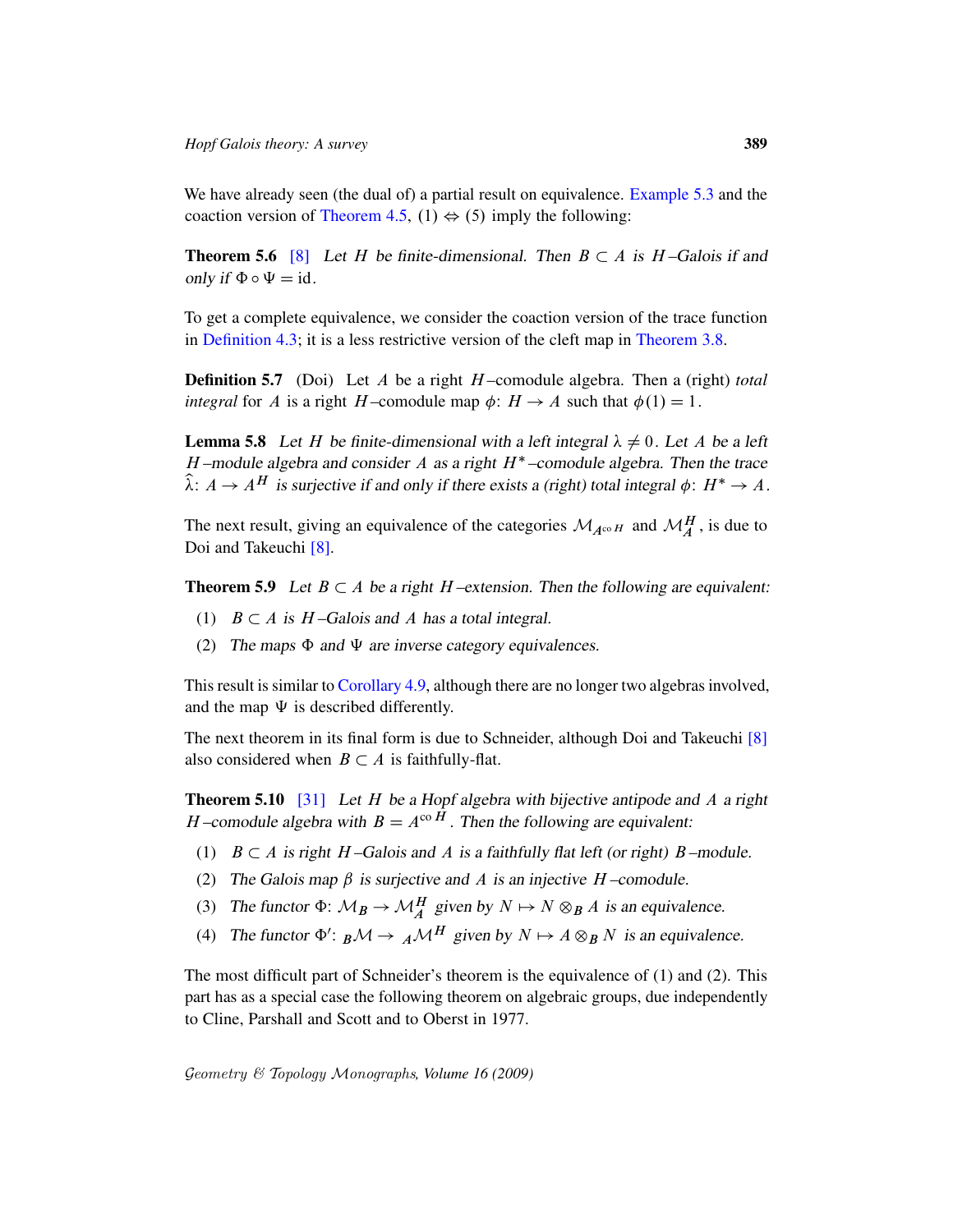**[Theorem 5](#page-22-1).11** Let k be algebraically closed, and let  $G \subset X$  be affine algebraic groups with G closed in X. Then the quotient  $X/G$  is affine if and only if induction of  $G$  –modules to  $X$  –modules is exact.

We give some idea as to why Theorem 5.11 is [in fact a specia](#page-21-0)l case of Theorem 5.10. Oberst's version of Theorem 5.11 says that for a free action,  $X$  is a principal fibre bundle over  $Y$  with group  $G$  if and only if the functor

$$
{}^{G}(-): {}_{G,A}\mathcal{M} \to {}_B\mathcal{M} \quad \text{given by} \quad M \mapsto M^G
$$

is exact. Here  $_{G,A}$ M is the category of left  $(G, A)$ –modules as in Example 5.5, [altho](#page-22-0)ugh here the compatibility condition is  $g \cdot (a \cdot m) = (g \cdot a)(g \cdot m)$ . But this is the [same as the cate](#page-22-1)gory  $_A \mathcal{M}^H$ , [the right](#page-22-0) H, left A–Hopf modules, for  $G =$  Spec H.

We consider the map  $\beta$  as in Example 2.12; we saw there that the condition of being faithfully-flat Hopf Galois arises naturally in considering when the quotient  $X/G$  is affine. Now in Theorem 5.10 (2),  $\beta$  being surjective means that the action is free, and A a[n inj](#page-32-5)ective  $H$ -comodule says that induction of modules is exact. Thus when  $A$ and H are commutative, Theorem 5.11 follows from Theorem 5.10.

There are many things that can be said about the relationship between the ideal structure of the algebra A and that of  $B = A^{\text{co }H}$  in a faithfully-flat Hopf Galois extension. We give a few such results from [22].

If M is an H-comodule, a subspace  $N \subset M$  which is also a right H-subcomodule will be called  $H$ *–costable*. If  $I$  is an ideal of  $B$ , we say that  $I$  is  $H$ *–stable* if  $IA = AI$ .

In the special case that  $A = B \#_{\sigma} H$ , a crossed product in which H actually acts on B, then I being H-stable in the usual way, that is  $H \cdot I \subseteq I$ , is equivalent to  $IA = AI$ . Thus the new definition generalizes the usual one.

**Lemma 5.12** [22] Let H be finite-dimensional and let  $B \subset A$  be any faithfully-flat H –Galois extension. Then there is a bijection of sets

{*H*-stable ideals of *B*} 
$$
\underset{\Psi}{\rightleftarrows}
$$
 {*H*-costable ideals of *A*}

given by  $\Phi: I \mapsto IA = AI$ , for I an H-stable ideal of B, and  $\Psi: J \mapsto J \cap B$ , for J an  $H$  –costable ideal of  $A$ . These bijections preserve sums, intersections, and products.

Another result is that transitivity of Galois extensions is true in the faithfully-flat case, unlike the situation for Hopf crossed products, as discussed in Remark 3.11. That is,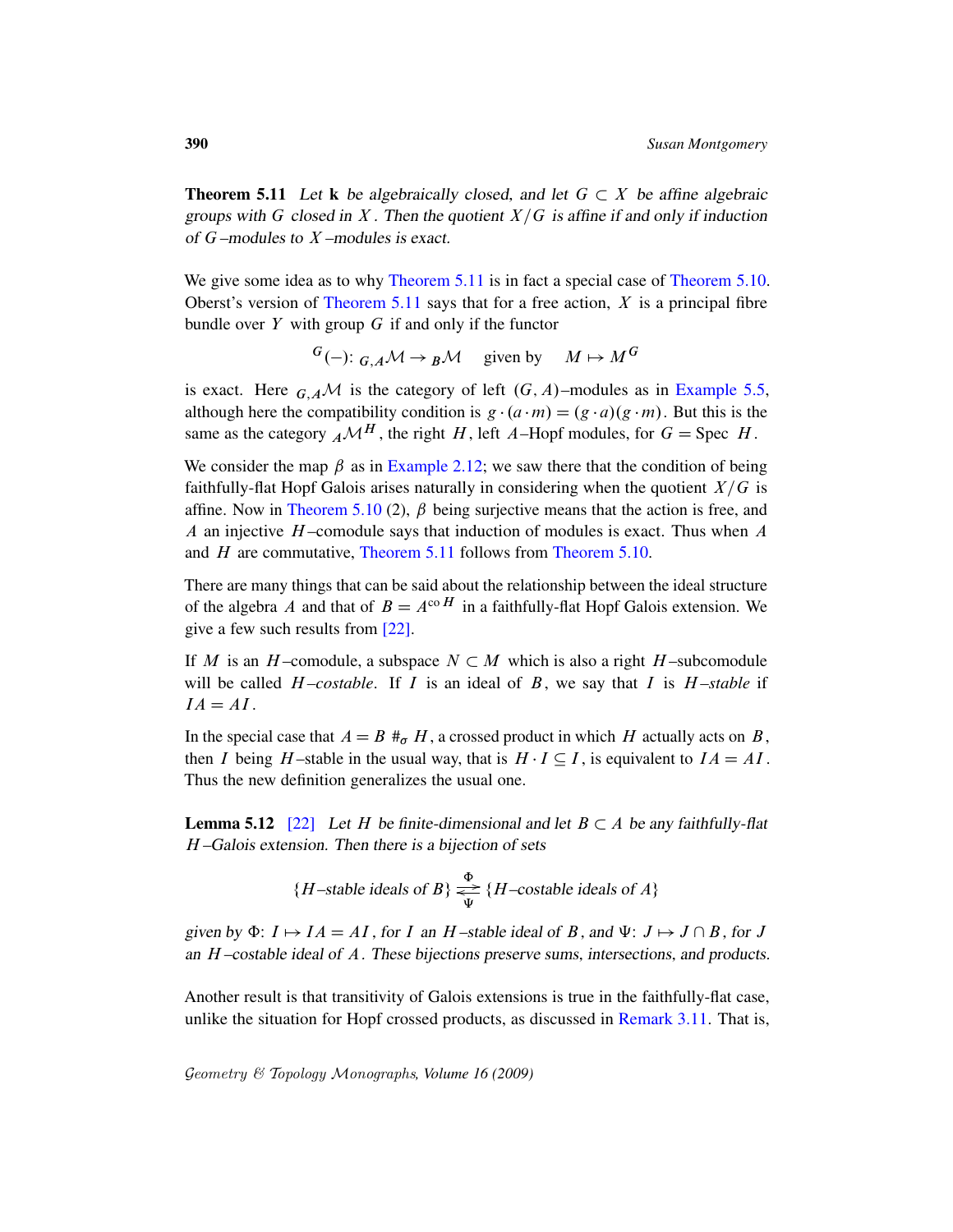let  $B \subset A$  be an H-extension, with comodule map  $\delta_A : A \to A \otimes_k H$ , and let K be a normal Hopf subalgebra of  $H$ . Let

$$
K \hookrightarrow H \twoheadrightarrow \overline{H}
$$

be an exact sequence of Hopf algebras with quotient map  $\pi$ :  $H \rightarrow \overline{H}$ . Let

$$
C = \mathop{\mathcal{S}}\nolimits_A^{-1}(A \otimes_{\mathbf{k}} K).
$$

Then C is a right K–comodule by restricting  $\delta_A$  to C, and A becomes a right  $\overline{H}$ -comodule algebra using  $\delta_A \circ (\mathrm{id} \otimes \pi)$ .

**Proposition 5.13** (Transitivity [22]) Let  $B \subset A$  be a faithfully-flat H-Galois extension and consider  $B \subset C \subset A$  as above.

- (1)  $B \subset C$  is faithfully-flat K–Galois.
- (2)  $C \subset A$  is faithfully-flat  $\overline{H}$  –Galois.

<span id="page-24-0"></span>The above results are only a small sample of the large literature on faithfully-flat Galois extensions.

#### 6 Hopf bi-Galois extensions and the Galois correspondence

This section discusses some recent attempts to extend the classical Galois correspondence for field extensions. We review this correspondence, for a classical Galois field extension  $A/\mathbf{k}$  with Galois group G. Classically,

{subgroups 
$$
M
$$
 of  $G$ }  $\underset{G}{\overset{\mathcal{F}}{\rightleftharpoons}}$  {intermediate fields  $F$  with  $\mathbf{k} \subseteq F \subseteq A$  },

given by  $\mathcal{F}: M \mapsto A^M$  and  $\mathcal{G}: F \mapsto M = \{g \in G \mid a^g = a, \forall a \in F\}$ . Under this correspondence, normal subgroups N of G go to "normal" extensions E of  $\bf{k}$ , that is, the extension  $\mathbf{k} \subset E$  is also Galois (with group  $G/N$ ).

There are a number of difficulties in extending this correspondence to the Hopf situation. The first is that we are dealing with coactions of  $H = \mathbf{k}^G$  instead of actions of G, and so our intuition is not always correct. Subgroups of G determine Hopf subalgebras of  $H^* = kG$ , and thus quotient Hopf algebras  $H/I$  of H.

Moreover, normal subgroups of G correspond to normal Hopf subalgebras of  $H^*$ , which come from *normal ideals* of H. A Hopf ideal of H is called normal if it is also a left and right coideal of H, that is, both  $\Delta(I) \subset H \otimes_{\bf k} I$  and  $\Delta(I) \subset I \otimes_{\bf k} H$ . In this situation we also say that  $H/I$  is a *conormal quotient*.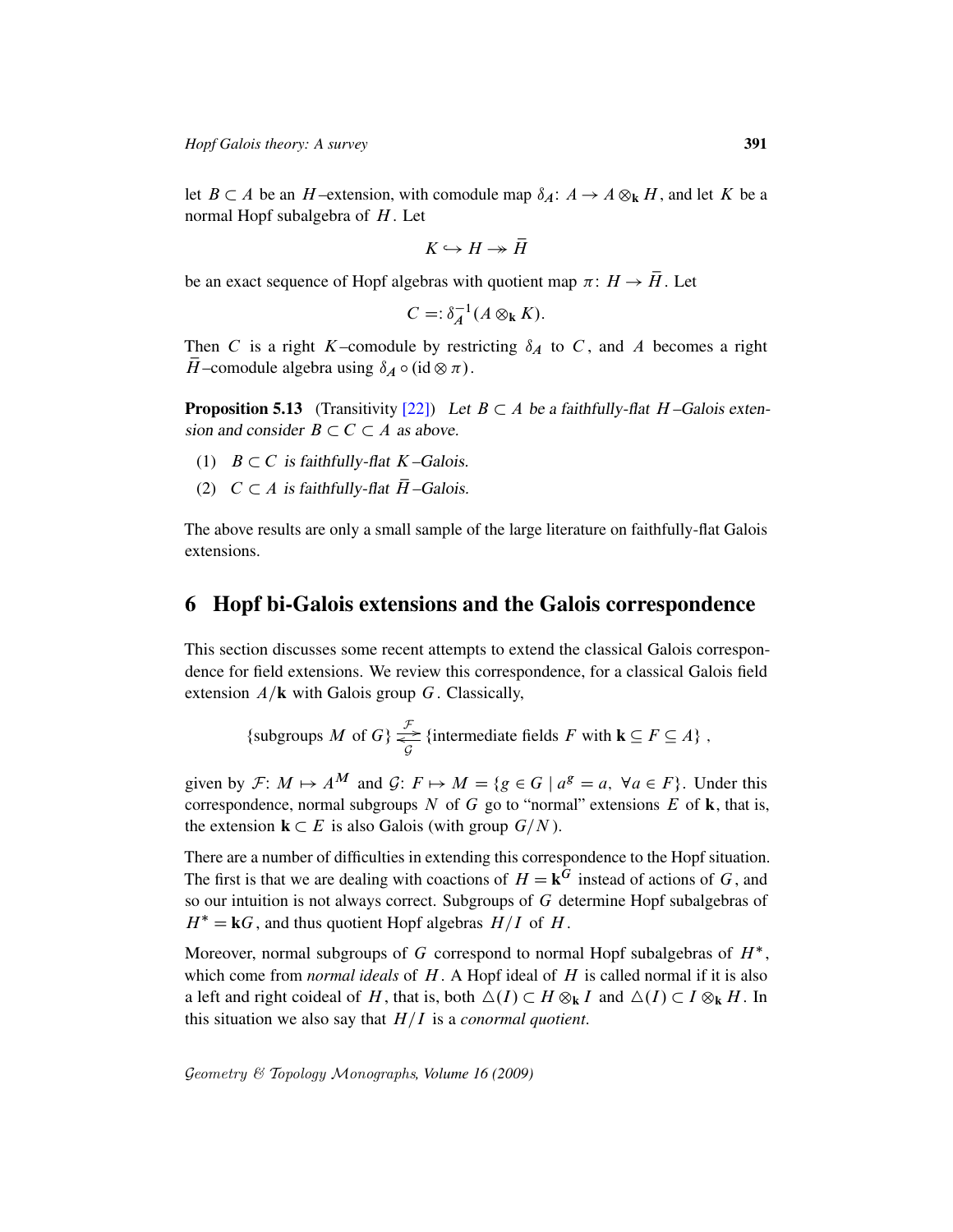<span id="page-25-0"></span>Using this dualization, the usual Galois correspondence determines the map

$$
(6.1) \tI \mapsto A^{\text{co}(H/I)}
$$

which gives a bijective correspondence between quotient Hopf algebras  $H/I$ , where I is a Hopf ideal of  $H$ , and the **k**–subalgebras of  $A$  (all of which are necessarily fields). Under th[is corresponden](#page-25-0)ce, conormal quotients  $H/I$  correspond to normal extensions of k.

A second difficulty is that when  $H$  is not cocommutative, there are not "enough" Hopf subalgebras (or quotients). In the Galois correspondence this difficulty arises already for a field extension  $A/\mathbf{k}$  which is H-Galois for a Hopf algebra H. At least if H is finite-dimensional, the map in Equation  $(6.1)$  is injective and inclusion-preserving. However it is not clear which intermediate fields can be obtained in this way, since in general there are not enough Hopf subalgebras to hit all the subfields. One positive result is that of  $[10]$ , which states that any normal (Galois) separable field extension  $A/\mathbf{k}$  is H-Galois with a Hopf algebra for which the subfields of A of the form  $A^{\text{co}}(H/I)$  are precisely the *normal* intermediate fields between **k** and A.

This lack of Hopf subalgebras arises in many places. One solution is to consider the right (or left) coideal sub[algebras of](#page-1-0)  $H$ .

**Definition 6.2** A *right coideal subalgebra* of H is a subalgebra K which is also a right coideal, that is  $\Delta(K) \subseteq K \otimes_k H$ . Left coideal subalgebras are defined similarly.

**Example 6.3** Recall the Taft Hopf algebras from Section 1. As an algebra

$$
H = T_{n^2}(\omega) = k \langle g, x \mid g^n = 1, x^n = 0, xg = \omega gx \rangle.
$$

Let  $K = k\langle x \rangle \cong k[x]/(x^n)$ . Certainly K is a subalgebra, and since  $\Delta(x) = x \otimes 1 +$  $g \otimes x \in H \otimes_{\bf k} K$ , K is also a left coideal. Similarly,  $g^{-1}x$  generates a right coideal subalgebra. However neither is a Hopf subalgebra.

Example 6.4 A similar problem arises in quantized enveloping algebras. Consider a Lie subalgebra t of the Lie algebra g; then the enveloping algebra  $U(t)$  is a Hopf subalgebra of  $U(\mathfrak{g})$ . However in passing to the quantum case,  $U_q(\mathfrak{t})$ , even when it is defined, is often not isomorphic to a subalgebra of  $U_q(\mathfrak{g})$ . In many cases there are coideal subalgebras of  $U_q(\mathfrak{g})$  which are not Hopf subalgebras but are still good quantum analogs of  $U_q(t)$ . In particular, let g be a semisimple Lie algebra with a Borel subalgebra  $n^+$ . Then there is a natural coideal subalgebra  $U^+$  of  $U_q(\mathfrak{g})$  which is an analog of the Hopf subalgebra  $U(\mathfrak{n}^+)$  of  $U(\mathfrak{g})$ .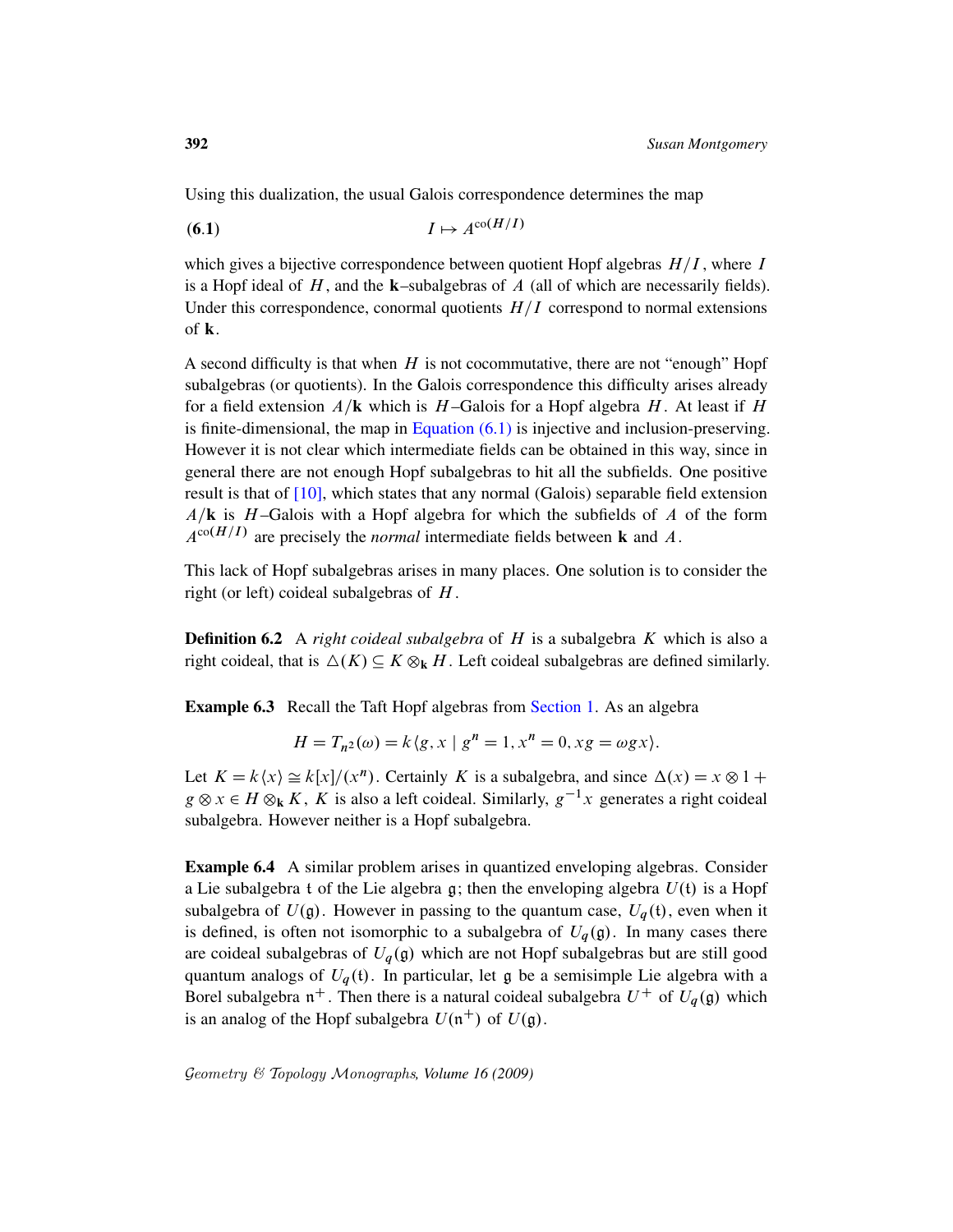In Example 1.7, note that  $n = ke$  is a Borel (Lie) subalgebra of  $s_1 i_2$ , and so  $U(n)$  is a Hopf subalgebra of  $U(\mathfrak{sl}_2)$ . However in  $U_q(\mathfrak{sl}_2)$ , the subalgebra generated by E (or  $F$ ) is a coideal subalgebra which is not a Hopf subalgebra.

For a survey of the use of coideal subalgebras in quantum groups, see Letzter [15].

What is the dual notion to a (right) coideal subalgebra? Using the standard bilinear pairing between H and  $H^*$ , a right coideal subalgebra of  $H^*$  corresponds to a subcoalgebra of H which is also a left H-module. A quotient  $H/I$  of H is a left  $H$ -module subcoalgebra if and only if I is a coideal and a left ideal. Thus left ideal coideals will be objects of interest.

The third major difficulty is a "left-right" problem. To see this, let  $H$  be any Hopf algebra, let  $A = H$ , and consider H as a left H-Galois extension of k. Then there are always maps

{Coideal left ideals *I* of  $H$ }  $\underset{G}{\overset{\mathcal{F}}{\rightleftharpoons}}$  {Right coideal subalgebras *B* of  $H$ },

given by  $\mathcal{F}: I \mapsto {}^{co(H/I)}H$  and  $\mathcal{G}: B \mapsto HB^+$ . The map from left to right is the analog of the Galois correspondence. In many cases, the two maps are known to be inverse bijections, at least on certain classes of coideal left ideals and right coideal subalgebras. However the map from right to left only makes sense if we know the *right* H –comodule structure of H , although we began with considering H as a *left*  $H$ -Galois extension. Thus the correspondence above does not generalize very well to the case of [a g](#page-32-6)eneral Hopf Galois extension.

The first real progress on this left-right problem was made by van Oystaeyen and Zhang  $[38]$  in the case when A was commutative and k a field, by constructing a second Hopf algebra  $L = L(A, H)$  for which the extension is Galois on the other side. This was extended by Schauenburg  $[25]$  to the case when A was noncommutative, still assuming  $B = k$ , a field. We begin with this case.

Definition 6.5 Let L and H be Hopf algebras over k. An L*–*H *bi-Galois extension*  $A/\mathbf{k}$  is an  $L-H$  bicomodule algebra such that  $A/\mathbf{k}$  is both a left L–Galois and a right  $H$ -Galois extension of **k**.

**Theorem 6.6** [25] For a right H-Galois extension  $A/k$ , there exists a unique Hopf algebra  $L = L(A, H)$  such that  $A/\mathbf{k}$  is  $L-H$  bi-Galois.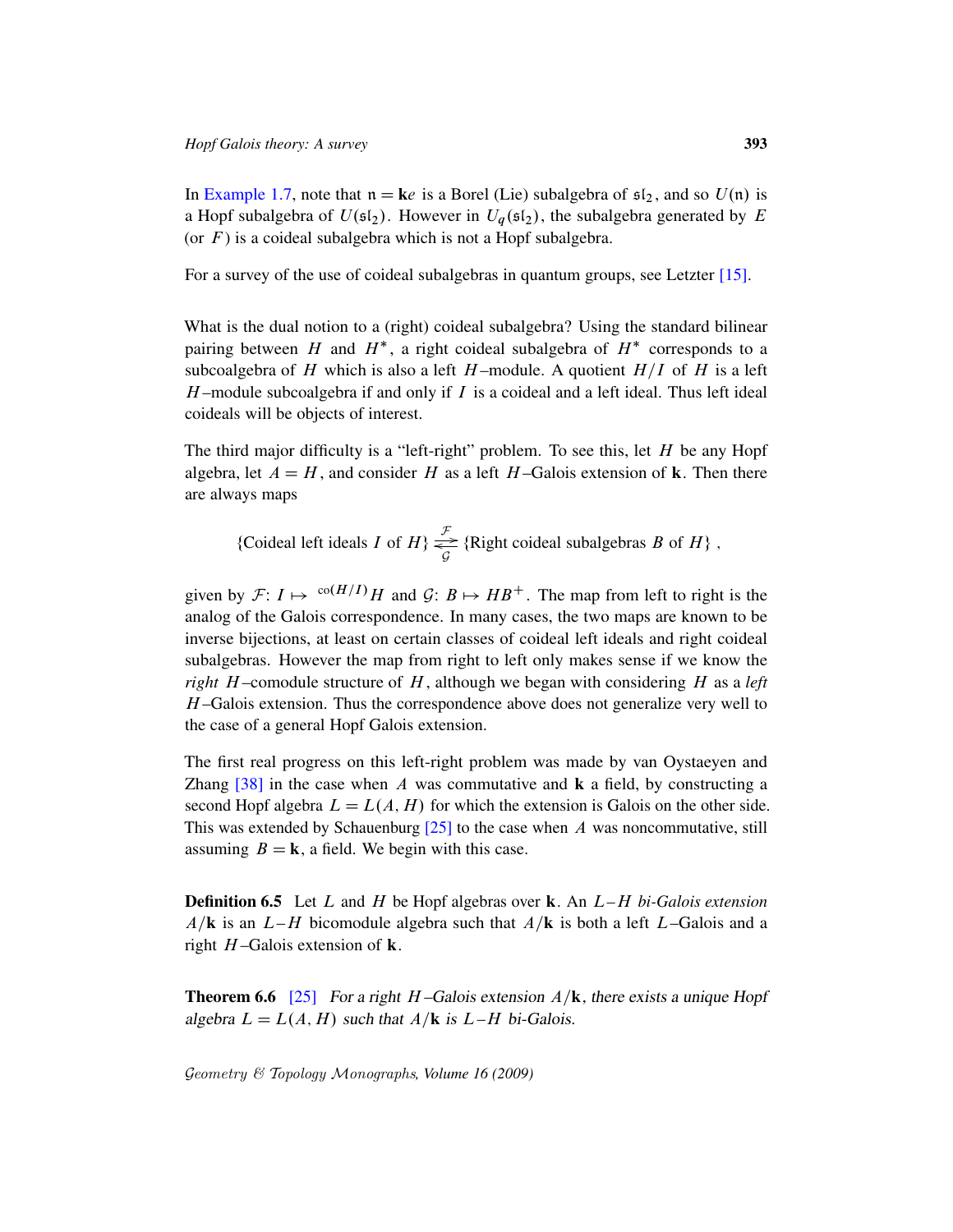To construct the Hopf algebra L, first note that  $A \otimes_k A$  is an H-comodule, using the codiagonal coaction (this is the formal dual of the usual diagonal action of  $H$  on  $A \otimes_{\bf k} A$ ). Then

$$
L := (A \otimes_{\mathbf{k}} A)^{\mathrm{co}\,H}.
$$

The uniqueness of  $L$  follows from the Hopf module structure theorem: using the new Galois map  $\beta_L: A \otimes_k A \to L \otimes_k A$  and the isomorphism  $\beta_L$ , we have  $L \cong (L \otimes_{\bf k} A)^{\rm co\,}H$ . Then one proves that L is in fact a Hopf algebra over **k**. See Schauenburg [25, 3.7].

We first give the correspondence theorem of van Oystaeyen and Zhang.

**Theorem 6.7** [38] If  $k \subset A$  are fields such that  $A/k$  is  $L-H$  bi-Galois, then there is a one-to-one correspondence

{Hopf ideals I of L} 
$$
\underset{\mathcal{G}}{\overset{\mathcal{F}}{\rightleftharpoons}}
$$
 {H–costable intermediate fields  $F \subset A$  },

via  $\mathcal{F}(I) := \int_0^{\infty} L(I) \, I$  and  $\mathcal{G}(F) = I$  such that  $L/I = (A \otimes_F A)^{\circ}$  and  $H$ , under the identification  $L \cong (A \otimes_{\mathbf{k}} A)^{co \, H}$ .

**Question 6.8** How close is the new Hopf algebra  $L$  to the original Hopf algebra  $H$ ?

<span id="page-27-0"></span>It is not difficult to see that if H is cocommutative, then  $L \cong H$ . Although this is not true in general, we will see below that at least when  $H$  is finite-dimensional,

$$
L \cong H^{\sigma},
$$

a twisted version of  $H$ . We define this twisting as follows:

**Definition 6.9** Let H be a Hopf algebra and  $\sigma$  a Hopf cocycle  $\sigma$ :  $H \otimes_k H \to k$ , that is,  $\sigma$  satisfies

$$
\sum_{h,k} \sigma(h_1, k_1) \sigma(g, h_2 k_2) = \sum_{g,h} \sigma(g_1, h_1) \sigma(g_2 h_2, k)
$$

and  $\sigma(g, 1) = \sigma(1, g) = \varepsilon(g)1$ , for all  $g, h, k \in H$ .

Then we may construct a new Hopf algebra  $H^{\sigma}$  from H by "double-twisting" the [multiplica](#page-14-1)tion by  $\sigma$ . That is,  $H^{\sigma}$  has the same comultiplication  $\Delta$  as H, but new multiplication, given by

$$
h \star k := \sum_{h,k} \sigma(h_1, k_1) h_2 k_2 \sigma(h_3, k_3).
$$

This construction should be contrasted with the twisted Hopf algebra  $H_{\sigma}$  in Example 3.7, in which H was only twisted on one side. In that case  $H_{\sigma}$  is not a Hopf algebra.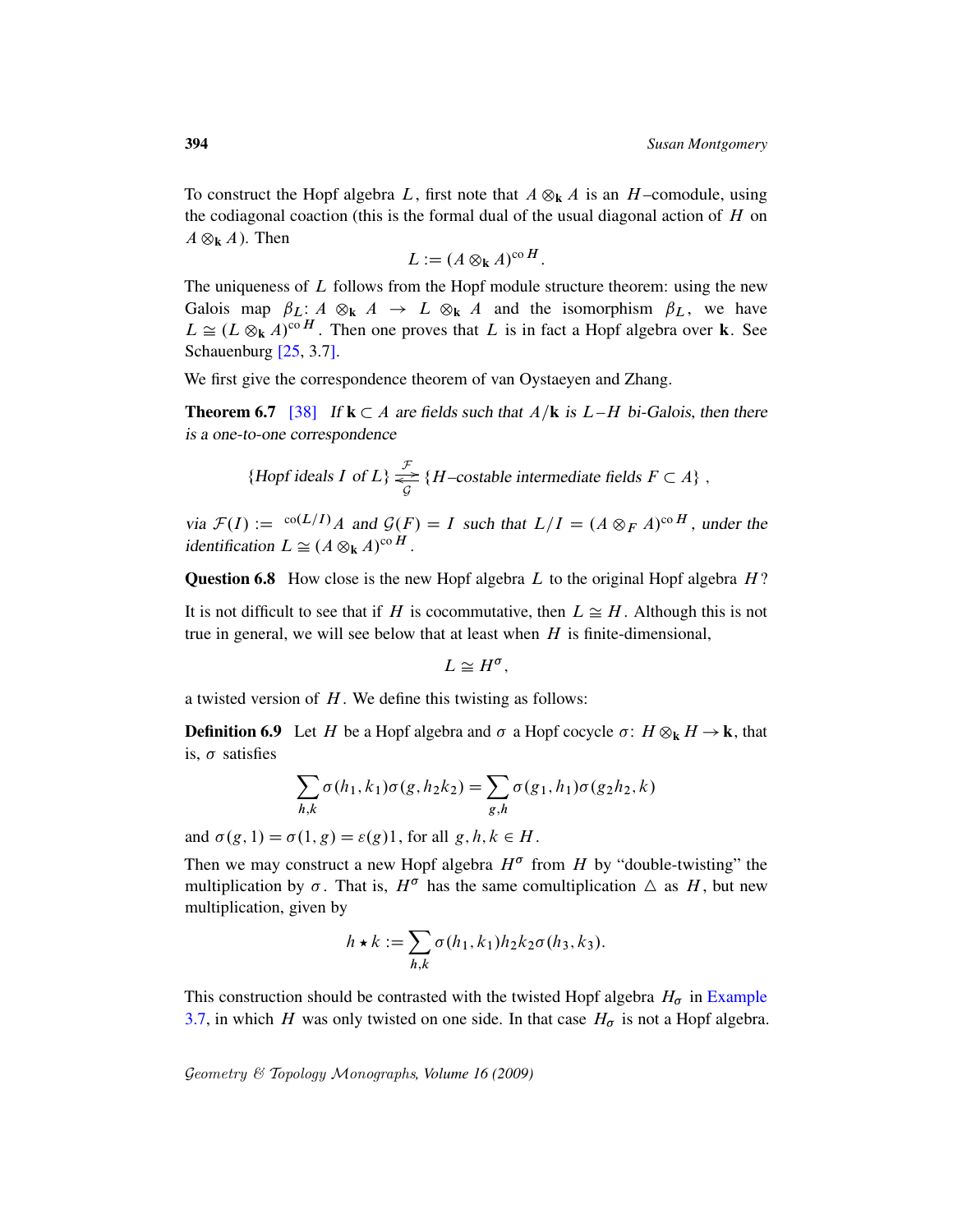**Remark 6.10** The construction of  $H^{\sigma}$  is due to Doi. It is the formal dual of the "twist"  $H^{\Omega}$ , for  $\Omega \in H \otimes_{\bf k} H$ [, introduced by](#page-4-0) Drinfel'd [9]; see Kassel [12, XV.3]. In Drinfel'd's construction,  $H^{\Omega}$  has th[e same multipl](#page-4-1)ication as H, but new comultiplication  $\Delta^{\Omega}(h)$  =  $\Omega \Delta(h) \Omega^{-1}$ . Viewing  $\Omega$  dually as a map from  $H^* \otimes_k H^*$  to **k**, it is a 2-cocycle [on](#page-32-7)  $H^*$ .

It is known that for the Taft Hopf algebras in Example 1.6,  $H^{\sigma} \cong H$  for any  $\sigma$ , and also that  $L \cong H$ . However for  $H = u_q(\mathfrak{sl}_2)$  as in Example 1.7, there exists a cocycle  $\sigma$ such that  $H^{\sigma}$  is *not* isomorphic to H. Hopf bi-Galois theory for these two examples has been considered in [28].

Following [25, Section 5], we say that two k–Hopf algebras H and L are *monoidally co-Morita equivalent* if their monoidal categories of comodules  $^H\mathcal{M}$  and  $^L\mathcal{M}$  are equivalent as monoidal k–linear categories.

**Theorem 6.11** [25] Let H and L be  $k$ -Hopf algebras. The following are equivalent:

- (1)  $H$  and  $L$  are monoidally co-Morita **k**–equivalent.
- (2) There exists an  $L-H$  bi-Galois extension of **k**.

In fact Schauenburg proves that there is a bijection between monoidal isomorphism classes of **k**–linear monoidal equivalences  $^H\mathcal{M} \cong {}^L\mathcal{M}$  and isomorphism classes of  $L-H$ –bi-Galois extensions of **k**.

**Corollary 6.[12](#page-31-9)** [25] Assume that H is a finite-dimensional **k**-Hopf algebra. Then every Hopf algebra L such that there exists an  $L-H$  bi-Galois extension of k is obtained from H by twisting with a [2](#page-33-3)–cocycle.

If H is not finite-dimensional, then it is possible to have an  $L-H$  bi-Galois extension of **k** in which L is *not* a twist of H  $[2]$ .

Schauenburg then extends the correspondence theorem of [38] to general  $L-H$  bi-Galois algebras  $A/\mathbf{k}$ . First, for the Hopf algebra L, we may identify Quot $(L)$  with the set of coideals  $I$  of  $L$ . Then there are well-defined maps

$$
{\lbrace \text{Quot}(L) \rbrace \underset{\mathcal{G}}{\underset{\longrightarrow}{\longrightarrow}} {\lbrace \text{Sub}(A) \rbrace} ,
$$

given by  $\mathcal{F}(I) = {}^{co}(L/I)A$  for a coideal I of C and  $L/\mathcal{G}(B) := (A \otimes_B A)^{co}H$  for  $B$  a subalgebra of  $A$ .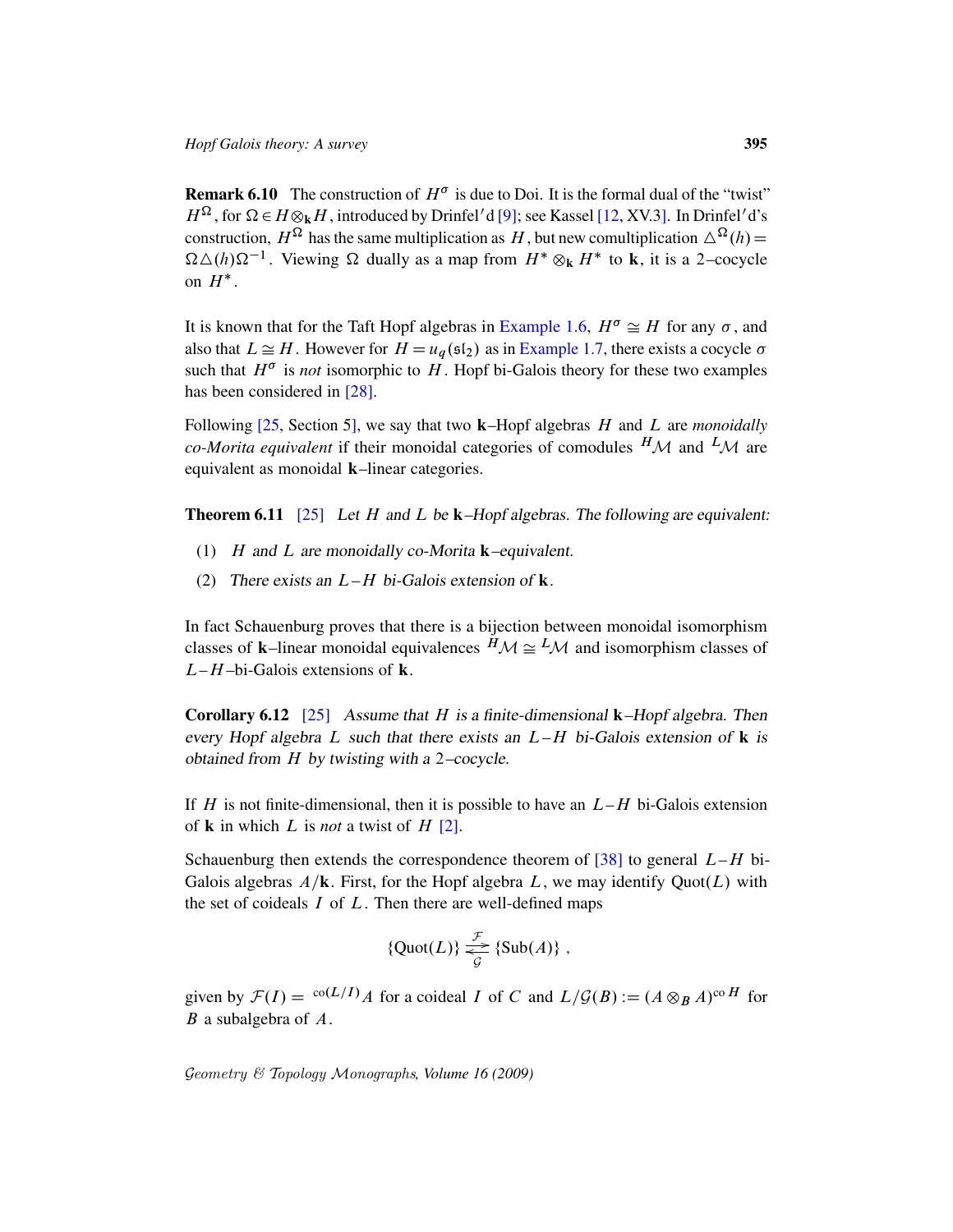However in order to obtain a one-to-one correspondence, we need to restrict to suitable subsets of Quot(L) and of Sub(A). For a coalgebra C and a quotient coalgebra  $C \rightarrow \overline{C}$ , we say  $\overline{C}$  is left (right) *admissible* if C is right (left) faithfully coflat over  $\overline{C}$ , where recall that a comodule being coflat is defined in terms of the cotensor product. Then a coideal  $I \subset C$  is right (left) admissible if  $C/I$  is admissible.

**Theorem 6.13** [\[2](#page-32-8)6, 3.6] Let H and L be Hopf algebras with bijective antipodes and let A be an  $L-H$  bi-Galois extension of **k**. Then the maps  $\mathcal F$  and  $\mathcal G$  give a one-to-one correspondence between the (left, right) admissible coideal left ideals  $I \subset L$ , and those H-subcomodule algebras  $B \subset A$  such that A is (left, right) faithfully flat over B.

<span id="page-29-0"></span>In fact Schauenburg only assumes in  $[26]$  that **k** is a commutative ring, although of course some additional assumptions are then needed.

For further reading, there are several longer survey papers with many proofs, such as Schauenburg [29] and Schauenburg and Schneider [30].

#### 7 Another approach to the Galois correspondence

We note that there is an alternate approach to Galois theory for Hopf algebras. Inspired by work of Noether in the 1930's, Cartan and Jacobson looked at the Galois correspondence for automorphism groups of division algebras in the 1940's. This was extended to simple Artinian rings in the 1950's. A major difficulty was how to handle inner automorphisms of an algebra A (that is, for some unit  $u \in A$ ,  $\sigma(a) = uau^{-1}$  for all  $a \in A$ ); such automorphisms do not arise in the com[mu](#page-31-6)tative case. If the automorphism group is outer (that is, no nontrivial inner automorphisms), they obtained a one-to-one correspondence between subgroups and intermediate rings.

The Jacobson–Cartan Galois theory was extended in the 1960's to automorphisms of more general rings, and in fact this was the motivation of the work in  $[4]$ . Now additional trouble can arise from automorphisms which, although not inner on the algebra A itself, can become inner on some natural ring of fractions  $Q(A)$  of A. We give a classical example of Rosenberg and Zelinsky:

**Example 7.1** Let  $\mathcal{O} = \mathbb{Z}[\sqrt{-5}]$ ; note that  $\mathcal{O}$  is the ring of integers in the field p  $F = \mathbb{Q}[\sqrt{-5}]$ . Let  $A := M_2(\mathcal{O})$ , and consider the matrix

$$
u = \left[ \begin{array}{cc} 2 & -1 + \sqrt{-5} \\ 1 + \sqrt{-5} & -2 \end{array} \right] \in A.
$$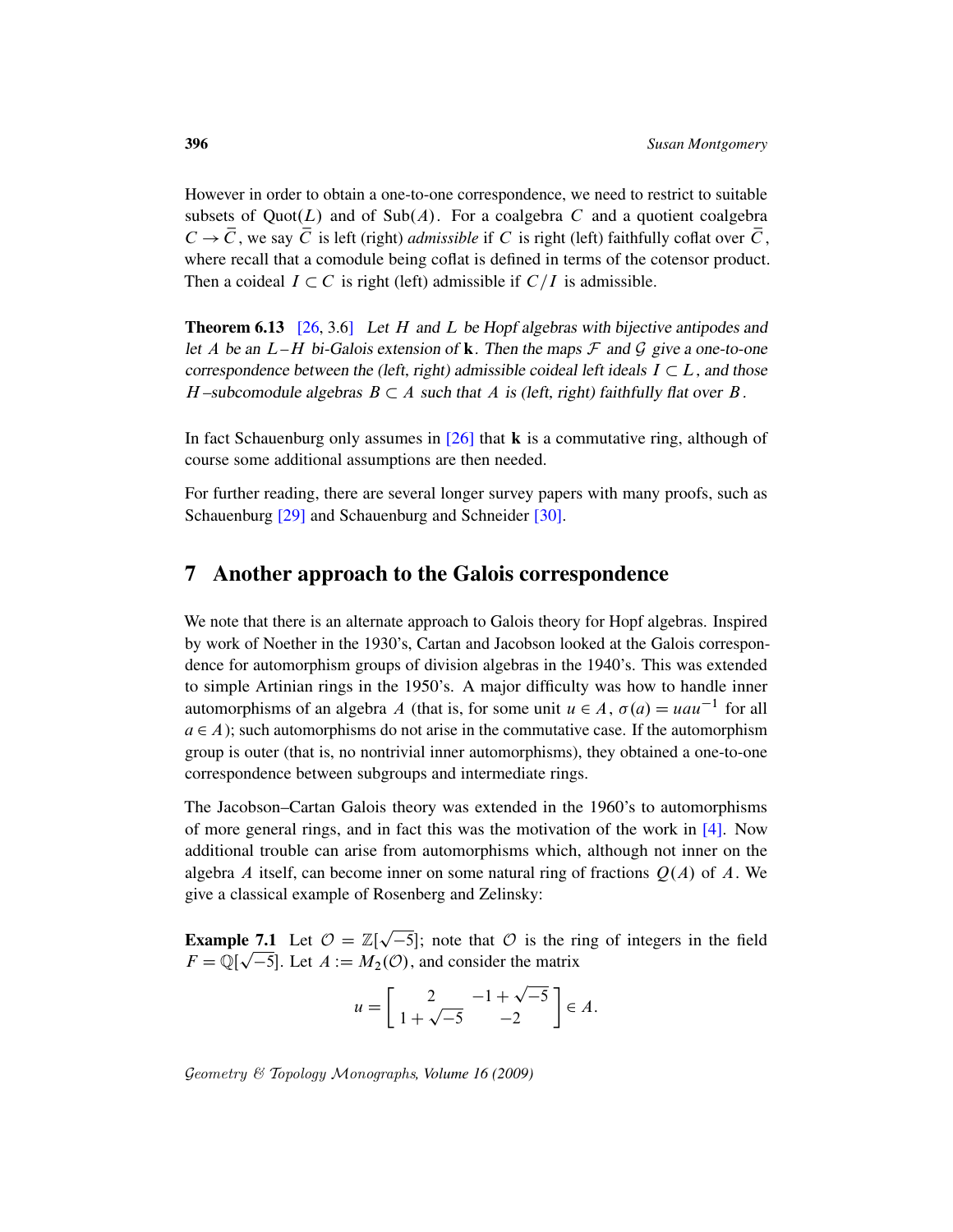Then  $\sigma(a) = uau^{-1}$  is an automorphism of A (of order 2) but it is not inner on A itself since  $u^{-1} \notin A$ . However  $\sigma$  becomes inner when considered as an automorphism of the quotient ring  $Q(A) = M_2(F)$ .

In the above example,  $I = (2, -1 + \sqrt{-5})$  is a nonprincipal ideal of  $O$ . More generally, such examples can be constructed for  $A = M_n(\mathcal{O})$  whenever the ring of integers  $\mathcal O$  in a number field  $F$  contains a nonprincipal ideal with  $n$  generators. One can still obtain a nice Galois correspondence by assuming that  $G \subset Aut(A)$  contains no "generalized" inner" automorphisms of this type. Note that in these example the quotient ring  $O(A)$ is obtained by simply inverting the nonzero scalar matrices in A.

p

In the 1970's and 1980's, Kharchenko extended this Galois theory to *prime rings*, that is, noncommutative rings in which the product of two nonzero ideals is always nonzero. Any pri[me](#page-32-9) ring R has a Martindale quotient ring  $Q(R)$ , generalizing the matrix example above, by inverting certain map[s. An automorp](#page-10-1)hism of  $R$  is then called X–*inner* if it becomes inner when extended to  $Q(R)$ , and an automorphism group of R is called X–*outer* if its subgroup of X–inner automorphisms is trivial. Kharchenko proved a Galois correspondence using finite groups of X–outer automorphisms; a simpler proof of his result may be found in [21]. Kharchenko also looked at derivations, although the situation there is more complicated; we already see this in Example 2.13.

Rece[ntly there have](#page-4-1) been several pape[rs](#page-4-0) [trying](#page-4-0) [to](#page-4-0) [ex](#page-4-0)tend Kharchenko's work to the Hopf case, in particular to the case when  $H$  is *pointed*. This means that all the minimal (nonzero) subcoalgebras are 1–dimensional (equivalently, any simple subcoalgebra is the k–span of a group-like element). Examples of pointed Hopf algebras are group algebras, enveloping algebras of Lie algebras, the Taft algebras (Example 1.6) and the quantum enveloping algebras (Example 1.7). In all known examples of pointed Hopf algebras, they are generated by their group-like and skew-primitive elements, and thus the Galois theory for pointed Hopf algebras should be a natural extension of what we know for automorphisms and (skew) derivations.

In this case yet more difficulties arise, and it is no longer sufficient to consider X–outer actions. Milinski [19] proposed a more restrictive definition, now called M–*outer*. With this more restrictive notion, in fact the Galois correspondence works when  $H$  is a finite-dimensional pointed Hopf algebra. See work of Masuoka, Westreich and Yanai [17; 39; 40; 41].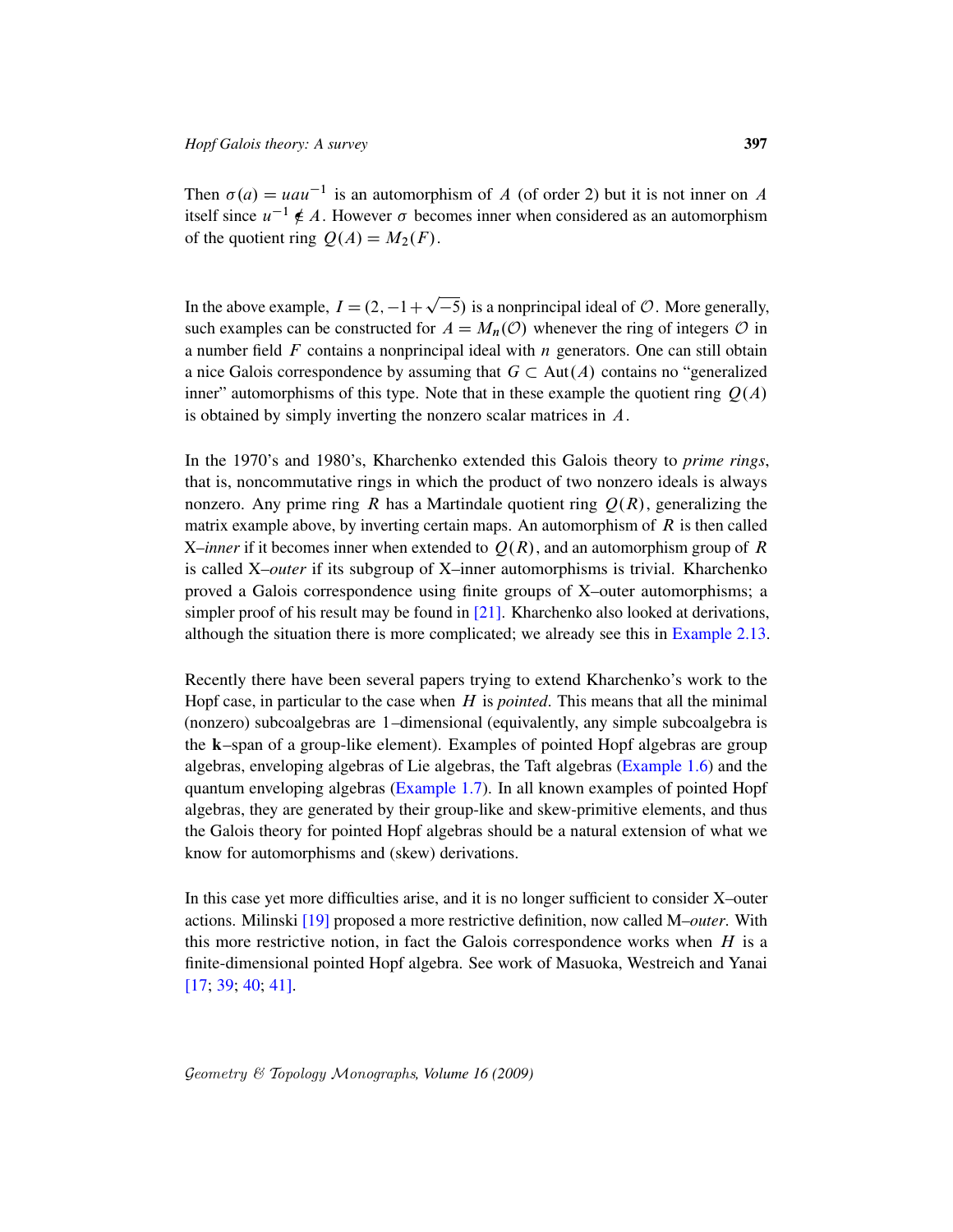#### <span id="page-31-9"></span><span id="page-31-6"></span><span id="page-31-5"></span>References

- [1] E Abe, *Hopf [algebras](http://www.ams.org/mathscinet-getitem?mr=983327)*[, Cambridge Tracts in Math. 74, Cam](http://projecteuclid.org/getRecord?id=euclid.pjm/1102650535)bridge Univ. Press (1980) MR594432 Translated from the Japanese by H Kinoshita and H Tanaka
- [2] J Bichon, *The representation category of [the quantum g](http://www.ams.org/mathscinet-getitem?mr=0195922)roup of a nondegenerate bilinear form*, Comm. Algebra 31 (2003) 4831–4851 MR1998031
- [3] R [J Blattner](http://www.ams.org/mathscinet-getitem?mr=0260724), S Montgomery, *Crossed products and Galois extensions of Hopf algebras*, Pacific J. Math. 137 (1989) 37–54 MR983327
- <span id="page-31-7"></span>[4] S U Chase, D K Harrison, [A Rosenbe](http://www.ams.org/mathscinet-getitem?mr=1067411)rg, *[Galois theory a](http://dx.doi.org/10.1016/0021-8693(90)90274-R)nd Galois cohomology of commutative rings*, Mem. Amer. Math. Soc. No. 52 (1965) 15–33 MR0195922
- <span id="page-31-4"></span>[\[5\]](http://www.ams.org/mathscinet-getitem?mr=834465) S U Chase, M E Sweedler, *Hopf algebras and Galois theory*, Lecture Notes in Math. 97, Springer, Berlin (1969) MR0260724
- <span id="page-31-8"></span>[\[6](http://dx.doi.org/10.1016/0021-8693(89)90079-3)] M Cohen, D Fischman, S M[ontgomery](http://www.ams.org/mathscinet-getitem?mr=992778), *[Hopf Galois exten](http://dx.doi.org/10.1016/0021-8693(89)90079-3)sions, smash products, and Morita equivalence*, J. Algebra 133 (1990) 351–372 MR1067411
- [7] Y Doi, M Takeuchi, *Cleft comodule algebras for a bialgebra*, Comm. Algebra 14 (1986) 801–817 MR834465
- <span id="page-31-1"></span>[8] [Y Doi](http://www.ams.org/mathscinet-getitem?mr=878476), M Takeuchi, *[Hopf–Galois extensions of a](http://dx.doi.org/10.1016/0021-8693(87)90029-9)lgebras, the Miyashita–Ulbrich action, and Azumaya algebras*, J. Algebra 121 (1989) 488–516 MR992778
- [\[9\]](http://www.ams.org/mathscinet-getitem?mr=1705876) V G Drinfel<sup>0</sup>d, *[Almost cocomm](http://dx.doi.org/10.1080/00927879908826704)utative Hopf algebras*, Algebra i Analiz 1 (1989) 30–46 MR1025154
- [10] C Greither, B Pareigis, *Hopf Galois theory for separable field extensions*, J. Algebra 106 (1987) 239–258 MR878476
- <span id="page-31-0"></span>[11] **R Günther,** *[Crosse](http://www.ams.org/mathscinet-getitem?mr=625597)[d products for pointed Hopf al](http://dx.doi.org/10.1512/iumj.1981.30.30052)gebras*, Comm. Algebra 27 (1999) 4389–4410 MR1705876
- <span id="page-31-3"></span>[12] C Kassel, *[Quantum](http://www.ams.org/mathscinet-getitem?mr=0240169) groups*[, Graduate Texts in Math. 155, S](http://dx.doi.org/10.2307/2373270)pringer, New York (1995) MR1321145
- [13] H F Kreimer, M Takeuchi, *Hopf algebras and Galois extensions of an algebra*, Indiana Univ. Math. J. 30 [\(1981\) 675–6](http://www.ams.org/mathscinet-getitem?mr=1913438)92 MR625597
- <span id="page-31-2"></span>[14] R G Larson, M E Sweedler, *[An associative orthogonal bilin](http://dx.doi.org/10.1080/00927879408825086)ear form for Hopf algebras*, Amer. J. Math. 91 (19[69\) 75–94](http://www.ams.org/mathscinet-getitem?mr=1284344) MR0240169
- [15] G Letzter, *[Coideal subalgebras and quantum symmetric](http://dx.doi.org/10.1016/S0021-8693(03)00130-3) pairs*, from: "New directions in [Hopf algebras"](http://www.ams.org/mathscinet-getitem?mr=1984909), (S Montgomery, H-J Schneider, editors), Math. Sci. Res. Inst. Publ. 43, Cambridge Univ. Press (2002) 117–165 MR1913438
- [16] A Masuoka, *Cleft extensions for a Hopf algebra generated by a nearly primitive element*, Comm. Algebra 22 (1994) 4537–4559 MR1284344
- [17] A Masuoka, T Yanai, *Hopf module duality applied to* X *–outer Galois theory*, J. Algebra 265 (2003) 229–246 MR1984909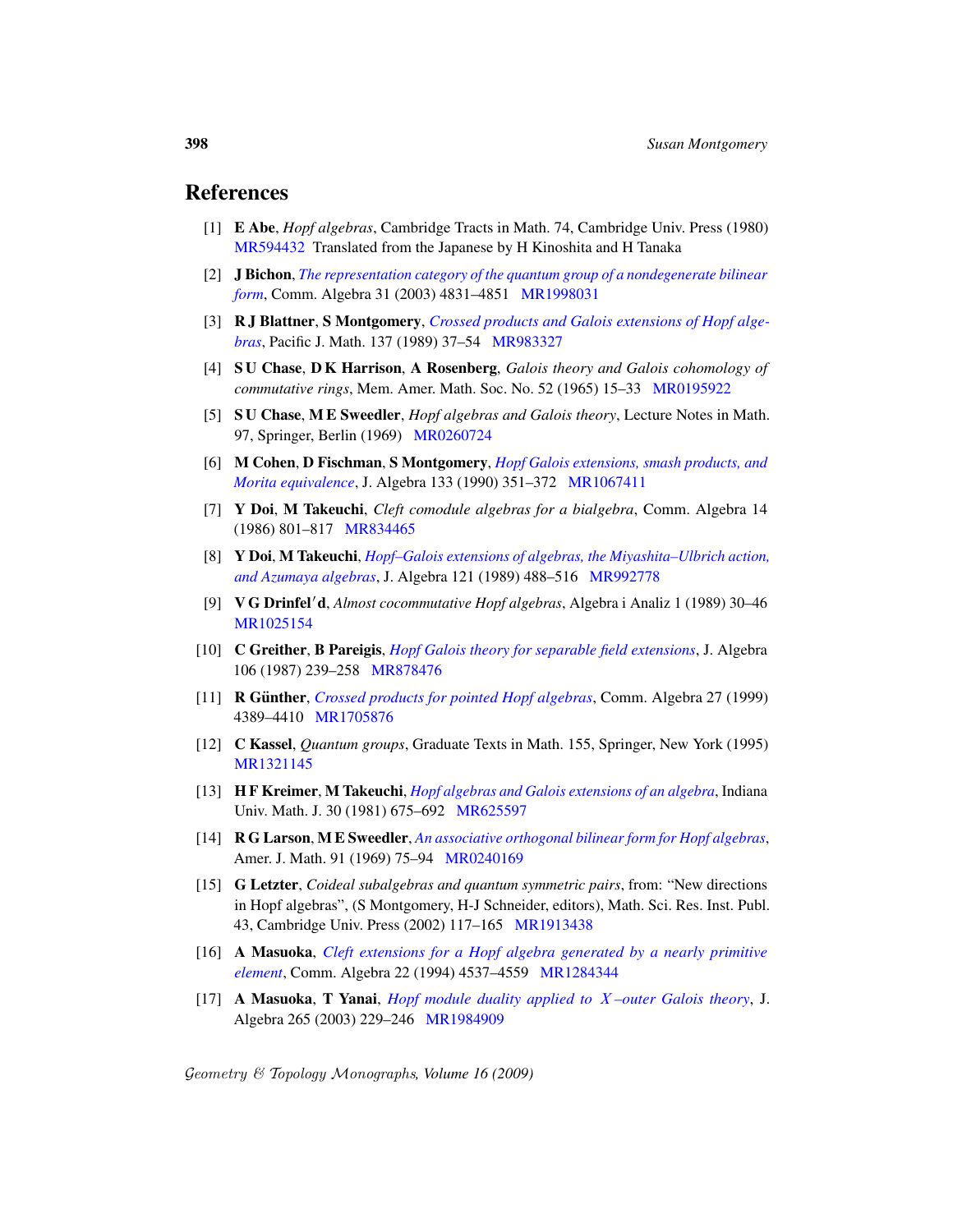- <span id="page-32-2"></span>[18] J C McConnell, J C Robson, *Noncommutative Noetherian rings*, revised edition, Graduate Studies in Math. 30, Amer. Math. Soc. (2001) MR1811901 With the cooperation of L W Small
- <span id="page-32-9"></span>[19] A Milinski, *Actions of pointed Hopf algebras on prime algebras*, Comm. Algebra 23 [\(1995\) 313–3](http://www.ams.org/mathscinet-getitem?mr=747279)33 MR1311791
- <span id="page-32-5"></span>[20] S Montgomery, *Hopf algebras and their actions on rings*, CBMS Regional Conference Series [in Math. 82, Conference Board of the](http://dx.doi.org/10.1007/BF02773482) Math. Sciences, Washington, DC (1993) [MR1243](http://www.ams.org/mathscinet-getitem?mr=1715517)637
- <span id="page-32-0"></span>[21] [S Montgomery](http://dx.doi.org/10.1016/S0021-8693(02)00139-4), D S Passman, *Outer Galois theory of prime rings*, Rocky Mountain J. Math. 14 (1984) 305–318 MR747279
- <span id="page-32-1"></span>[22] S Montgomery, H-J Schneider, *Prime ideals in Hopf Galois extensions*, Israel J. Math. 112 (1999) 187–235 MR17[15517](http://www.ams.org/mathscinet-getitem?mr=1171227)
- <span id="page-32-6"></span>[23] S-H Ng, *Nonsemisimple Hopf algebras of dimension* p 2 , J. Algebra 255 (2002) 182– 197 [MR1935042](http://dx.doi.org/10.1080/00927879608825788)
- <span id="page-32-8"></span>[24] B Pareigis, *Forms of Hopf algebras and Galois theory*, from: "Topics in algebra, Part 1 [\(Warsaw, 1988\)", \(S Balcerzyk, T Jozefiak,](http://dx.doi.org/10.1006/jabr.1997.7237) J Krempa, D Simson, W Vogel, editors), ´ [B](http://www.ams.org/mathscinet-getitem?mr=1608691)anach Center Publ. 26, PWN, Warsaw (1990) 75–93 MR1171227
- <span id="page-32-3"></span>[25] P Schauenburg, *[Hopf bi-Galois extensions](http://dx.doi.org/10.1006/jabr.1998.7814)*, Comm. Algebra 24 (1996) 3797–3825 MR1408508
- <span id="page-32-7"></span>[\[26](http://www.ams.org/mathscinet-getitem?mr=1749674)] [P Schauenburg](http://dx.doi.org/10.1007/BF02810582), *Galois correspondences for Hopf bi-Galois extensions*, J. Algebra 201 (1998) 53–70 MR1608691
- [27] P Schauenburg, *Galois objects over generalized Drinfeld doubles, with an application to*  $u_q(\mathfrak{sl}_2)$ , J. Algebra 217 (1999) [584–598](http://www.ams.org/mathscinet-getitem?mr=2075600) MR1700516
- [28] P Schauenburg, *Bi-Galois objects over the Taft algebras*, Israel J. Math. 115 (2000) 101–123 MR1749674
- [29] P Schauenburg, *Hopf–Galois and bi-Galois extensions*, from: "Galois theory, Hopf [algebras, and semiabelian categories", \(G Janelid](http://dx.doi.org/10.1007/BF02764619)ze, B Pareigis, W Tholen, editors), [Fields Inst. Co](http://www.ams.org/mathscinet-getitem?mr=1098988)mmun. 43, Amer. Math. Soc. (2004) 469–515 MR2075600
- <span id="page-32-4"></span>[30] P Schauenburg, H-J Schneider, *[Galois type extensions a](http://dx.doi.org/10.1016/0021-8693(92)90034-J)nd Hopf algebras*, to appear in t[he Proceeding](http://www.ams.org/mathscinet-getitem?mr=1194305)s of the 2001 Warsaw Conference
- [31] H-J Schneider, *[Principal homoge](http://dx.doi.org/10.2307/1994939)neous spaces for arbitrary Hopf algebras*, Israel J. [Math. 72](http://www.ams.org/mathscinet-getitem?mr=0224684) (1990) 167–195 MR1098988
- [32] H-J Schneider, *Normal basis and transitivity of crossed products for Hopf algebras*, J. Algebra 152 (1992) 289–312 MR1194305
- [33] M E Sweedler, *Cohomology of algebras over Hopf algebras*, Trans. Amer. Math. Soc. 133 (1968) 205–239 MR0224684